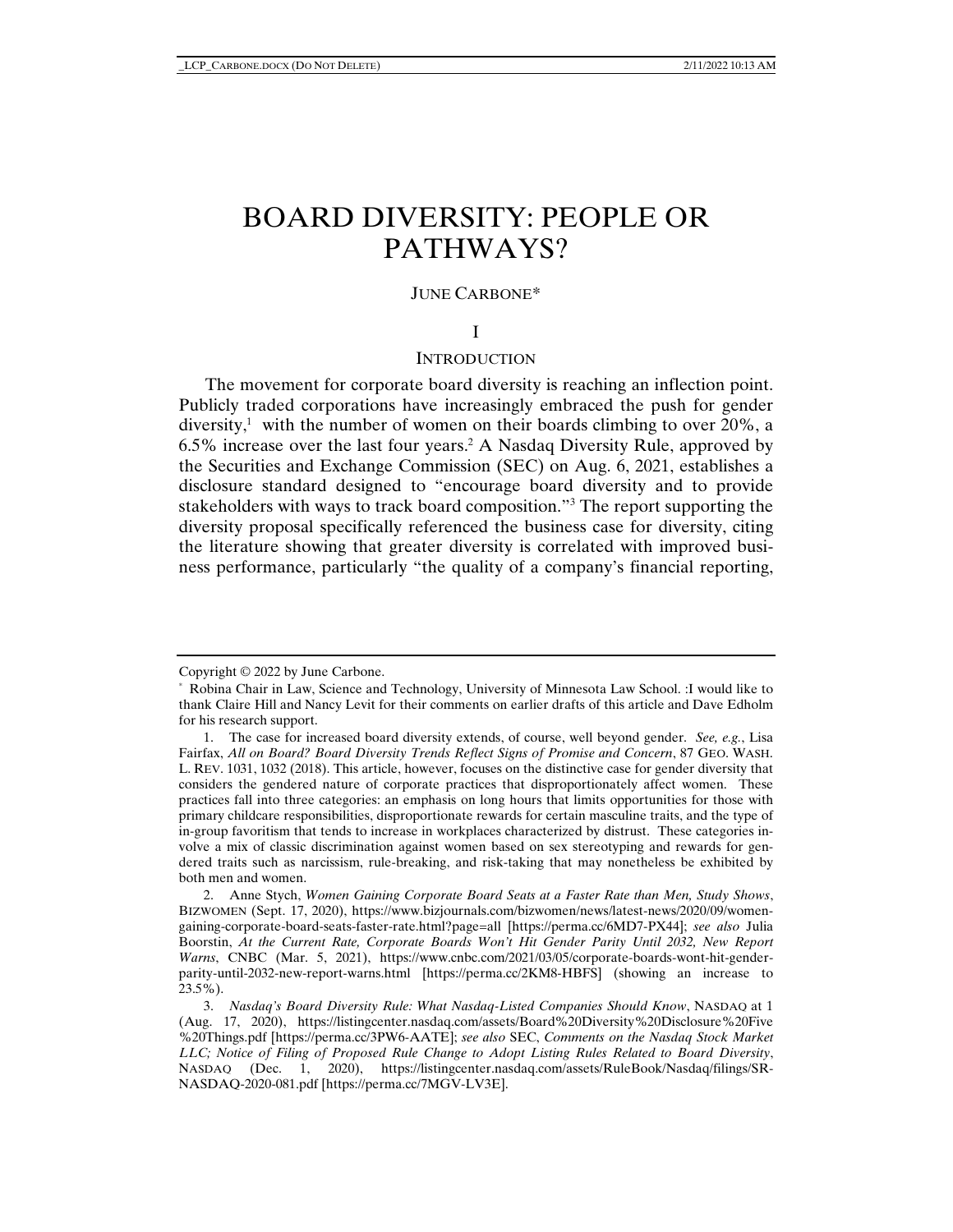internal controls, public disclosures and management oversight."4 And, following the European Union example, California has mandated greater board diversity as a matter of state law.<sup>5</sup>

With increasing board diversity, however, skepticism has increased about just how much diversity can accomplish on its own. Simply adding women and stirring, that is, increasing the representation of women on corporate boards without other changes, does not necessarily improve business performance or lead to gender equality in upper management ranks.<sup>6</sup> While the lack of gender diversity in an era that supports diversity as an intrinsic good may be a red flag for underlying management issues, the mere presence of women does not guarantee corporate reform. The reasons it does not illustrates the complex interaction between gendered traits and the fate of women in upper management. Modern corporations, over the last half century, have changed from the days of "the organization man" to a model that celebrates "tournament" victors.<sup>7</sup> The

<sup>4.</sup> *Self-Regulatory Organizations; The Nasdaq Stock Market LLC; Notice of Filing of Proposed Rule Change to Adopt Listing Rules Related to Board Diversity*, SEC at 22 (Dec. 4, 2020), https://www.sec.gov/rules/sro/nasdaq/2020/34-90574.pdf [https://perma.cc/P6AU-Q8KK].

<sup>5.</sup> CAL. CORP. CODE § 301.3 (West 2019) ("No later than the close of the 2021 calendar year, a publicly held . . . corporation shall comply with the following: (1) If its number of directors is six or more, the corporation shall have a minimum of three female directors. (2) If its number of directors is five, the corporation shall have a minimum of two female directors. (3) If its number of directors is four or fewer, the corporation shall have a minimum of one female director."); *see also* Anne Steele, *California Rolls Out Diversity Quotas for Corporate Boards*, WALL ST. J. (Oct. 2, 2020), https://www.wsj.com/articles/168alifornia-rolls-out-diversity-quotas-for-corporate-boards-11601507471 (last accessed Jan. 8, 2022); Jennifer Rankin, *EU Revives Plans for Mandatory Quotas of Women on Corporate Boards,* THE GUARDIAN (Mar. 5, 2020), https://www.theguardian.com/world/2020/mar/05 /eu-revives-plans-for-mandatory-quotas-of-women-on-company-boards UEHQ]. Other states have introduced legislation to increase the representation of women on corporate boards. *Women on Corporate Boards: Quick Take*, CATALYST (Mar. 13, 2020), https://www.catalyst.org /research/women-on-corporate-boards/ [https://perma.cc/4P5X-DCYE]. For an argument questioning the statute's constitutionality, see, e.g., Ilya Somin, *California's Unconstitutional Gen*the statute's constitutionality, se*e, e.g.,* Ilya Somin, *California's Unconstitutional Gender Quotas for Corporate Boards*, VOLOKH CONSPIRACY (Oct. 4, 2018), https://www.reason.com/2018 /10/04/californias-unconstitutional-gender-quot [https://perma.cc/6H6S-5CJR] (arguing that general interest in diversity does not justify gender quotas and that such quotas are of dubious constitutional validity).

<sup>6.</sup> Indeed, many support greater diversity as a positive good without any clear indication of what the causal mechanisms might be that connect diversity on corporate boards to other outcomes. *See* Lissa L. Broome et al., *Dangerous Categories: Narratives of Corporate Board Diversity*, 89 N.C. L. REV. 759, 805 (2011) (describing interviewees as favoring board diversity but giving vague answers on the role of diversity in improving business performance). For a review of the social science finding, see, e.g., Alice H. Eagly, *When Passionate Advocates Meet Research on Diversity, Does the Honest Broker Stand a Chance?*, 72 J. SOC. ISSUES 199, 201 (2016) (generally critiquing failure to establish diversity as a causal factor once appropriate controls are added); Deborah L. Rhode & Amanda K. Packel, *Diversity on Corporate Boards: How Much Difference Does Difference Make?,* 39 DEL. J. CORP. L. 377, 384 (2014) (concluding that that social science literature does not establish that the addition of women per se increases diversity); Darren Rosenblum, *When Does Sex Diversity on Boards Benefit Firms?*, 20 U. PENN. J. BUS. L. 429, 443 (2018) (arguing that the "big tent of instrumentalists, filled with both sincere instrumentalists and normative proponents and opponents, seems to inflate diversity's value.").

<sup>7.</sup> *Compare* WILLIAM H. WHYTE, THE ORGANIZATION MAN (1956) (criticizing mid-century executives as conformists lacking creativity, unwilling to take risks, and content to move up secure career ladders within a single company), *with* Larry E. Ribstein, *Market vs. Regulatory Responses to Corporate*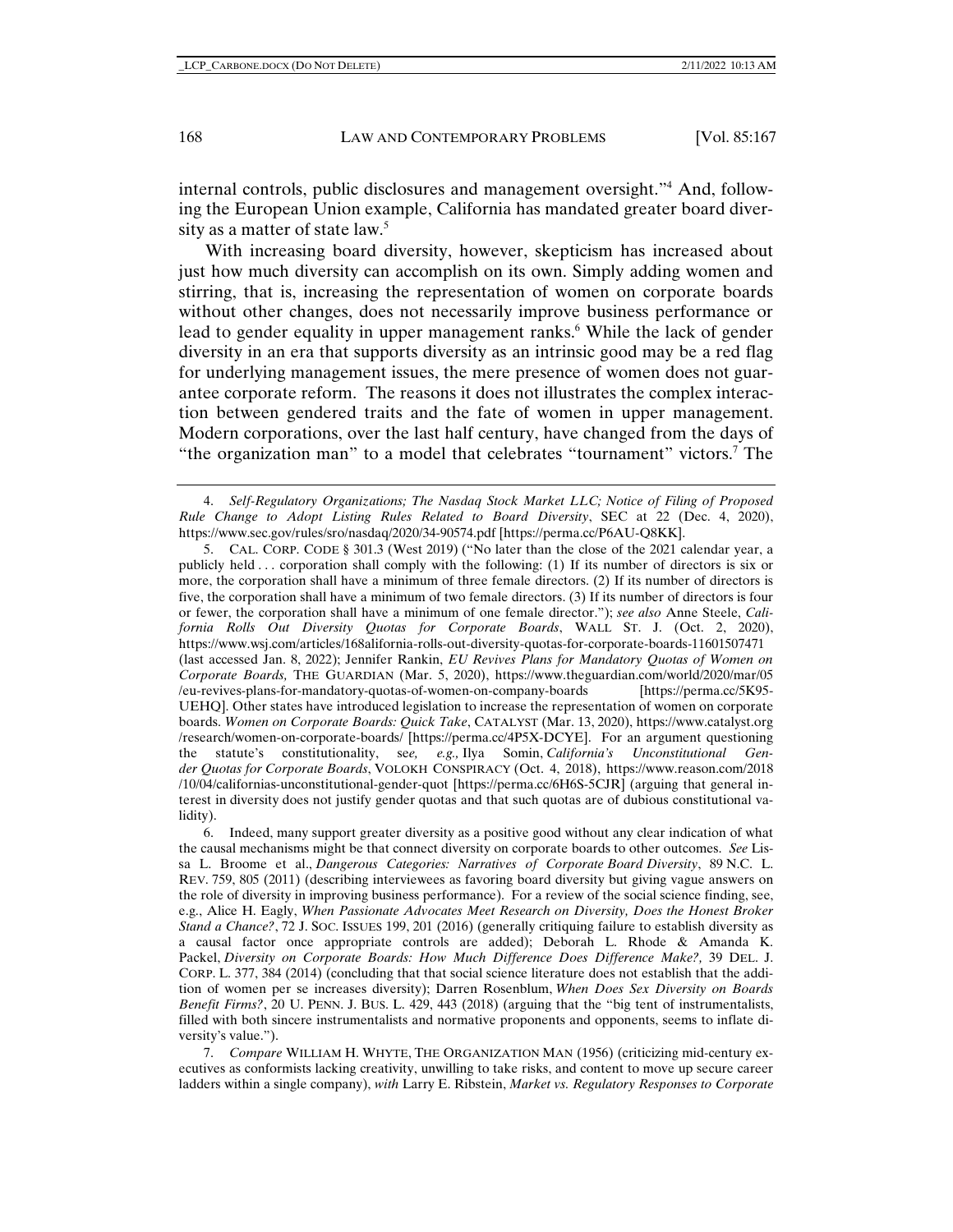organization man was thought to have been loyal, complacent, risk averse, and consensus oriented; "he" (and corporate executives in that era were almost all men) could have been a stereotypical woman. The corporate tournament, in contrast, which sometimes promotes women, nonetheless selects for traits such as "over-optimism, an inflated sense of self-efficacy, and a deep capacity for ethical self-deception,"8 traits that are associated with masculine stereotypes and are in fact more common in men than women.<sup>9</sup>

This shift, however, does not just select for alpha males to the exclusion of overconfident, narcissistic, and amoral women who might willingly join in fleecing customers or stabbing colleagues in the back in the quest for the next promotion. It also does two other things that muddy the distinctions between biological sex and social gender, increasing women's disadvantages. First, zero sum competitions that pit employees against each other often become "masculinity contests" that select for the most dominant, driven, and stereotypically male employees, even when such characteristics are unnecessary or counterproductive.10 Second, such competition increases distrust. Managers may promote the employees they see as allies in outflanking the group down the hall, and in doing so, they play favorites; they prefer workers they see as sharing the same world views they hold (crush the red team!) and whose reactions they can predict. In workplaces in which all employees are insecure, and that emphasize getting results without scrutiny of the means, managers have every reason to look out for employees who will make them look good without the need to ask them directly to do something that is legally or ethically dubious and to retaliate against those who might question their tactics or authority.11 In today's competitive workplaces, such environments do not exclude women in wholesale ways, but they tend to reserve the greatest rewards for a relatively small group of alpha males. In these environments, simply adding more women does not necessarily change the dynamic, but equal outcomes for women are unlikely without

10. *See* Jennifer L. Berdahl, et al., *Work as a Masculinity Contest*, 74 J. Soc. ISSUES 422, 430 (2018) (describing the dynamics involved in masculinity contests and characterizing the competition as "zero sum"). *Id.* at 433 (describing how work environments that emphasize internal competition also tend to produce higher rates of sexual harassment, bullying, and unethical behavior).

*Fraud: A Critique of the Sarbanes-Oxley Act of 2002*, 28 J. CORP. L. 1, 9 (2002) (describing dynamics of corporate "tournaments").

<sup>8.</sup> Donald C. Langevoort, *Resetting the Corporate Thermostat: Lessons from the Recent Financial Scandals About Self-Deception, Deceiving Others and the Design of Internal Controls*, 93 GEO. L.J. 285, 288 (2004) (observing that "traits such as over-optimism, an inflated sense of self-efficacy and a deep capacity for ethical self-deception are *favored* in corporate promotion tournaments.").

<sup>9.</sup> *See, e.g*., Emily Grijalva et al., *Gender Differences in Narcissism: A Meta-analytic Review*, 141 PSYCHOL. BULL. 261, 283 (2015)(indicating that men are more likely to be narcissists than women and that men are even more likely to be the type of narcissists drawn to positions of power and authority and feeling justified in running roughshod over others in order to advance themselves).

<sup>11.</sup> *See* Lynne L. Dallas, *A Preliminary Inquiry into the Responsibility of Corporations and Their Officers and Directors for Corporate Climate: The Psychology of Enron's Demise*, 35 RUTGERS L. J. 1, 37 (2003) [hereinafter *Psychology of Enron*] (describing how rankings that produce large disparities in compensation encourage greater emphasis on self-interest, higher levels of distrust that undermine teamwork, greater homogeneity in the selection of corporate management, less managerial accountability, and more politicized decision).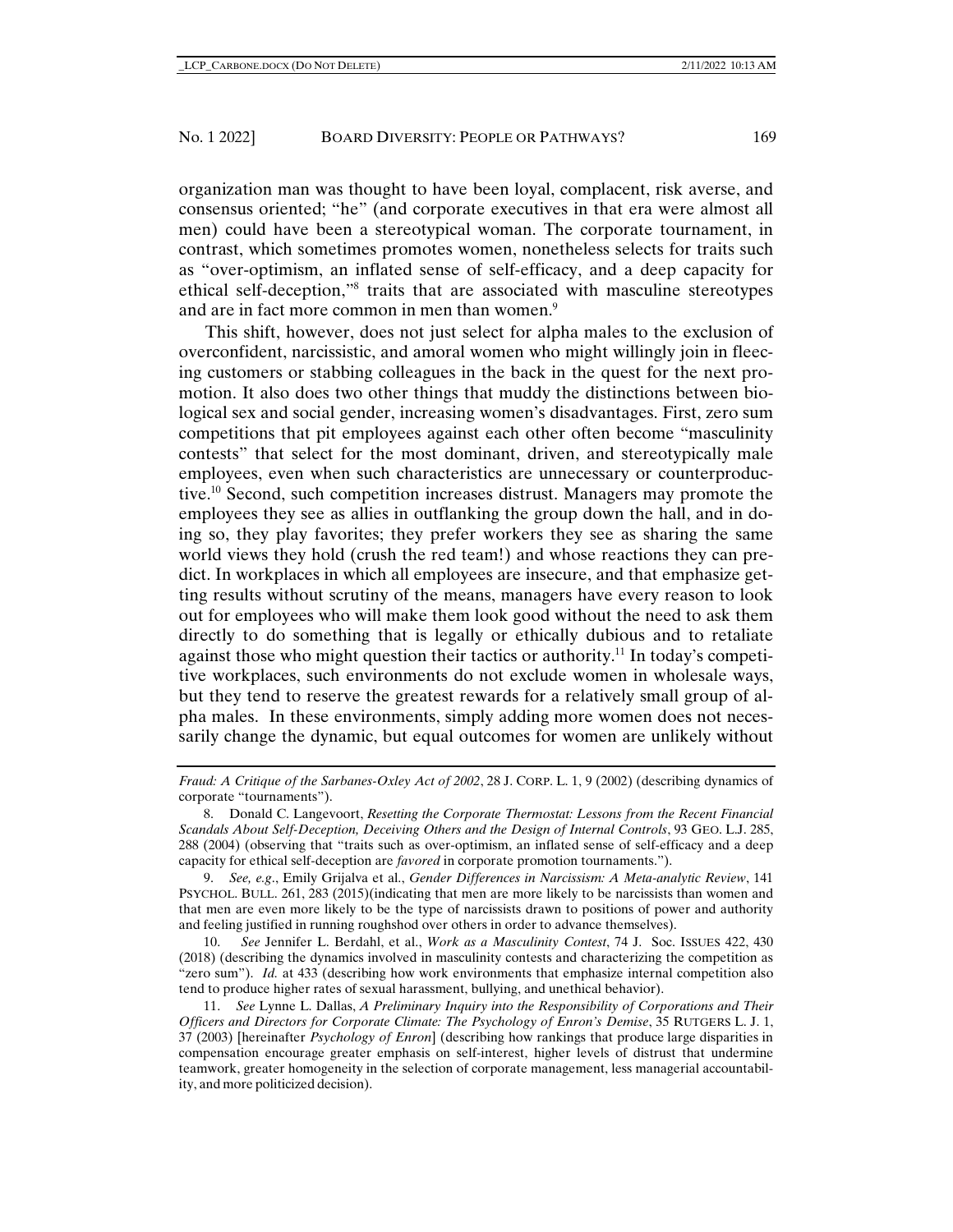dismantling the practices associated with toxic masculinity and corporate misfeasance.12

This article draws on the recent example of Wells Fargo's fraudulent accounts scandal – a scandal with a prominent woman overseeing the misconduct and documented gender disparities in the consequences – to provide a more indepth evaluation of the interactions between biological sex, gendered traits, and corporate dynamics.13 Wells Fargo has been the subject of a corporate scandal characteristic of the shareholder primacy era.14 The bank appeared to emerge from the Great Financial Crisis unscathed, becoming the third largest bank in the United States,15 with soaring share prices, which grew in response to the bank's reported success.<sup>16</sup> By 2016, however, it became apparent that Wells

13. For detailed accounts of the scandal, see *Indep. Dirs. of the Bd. of Wells Fargo & Co., Sales Pracs. Investigation Report*, WELLS FARGO (Apr. 10, 2017) [hereinafter *Indep. Dirs. Rep.*], https://www.wellsfargo.com/assets/pdf/about/investor-relations/presentations/2017/board-report.pdf [https://perma.cc/S37C-FRB7]; *Lessons Learned: Rev. of Sales Pracs. at Wells Fargo*, OFFICE OF THE COMPTROLLER OF THE CURRENCY (Apr. 19, 2017) [hereinafter *OCC Rep.*], https://www.occ.gov /publications/publications-by-type/other-publications-reports/pub-wells-fargo-supervision-lessonslearned-41917.pdf [https://perma.cc/9ADR-TQGF].

14. Shareholder primacy has been criticized, among other things, for an excessive focus on shortterm increases in share price to the detriment of longer-term interests, including longer term shareholder interests. *See, e.g*., Michal Barzuza & Eric Talley, *Long-Term Bias*, 2020 COLUM. BUS. L. REV. 104, 112–13 (maintaining that "[o]ptimism bias—the proclivity of corporate managers to overestimate the success probability of their own projects may lead corporate managers to overinvest in long term projects); Lynne L. Dallas, *Short-Termism, the Financial Crisis, and Corporate Governance*, 37 J. CORP. L. 265, 316 (2012) (arguing that the emphasis on short-term returns is "associated with cultures that are prone to unethical behavior which includes the behavior of individuals who seek individual short-term gains at the expense of the wellbeing of their firms as a whole."); *cf.* Claire A. Hill & Brett H. McDonnell, *Short and Long Term Investors (and Other Stakeholders Too): Must (and Do) Their Interests Conflict?*, *in* RESEARCH HANDBOOK ON MERGERS AND ACQUISITIONS, 397–402 (Claire A. Hill & Steven Davidoff Solomon eds., 2016) (arguing that shareholders differ in their orientations toward shorter and longer term perspectives, orthodox economic theory maintains that short-term and long-term perspectives are not necessarily in opposition, and the debate is, in any event, more complex because of uncertainty). This article focuses less on "short-termism" per se than on how the ability to profit from apparent short-term gains, whether accurate or gamed, promotes certain management practices. For a more detailed account, see June Carbone & William K. Black, *The Problem with Predators*, 43 SEATTLE U. L. REV. 441 (2020).

15. Consol. Amended Verified S'holder Derivative Complaint ¶ 69, at 14, *In re* Wells Fargo & Co. S'holder Derivative Litig., 282 F. Supp. 3d 1074, 1085 (N.D. Cal. 2017) [hereinafter *S'holder Complaint*] (describing Wells Fargo as the "third largest bank in the United States by assets" and the second largest in the world by "market capitalization.").

16. *See* Claudia A. Restrepo, *The Need for Increased Possibility of Director Liability: Refusal to Dismiss In re Wells Fargo & Co. Shareholder Derivative Litigation, A Step in the Right Direction*, 60 B.C. L. REV. 1689, 1713 & 1713 n.129 (2019) (on the centrality of cross-selling to Wells Fargo's business model and how the fake accounts "gamed" the system).

<sup>12.</sup> For a fuller review of these issues, see Naomi Cahn et al., *The Instrumental Case for Corporate Diversity*, 40 J.L. & INEQ. (forthcoming 2021); June Carbone et al., *Women, Rule-Breaking, and the Triple Bind*, 87 GEO. WASH. L. REV. 1105, 1109 (2019) [hereinafter *The Triple Bind*] ("[C]ompanies use intensely competitive bonus systems to produce insular 'young boys' clubs' that promote a culture of rule-breaking; that is, the management systems deliberately and instrumentally select for alpha males who will flout the laws that stand in the way of these otherwise profitable business models."); Kristin N. Johnson, *Banking on Diversity: Does Gender Diversity Improve Financial Firms' Risk Oversight?*, 70 SMU L. REV. 327, 376 (2017) (describing the value of diversity in valuing groupthink).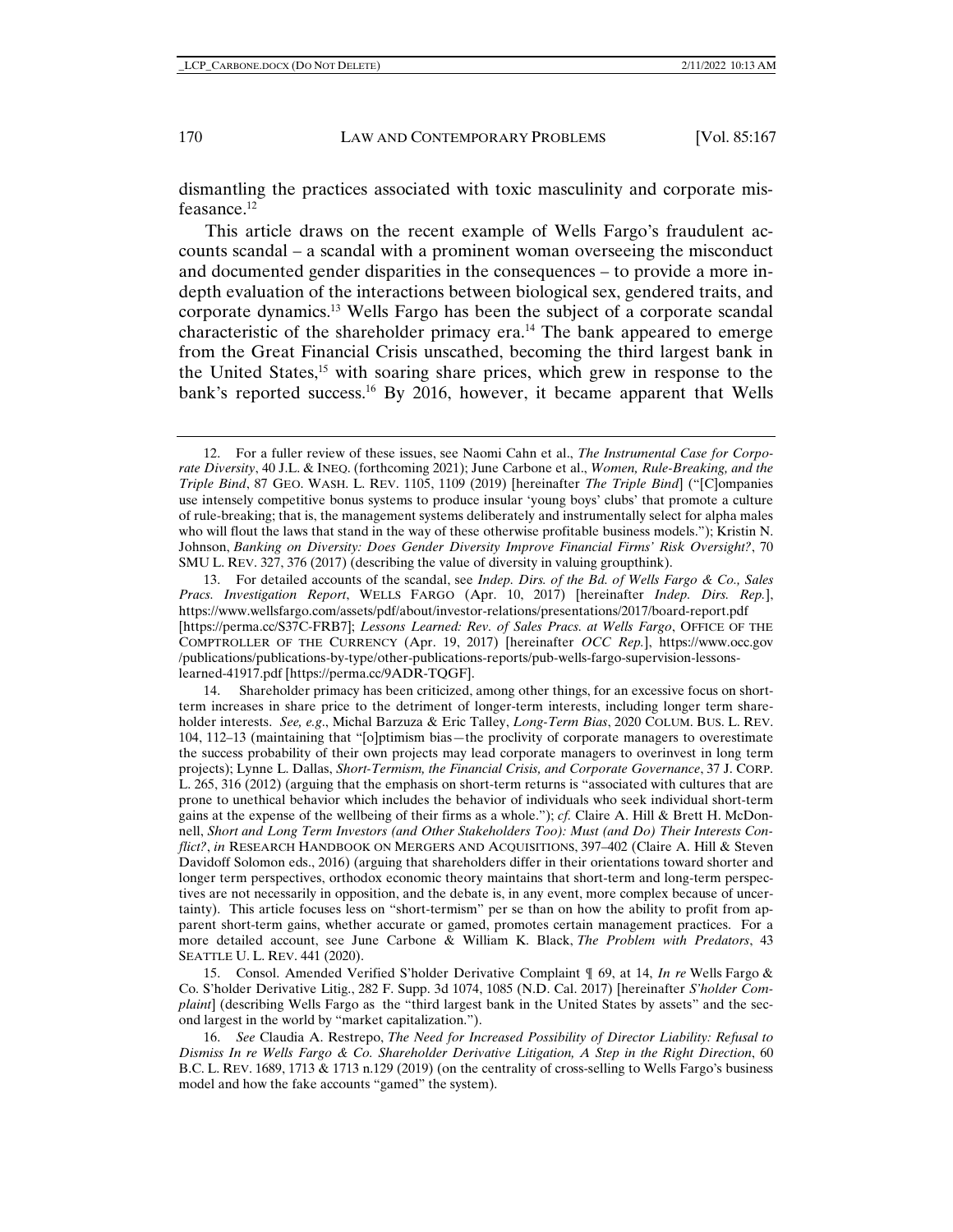Fargo had gamed the metrics that created the illusion of success. The bank had long celebrated "cross-selling," defined in terms of the number of Wells Fargo products it sold to each household.17 Upper management brought enormous pressure to bear on its employees to increase the bank's cross-selling metrics,18 and the employees responded by creating millions of fake accounts that customers had not authorized and often did not know existed.<sup>19</sup> While the fraudulent accounts generated relatively little income, the bank, its shareholders, and its top executives benefitted handsomely through the increased share prices that followed announcement of the cross-selling increases.<sup>20</sup> For years, upper management looked the other way in the face of employee complaints about the fraudulent practices, dismissing the reports as isolated incidents.21 When the scandal broke, the Wells Fargo Board produced an extensive internal report<sup>22</sup> and the Office of the Comptroller of the Currency (OCC) conducted an investigation23 that documented the misconduct and the Wells Fargo corporate culture that produced it. In addition, a empirical study of terminations in the financial industry found that Wells Fargo had the highest gender gap in the industry.24 Although women committed less misconduct than the men and their misconduct caused the bank smaller losses, the women were substantially more likely to be fired.<sup>25</sup>

This article uses the accounts of the Wells Fargo scandal to untangle the relationship between management practices and gender diversity. First, it will assess the status of women in corporate management, showing that while women have gained access to entry level positions, they are less likely than similarly

25. *Id.*

<sup>17.</sup> Emily Glazer, *How Wells Fargo's High-Pressure Sales Culture Spiraled out of Control*, WALL ST. J. (Sept. 16, 2016), https://www.wsj.com/articles/how-wells-fargos-high-pressure-sales-culturespiraled-out-of-control-1474053044 (last accessed Jan. 8, 2022).

<sup>18.</sup> *See S'holder Complaint*, *supra note 15*, ¶ 2, at 4 (pointing out that Wells Fargo's goal in stressing a demanding cross-selling strategy was "to show steady quarterly growth in the opening of customer accounts, maintain the Company's industry leadership in cross-selling, and most importantly, drive up the Bank's share price.").

<sup>19.</sup> *See* Uri Berliner, *Wells Fargo Admits to Nearly Twice as Many Possible Fake Accounts—3.5 Million*, NPR (Aug. 31, 2017), https://www.npr.org/sections/thetwo-way/2017/08/31/547550804/wellsfargo-admits-to-nearly-twice-as-many-possible-fake-accounts-3-5-million [https://perma.cc/VDA4- FCCD].

<sup>20.</sup> *See, e.g*., J.S. Nelson, *Paper Dragon Thieves*, 105 GEO. L.J. 871, 931 (2017) (observing that "Wells Fargo's share price soared based on how the fraudulent accounts 'goosed' the bank's stock" and that Wells Fargo CEO John Stumpf "cashed \$155 million in stock options between 2012 and 2015 alone.").

<sup>21.</sup> *See S'holder Complaint*, *supra* note 15, ¶ 21, at 7 (alleging that directors "turned a blind eye" to red flags regarding illegal activity as early as 2007).

<sup>22.</sup> *Indep. Dirs. Rep.*, *supra* note 12.

<sup>23</sup>*. OCC Rep., supra* note 12, at 5 (finding that the Board had received Audit & Security reports on a regular basis since 2005 informing them that the majority of the calls to the internal "EthicsLine" and employee firings were connected to sales violations).

<sup>24.</sup> Mark L. Egan et al., *When Harry Fired Sally: The Double Standard in Punishing Misconduct* (Nat'l Bureau of Econ. Rsch., Working Paper No. 23242, 2018), https://www.nber.org/system/files /working\_papers/w23242/w23242.pdf [https://perma.cc/Z7Z7-CDGJ].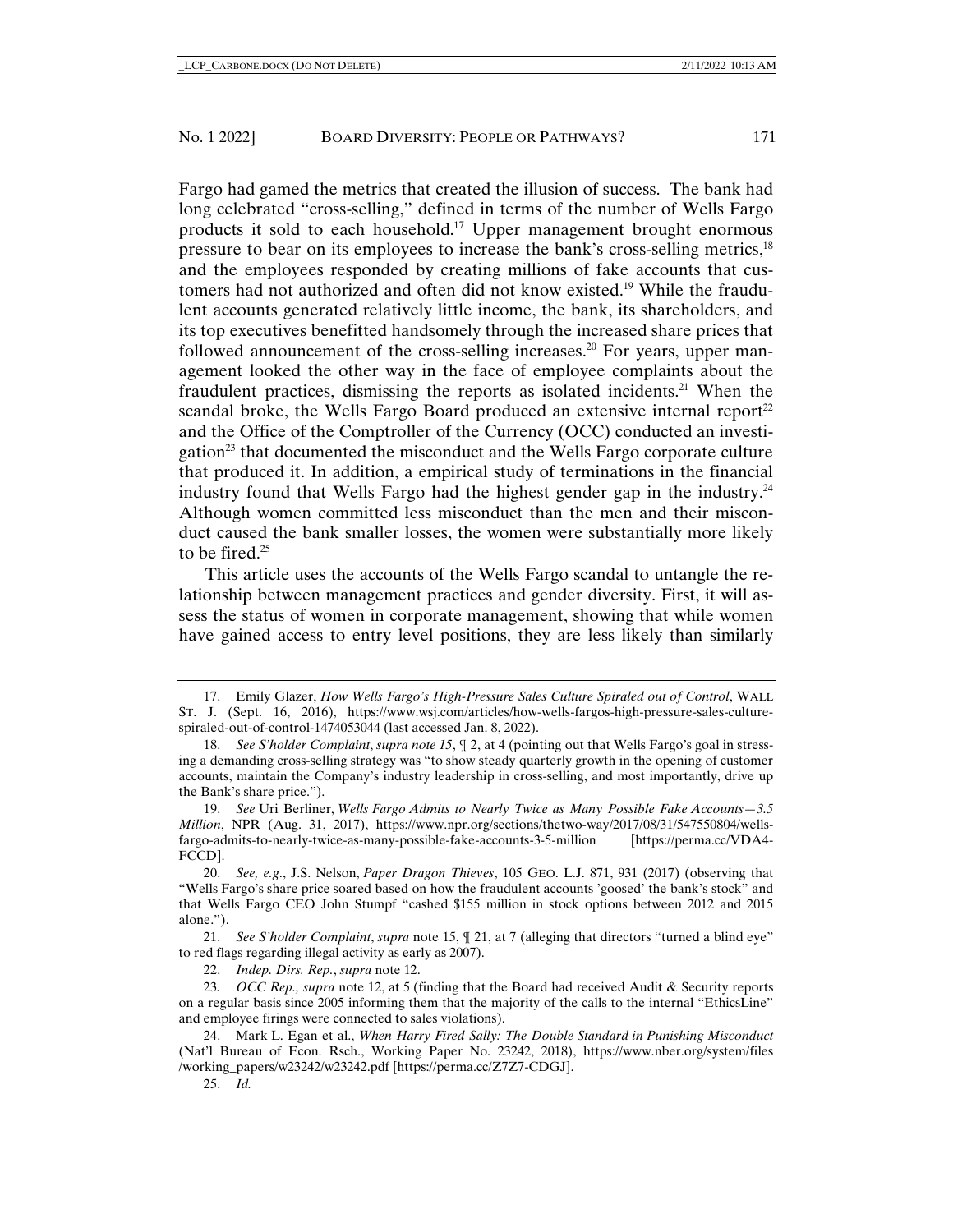qualified men to receive the promotions that provide access to rising income at the top of corporate hierarchies.<sup>26</sup> This section will argue that in the shareholder primacy era, corporate executives have benefitted from "rent-seeking" that concentrates disproportionate rewards in top positions.<sup>27</sup> The new system increases the competition for these positions, reduces supervisory accountability,28 and does so in ways that work to women's disadvantage. $^{29}$ 

Second, the article will use the Wells Fargo example to show the role of gender in implementing these practices. Wells Fargo executives, in implementing the practices that led to the fake accounts scandal, adopted short-term reductionist metrics that boosted share prices.30 They also met those metrics through an emphasis on sales quotas and performance pay that encouraged immediate results while looking the other way at the methods used to produce the results. The system thus rewarded performance without accountability.<sup>31</sup> This section maintains that these practices work to women's disadvantage  $-$  increasing the emphasis on long hours, rewarding the ambitious and the amoral, and looking the other way at managers' in-group favoritism. In the modern era, this does not produce a wholesale exclusion of women; rather it produces statistical differences in pay, promotions, and terminations.

<sup>26.</sup> *See, e.g*., Afra Afsharipour, *Bias, Identity and M&A,* 2020 WIS. L. REV. 471, 482–83 (observing "that women make up less than a quarter of C-level executives" and "that women are less likely to become CEOs, even when they did not differ from men on interpersonal, analytical and managerial skills, and general ability."). The largest gender pay gaps occur among financial advisers. *See* Mindy Diamond, *Why Aren't More Women in Wealth Management?*, WEALTHMANAGEMENT.COM (May 14, 2014), http://www.wealthmanagement.com/careers/why-aren-t-more-women-wealth-management [https://perma.cc/PT4D-2DA8] (indicating that only 13% of financial advisors are women); Derek Thompson, *Why the Gender-Pay Gap Is Largest for the Highest-Paying Jobs*, ATLANTIC (Dec. 17, 2014), http://www.theatlantic.com/business/archive/2014/12/the-sticky-floor-why-the-gender-wage-gapis-lowest-for-the-worst-paying-jobs/383863/ [https://perma.cc/7ZYL-NPH2] (documenting the gender pay gap as the largest in the entire economy).

<sup>27.</sup> A rent is income received "in excess of what was needed to induce the person to supply labor and capital to these respective markets." Lawrence Mishel & Josh Bivens, *The Pay of Corporate Executives and Financial Professionals as Evidence of Rents in Top 1 Percent Incomes*, ECON. POL'Y INST. (June 20, 2013), https://www.epi.org/publication/pay-corporate-executives-financial-professionals/ [https://perma.cc/2X4U-WEC3]. *See generally* GERRIT DE GEEST, RENTS: HOW MARKETING CAUSES INEQUALITY (2018) (arguing that "since 1970-2015, the impact of marketing on the economy has steadily increased, transforming competitive markets into less competitive ones by making prices less transparent, splitting informed and uninformed consumers, making products incomparable, locking in consumers, or exploiting psychological biases. This has increased the amount of artificial profits in the economy—called 'rents' in economic jargon.").

<sup>28.</sup> *See* Nelson, *supra* note 20, at 930–31 (discussing how top executives "insulate profitable fraud in the ranks of middle management to make as much money as they can from a scandal.").

<sup>29.</sup> For a more extended discussion of the relationship between the increased gender wage gap after 1990 and changes in corporate management, see Naomi Cahn et al., *Gender and the Tournament*: *Reinventing Antidiscrimination Law in an Age of Inequality*, 96 TEX. L. REV. 425 (2018); *The Triple Bind*, *supra* note 12; s*ee, e.g.*, Johnson, *supra* note 12.

<sup>30.</sup> *Notice of Charges for Orders of Prohibition and Orders to Cease and Desist and Notice of Assessments of a Civil Money Penalty*, OCC Notice N20-001 ¶ 62c, at 17 (Jan. 23, 2020) [hereinafter *OCC Notice*], https://www.occ.gov/static/enforcement-actions/eaN20-001.pdf [https://perma.cc/7XAG-KCDG].

<sup>31.</sup> *Id.* ¶ 6, at 4.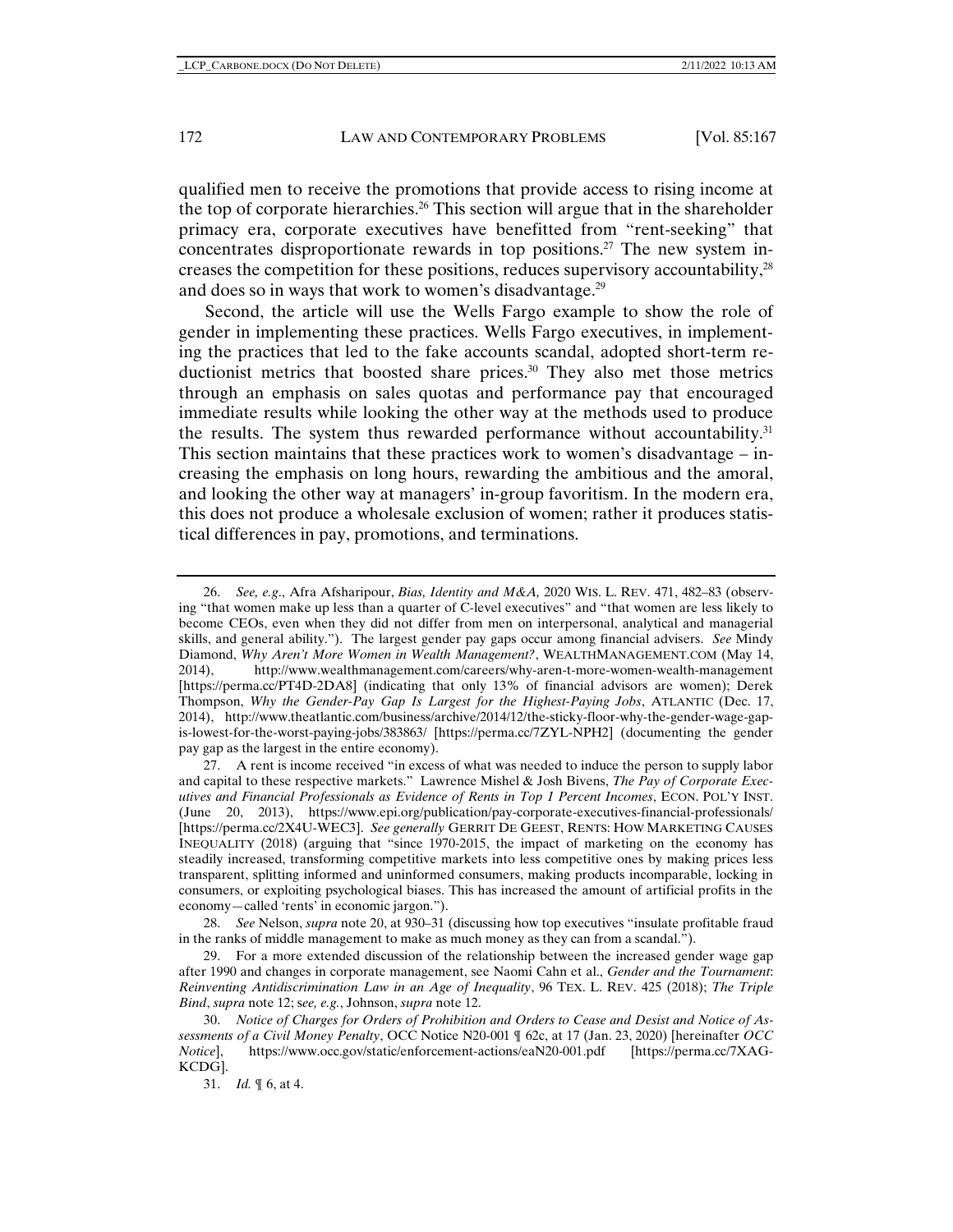Third, the article assesses the implications for diversity policies. The Wells Fargo Board had an unusually high number of women, which did not appear to affect any aspect of the outcome. It had a senior woman who oversaw the bulk of the abusive practices. Yet, neither the CEO at the time scandal occurred, John Stumpf, nor the head of the division in which the worst abuses occurred, Carrie Tolstedt, designed the system. Instead, they had risen through the ranks, succeeding in accordance with their abilities to produce the expected metrics. Systems that select for employees willing to rig the system can find qualified women if they choose to look. Even with such women, however, these systems still produce systematic gender disparities.

The article sheds new light on the social science findings that simply adding selected women to corporate boards or upper management is unlikely to have a major impact on corporate reform.32 It also supports the claims of the critics that upper management may be more important than corporate boards to both diversity efforts and corporate accountability. The most compelling findings about the relationship between the corporate culture and women's advancement, however, are that the disparities become visible only with the collection of systematic data that shows the impact across large numbers of women.33 These results are often subtle and context dependent. To establish the role of gender in these disparities requires reliable data collection – something that largely does not exist in the absence of public mandates, or the in-depth investigations triggered by sex discrimination claims and corporate malfeasance. The article's ironic conclusion, therefore, is that corporate abuses and gender disparities are likely to overlap even while the relationship between them is hard to establish precisely because the lack of transparency and accountability encourages the persistence of both. Reforms that mandate accurate reporting and make it harder to suborn internal controls are therefore important to both enhanced diversity and corporate reform efforts. On these issues, corporate diversity and management reform efforts operate in tandem.<sup>34</sup>

<sup>32.</sup> *See e.g*., Lisa M. Fairfax, *Board Diversity Revisited: New Rationale, Same Old Story?*, 89 N.C. L. REV. 855, 860 (2011) (concluding that "while the business case for board diversity may prove rhetorically appealing, it is insufficient on its own to ensure a full commitment to board diversity.").

<sup>33.</sup> *See, e.g.*, Veronica Root Martinez & Gina-Gail S. Fletcher, *Equality Metrics*, 130 YALE L.J. F. 869, 888 (2021) (observing that despite corporations' "long-standing statements in support of diversity within their organizations, they have traditionally disclosed very little regarding the state of demographic diversity within their ranks.").

<sup>34.</sup> For discussion of the relationship between corporate reform, risk management, and socially conscious investing, see Michal Barzuza et al., *Shareholder Value(s): Index Fund ESG Activism and the New Millennial Corporate Governance*, 93 S. CAL. L. REV. 1243, 1245 (2020) (describing index fund support for gender diversity on corporate boards but not mentioning management diversity; then describing how "pursuing ESG priorities is actually value maximizing."); Stavros Gadinis & Amelia Miazad, *Corporate Law and Social Risk*, 73 VAND. L. REV. 1401, 1401–02 (2020) (concluding that "[s]ocial risk has proven highly destructive for corporate value even when the company's key failure is not violating laws, as the recent crises at Facebook and Uber demonstrate."); Max M. Schanzenbach & Robert H. Sitkoff, *Reconciling Fiduciary Duty and Social Conscience: The Law and Economics of ESG Investing by a Trustee,* 72 STAN. L. REV. 381, 398 (2020) (arguing that "risk-return ESG" analysis of a fossil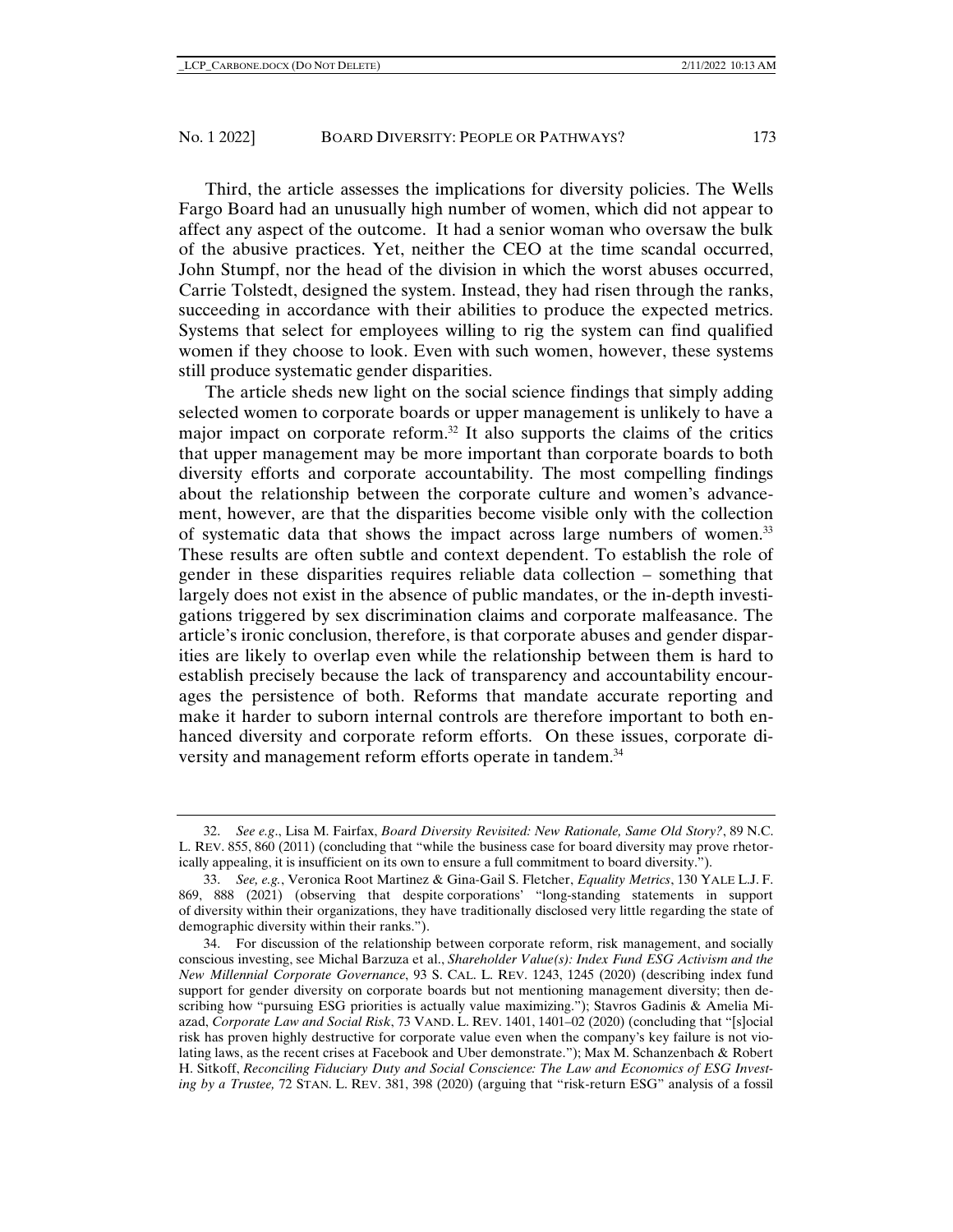#### II

#### THE STATUS OF WOMEN IN CORPORATE MANAGEMENT

Women's movement into the upper management ranks stalled during the nineties—the same period in which incomes in upper management soared. The two events are related, and they have meant that women have narrower pathways into top executive positions than men. These differences frame the roles women play on corporate boards and the potential impact of greater board diversity on gender equality. This section will examine these developments in two parts. The first will explain how the dynamic underlying the large increases in pay creates a form of rent seeking; $35$  the second maps the resulting disadvantages that narrow the pathways on which women can advance.

#### A. Rent-Seeking And Women

The most dramatic gains for women occurred in the eighties as women caught up with and then exceeded men in educational attainment.<sup>36</sup> Better educated women joined men in the executive ranks and in the professions. The gendered wage gap narrowed, with female college graduates earning a higher percentage of the "male" wage than less educated women.<sup>37</sup>

Then, starting in the nineties, something happened. While the overall gender gap in wages continued to narrow, in large part because of the declining fortunes of blue-collar men, $38$  the wage gap for college graduates began to grow and steadily increased.39 Since then, the gender gap in the higher reaches of the economy has widened<sup>40</sup> and the growing female representation in the upper corporate ranks has stalled, though in the last three years the number of female CEOs has inched up to  $8.1\%$ .<sup>41</sup> The lack of progress in women's advancement

38. *See* June Carbone, *Out of the Channel and into the Swamp: How Family Law Fails in a New Era of Class Division,* 39 HOFSTRA L. REV. 859, 872 (2011) (documenting this shift in the gendered wage gap); Jacqueline DeMarco, *Study: College-Educated Women Face Larger Gender Pay Gap, Even If Women Are More Likely to Enroll and Graduate than Men*, STUDENT LOAN HERO **(**Apr. 13, 2021), https://studentloanhero.com/featured/education-gender-pay-gap-study/ [https://perma.cc/83YK-2DZ7] (updating figures and showing that the decline for college graduates as a whole ended in 2013, but that gains for female college graduates with the economic recovery have not returned to the levels of the mid-nineties).

39. Gould, *supra* note 37.

40. *Id*.

41. In the last three years, however, the number of female CEOs at fortune 500 companies has inched up from a record 6% in 2018 to another record of over 8% in 2021. *Missing Pieces Report: The* 

fuel company, for example, might conclude that the company's litigation and regulatory risks are underestimated by its share price).

<sup>35.</sup> *See* DE GEEST, *supra* note 27 (defining "rents" as artificial profits).

<sup>36.</sup> Women have earned the majority of college degree since the early eighties and by 2019 earned 57% of all college degrees. Richard Fry, *U.S. Women near Milestone in the College-Educated Labor Force,* PEW RESEARCH CENTER (June 20, 2019), https://www.pewresearch.org/fact-tank/2019/06 /20/u-s-women-near-milestone-in-the-college-educated-labor-force/ [https://perma.cc/EXS3-AVLU] (input article title in search bar on homepage).

<sup>37.</sup> Elise Gould, *State of Working America Wages*, ECON. POL'Y INST. (Feb. 20, 2019), https://www.epi.org/publication/state-of-american-wages-2018/ [https://perma.cc/KJ3B-8GA9].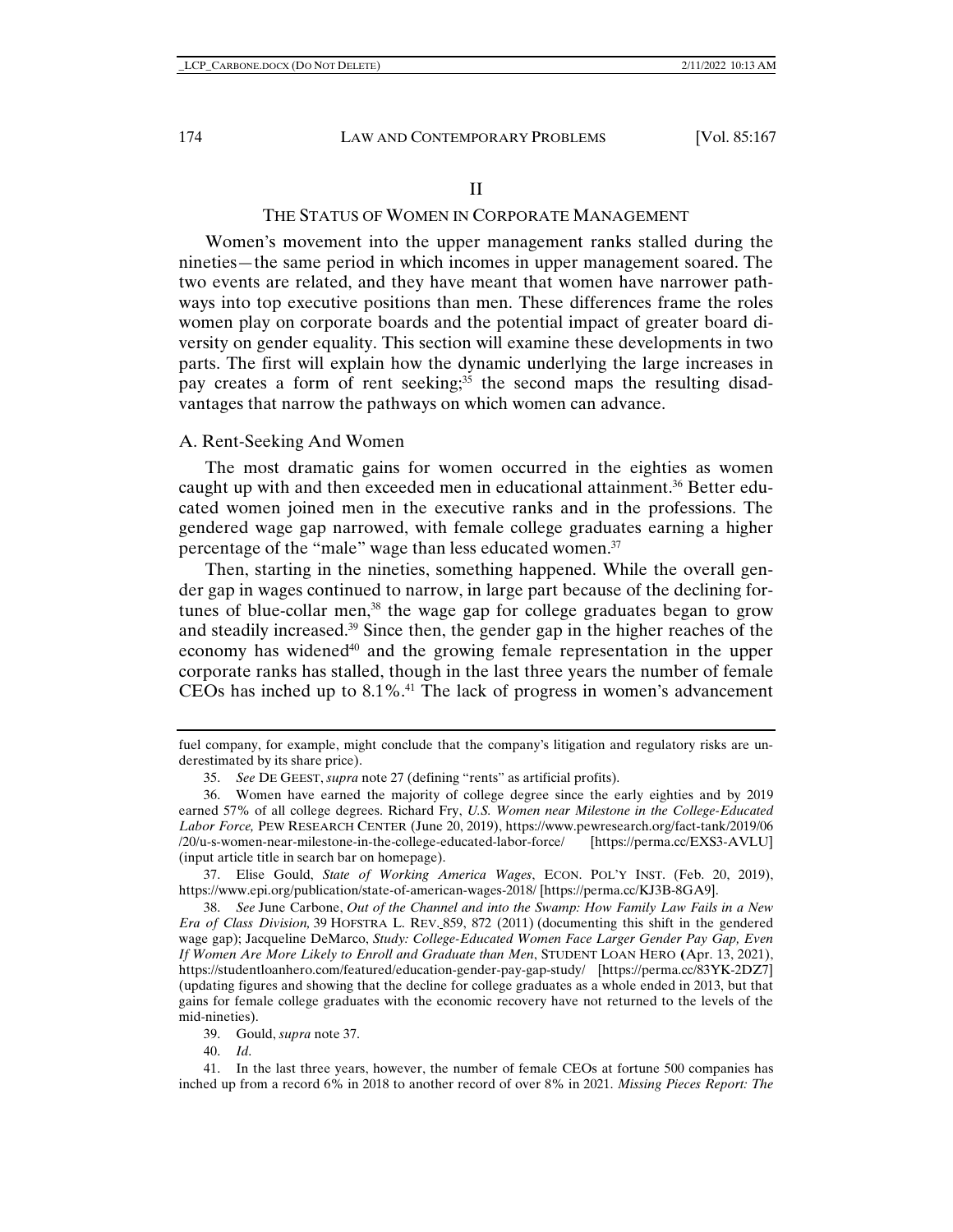into upper management is particularly striking. While 47% of entry level executive candidates are women, women comprise only 33% of senior managers, and only 21% of those make it to the C-Suite.42 Moreover, these numbers have changed relatively little over the last five years.43 The numbers for women of color are even more anemic. Attrition rates for women of color in the corporate ranks, for example, are dramatically higher than for white women or minority men; women of color constitute 18% of the entry level ranks, but only 9% of senior managers, and 3% of the C-Suite.<sup>44</sup>

The striking thing about women's stalling fortunes is that they have occurred as incomes in the upper reaches of the economy have accelerated. Indeed, one simple explanation for the increased gender gap wage among college graduates is that a disproportionate share of all increases have gone to those at the top and men disproportionately hold these positions.<sup>45</sup> Since 1978, CEO pay has risen 940%, while average worker pay has grown only  $12\%$ <sup>46</sup> Together, financial professionals and senior executives "accounted for 58 percent of the expansion of income for the top 1.0 percent of households and an even greater two-thirds share (67 percent) of the income growth of the top 0.1 percent of households."47 These changes frame the entry of women into corporate management and ultimately onto corporate boards.

Economists maintain that the dramatic increases in corporate pay have produced a form of "rent-seeking."48 A rent is described as income received "in excess of what was needed to induce the person to supply labor and capital to these respective markets." $49$  A clear example is CEO pay packages. $50$  When a board hires a new CEO, the board typically extends the offer and then deter-

49. *Id.*

*<sup>2018</sup> Board Diversity Census of Women and Minorities on Fortune 500 Boards*, DELOITTE (Jan. 16, 2019), https://www2.deloitte.com/us/en/pages/center-for-board-effectiveness/articles/missing-piecesfortune-500-board-diversity-study-2018.html [https://perma.cc/BTC9-FHGB]; Courtney Connley, *A Record 41 Women Are Fortune 500 CEOs– and for the First Time Two Black Women Made the List*, CNBC (June 2, 2021), https://www.cnbc.com/ (input article title in search bar on homepage).

<sup>42.</sup> Tiffany Burns et al., *Women in the Workplace 2021*, MCKINSEY & CO. (Sept. 27, 2021), https://www.mckinsey.com/featured-insights/diversity-and-inclusion/women-in-the-workplace [https://perma.cc/S8NN-MAPU].

<sup>43.</sup> *Id.*

<sup>44.</sup> *Id.*

<sup>45.</sup> Gould, *supra* note 37 (showing a dramatic increase in wages at the top and a lesser increase for top women).

<sup>46.</sup> Lawrence Mishel & Julia Wolfe, *CEO Compensation Has Grown 940% Since 1978*, ECON. POL'Y INST. (Aug. 14, 2019), https://www.epi.org/publication/ceo-compensation-2018 [https://perma.cc /5EJZ-PQDH].

<sup>47.</sup> Mishel & Bivens, *supra* note 27.

<sup>48.</sup> *Id.*

<sup>50.</sup> The biggest critique of the increase in CEO compensation has been that it reflects power rather than market forces. *See, e.g.*, Lucian Arye Bebchuk & Jesse M. Fried, *Executive Compensation as an Agency Problem*, 17 J. ECON. PERSPECTIVES 71, (2003).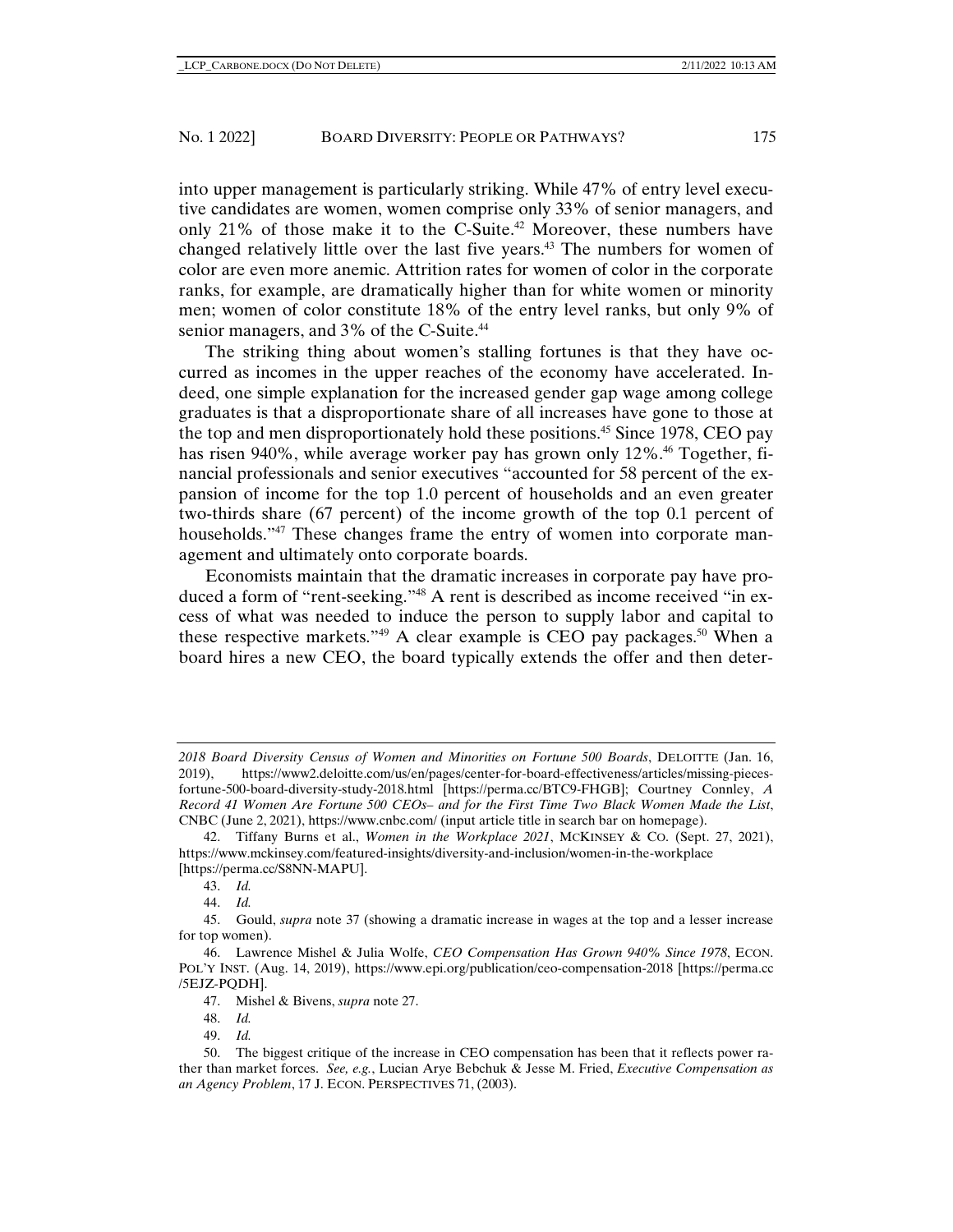mines the CEO's salary.<sup>51</sup> The CEO arranges for a compensation consultant paid to design a compensation package in line with other CEO salaries.<sup>52</sup> Boards often rubberstamp the consultant's report, particularly where the complexity of the package makes it hard to scrutinize.<sup>53</sup>

As practical matter, this means that the CEOs who land top jobs have a major say in the design of compensation packages for themselves and their top lieutenants.54 They also are often in a position to manipulate the metrics that drive compensation formulas.<sup>55</sup> This makes the positions particularly valuable and intensifies the competition to obtain them.56 In short, the winners of these

52. Theo Francis & Vanessa Fuhrmans, *Big Companies Pay CEOs for Good Performances – and Bad,* WALL ST. J. (May 17, 2019), https://www.wsj.com/articles/big-companies-pay-ceos-for-goodperformanceand-bad-11558085402?mod=hp\_lead\_pos6 (last accessed Jan. 8, 2022); *see also* Roger Lowenstein, *Head I Win, Tails I Win*, N.Y. TIMES MAG. (June 9, 2002), https://www.nytimes.com/2002 /06/09/magazine/heads-i-win-tails-i-win.html [https://perma.cc/EP8C-HKR4] (describing role of consultants).

53. *See* Steven Clifford, *How Companies Decide CEO Pay*, ATLANTIC (June 14, 2017), https://www.theatlantic.com/business/archive/2017/06/how-companies-decide-ceo-pay/530127/ [https://perma.cc/MR5Q-NVW4] (describing the consultants' role in setting executive compensation); *see also* Francis & Fuhrmans, *id.* (indicating that "[t]he more complicated the scheme is, it's less transparent to consumers and society . . . .").

54. Corporate reform efforts have focused on giving boards greater ability to review executive compensation packages. *See* 17 C.F.R. § 240.14a (2019) (giving shareholders a "say on pay."). The result has increased pressure on boards and led to the redesign of executive incentive systems, but it has not slowed the rate of increase for Fortune 500 executives. *See* Theo Francis & Kristin Broughton, *CEO Pay Surged in a Year of Upheaval and Leadership Challenges*, WALL ST. J. (Apr. 11, 2021), https://www.wsj.com/articles/covid-19-brought-the-economy-to-its-knees-but-ceo-pay-surged-

11618142400 (last accessed Jan. 8, 2022) (documenting both unprecedented changes to compensation packages and surging pay); *see also CEO and Executive Compensation Practices in the Russell 3000 and S&P 500: 2020 Edition*, THE CONFERENCE BOARD 3 (2020), https://conferenceboard.esgauge.org/assets /TCB-CEO-Executive-Compensation-Practices-2020.pdf [https://perma.cc/LF99-7Y9B] (indicating that stock awards are replacing stock options as an increasing component of executive compensation to better align executive interests with longer term company performance).

55. *See, e.g.,* ROGER F. MARTIN, FIXING THE GAME: BUBBLES, CRASHES, AND WHAT CAPITALISM CAN LEARN FROM THE NFL 29, 97 (2011) (detailing that during the Jack Welch-era, General Electric was able to meet or beat earnings forecasts an unbelievable 96% of the time, with earnings from 89% of those quarters hitting analysts' forecasts to the exact penny. This earnings record pushed GE's share price higher, increasing the value of Welch's stock options). Since the Welch era, CEOs have shifted to use of stock buybacks to boost share price (and executive compensation). *See*  Nitzan Shilon, *Stock Buyback Ability to Enhance CEO Compensation: Theory, Evidence, and Policy Implications*, 25 LEWIS & CLARK L. REV. 303, 308 (2021) (producing empirical results suggesting that "the potential of buybacks to pump up long-term incentive awards has dramatically increased" and that while "in the mid-2000s buybacks could immediately improve measures responsible for an average of only 5% of CEO pay, today buybacks can enhance performance yardsticks responsible for an all-time high amount, averaging one-third of CEO pay, or almost \$4 million per CEO."); *see also* Nicholas M. Guest et al., *Why Do Large, Positive Non-GAAP Earnings Adjustments Predict Abnormally High CEO Pay?*, SSRN (Jan. 6, 2021), *available at* http://dx.doi.org/10.2139/ssrn.3030953 (indicating a significant portion of CEO incentive "seems attributable to opportunistic non-GAAP reporting" but that the overall impact is limited.).

56. *See* Larry E. Ribstein, *Market vs. Regulatory Responses to Corporate Fraud: A Critique of the Sarbanes-Oxley Act of 2002*, 28 J. CORP. L. 1, 9 (2002) (describing dynamics of corporate "tourna-

<sup>51.</sup> Rick Edmonds, *The Newspaper Company CEO Pay Game – Heads I Win, Tails I Win*, POYNTER (May 3, 2019), https://www.poynter.org/business-work/2019/the-newspaper-company-ceopay-game-heads-i-win-tails-i-win/ [https://perma.cc/6WG7-EMAF].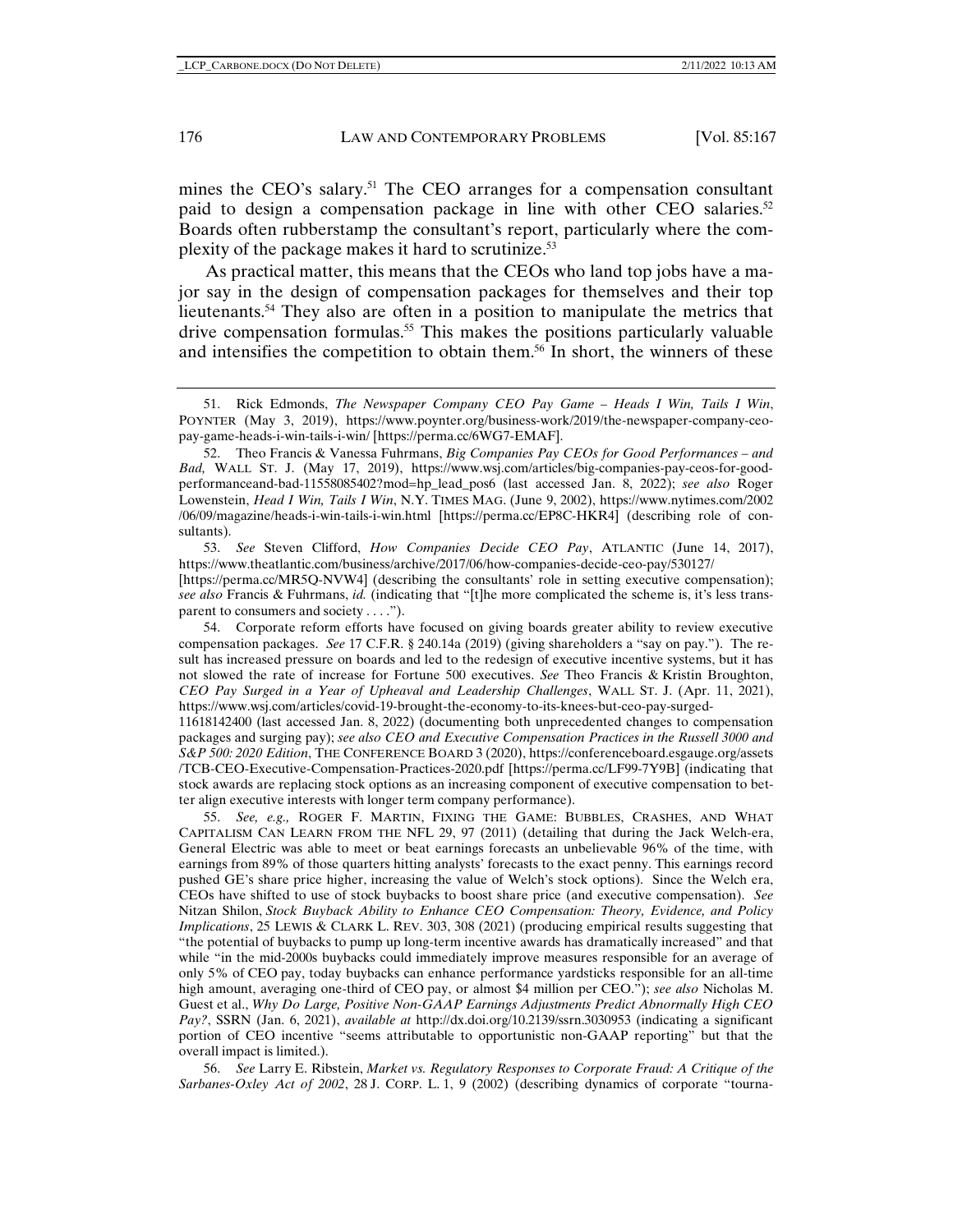competitions are in a position to extract "rents," that is, particularly lucrative, above-market compensation associated with the position.<sup>57</sup> The classic critique of rent-seeking argues that it involves:

situations where individuals expend time, money, and other resources competing for a fixed amount of wealth, in effect squabbling with each other over the size of their individual pieces of a fixed group pie. Because rent seeking itself is costly, the net result is to reduce total wealth available for distribution.<sup>58</sup>

In the corporate context, this focuses upper management attention not just on securing an advantageous position, but on maximizing the metrics such as reported earnings or changes in share price that drive compensation.<sup>59</sup> To do so, CEOs need to be able to gain control quickly of what may be a large bureaucratic organization.<sup>60</sup> Often, they respond by bringing in their own loyalists from outside the company.61 But many CEOs also use incentive pay to prioritize the results that management values. $62$  In the same period in which women's fortunes have declined, incentive pay has spread through the executive ranks, producing large differences in compensation. $63$  In short, within these systems, competition for these lucrative positions becomes more intense, and the goal of corporate tournaments becomes promoting the "new boys" allied with the CEOs and oth-

57. *See* Lowenstein, *supra* note 52 (concluding that "By turns, a system designed to motivate became one to simply enrich.").

58. *See* Margaret M. Blair & Lynn A. Stout, *A Team Production Theory of Corporate Law*, 85 VA. L. REV. 247, 249 n.4 (1999).

59. *See, e.g*., MARTIN, *supra* note 55, at 97 (providing the example of earnings management at GE). *See generally* Michael C. Jensen, *Paying People to Lie: The Truth About the Budgeting Process*, 9 EUR. FIN. MGMT. 379 (2003) (arguing that such incentive systems distort corporate accounting and reporting).

60. *See* Carbone & Black, *supra* note 14, at 464–68 (describing use of incentive pay to promote management objectives).

61. *See, e.g.*, Sarah Green Carmichael, *Who New CEOs Fire First*, HARV. BUS. REV. (July 8, 2013) https://hbr.org/2013/07/who-new-ceos-fire-first [https://perma.cc/7XJ8-YBD9] (reporting how CEOs, asked what they would do differently, replied: fire people sooner).

62. Carbone & Black, *supra* note 14 (arguing that incentive pay promotes management objectives); *see also* PRINCIPLES OF COMPLIANCE AND ENF'T FOR ORGS., §§ 4.05, 4.06 reps. notes (AM. L. INST., Tentative Draft No. 2, May 17, 2021) (first on employment; then on risk culture; and then proposing to address these excesses).

63. *See 2019 Incentive Pay Practices Survey: Privately Held Companies*, WORLDATWORK (2019), https://www.worldatwork.org/resources/research/surveys/incentive-pay-practices [https://perma.cc /XX4M-7FZA] (indicating that 99% of publicly traded companies used some form of short-term incentive pay) (access 2019 report under "available reports" for "private companies").

ments"); CLAIRE A. HILL & RICHARD PAINTER, BETTER BANKERS, BETTER BANKS: PROMOTING GOOD BUSINESS THROUGH CONTRACTUAL COMMITMENT (2015) (describing "working to bonus"). The ability to extract rents is thus not just a function of corporate pay, but also of the ability to increase metrics such as industry concentration and size, which allow greater appropriation of the surplus from other stakeholders. *See, e.g.*, Jeffrey Meli & James C. Spindler, *The Promise of Diversity, Inclusion, and Punishment in Corporate Governance,* 99 TEX. L. REV. 1387, 1397 (2021) (arguing that "if the large firms that have aggregated market share have accumulated market power, then they are likely to be extracting surplus from a variety of constituents, including labor and consumers.").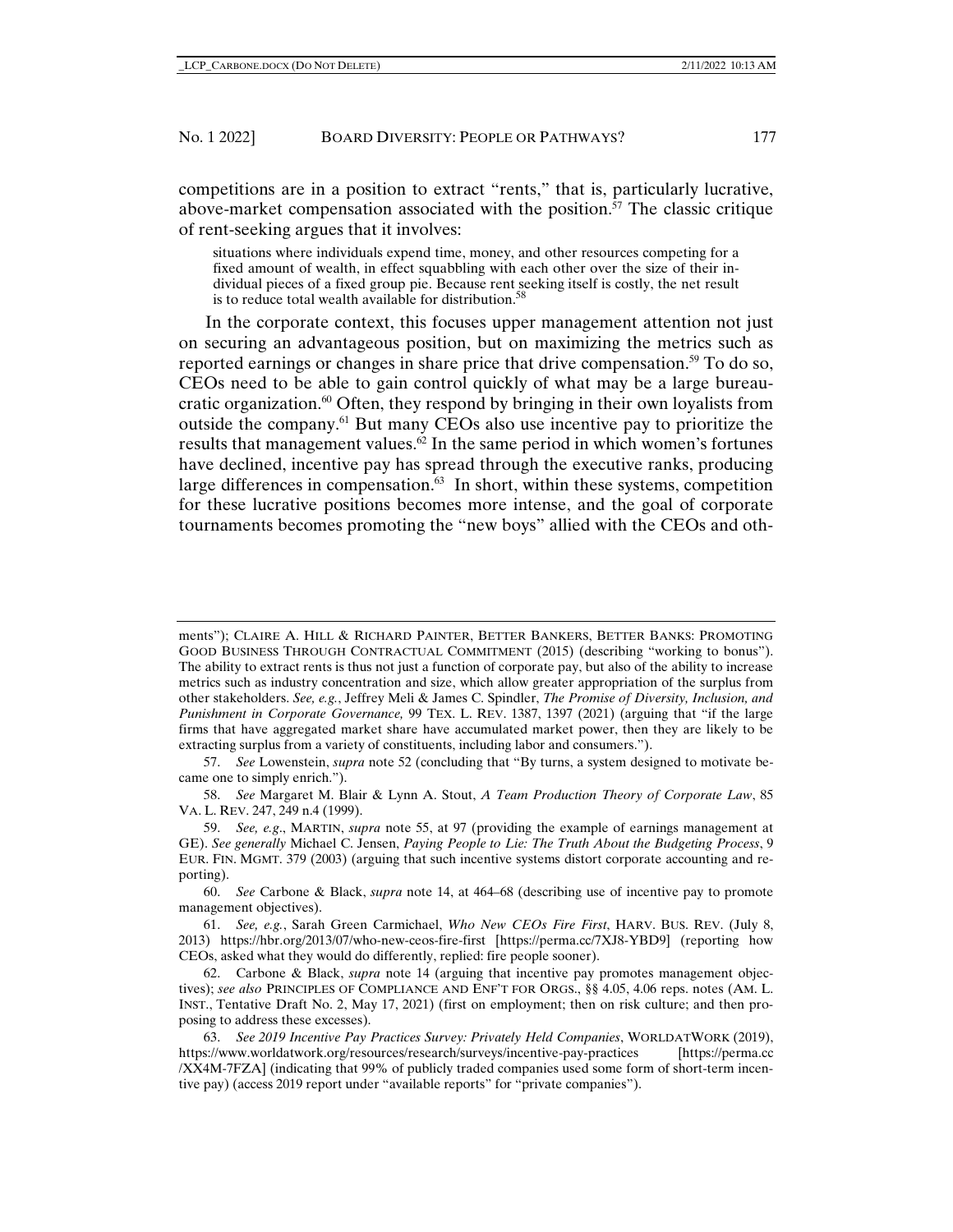er managers calling the shots.<sup>64</sup> This has consequences for the ability of women and other outsiders to thrive in corporate America.<sup>65</sup>

B. Rent Seeking And Gendered Pathways

The consequences of rent-seeking involve the following overlapping factors:

First, the terms of the competition take forms that disadvantage women because of their greater family responsibilities.66 These competitive environments often place a premium on the willingness to work long hours, and women are more likely than men to cut back after the birth of a child, limiting their ability to compete.67 Goldman Sachs provides a particularly dramatic example of long hours, with young bankers working 95 hours a week, and getting 5 hours of sleep a night.<sup>68</sup> They responded by asking for a limit of eighty hours a week.<sup>69</sup> Gender theorists argue that, in some workplaces, the long hours become an end in themselves; they become a way of demonstrating commitment to the job and stereotypical masculinity "by showing no weakness, demonstrating a singleminded focus on professional success, displaying physical endurance and strength, and engaging in cut-throat competition."<sup>70</sup> Econometric studies find that the differences in hours is a significant factor in gender differences in pay for young professionals, particularly in finance. $71$ 

Similarly, the modern economy, which places more emphasis on plotting the next move and less on career ladders, disadvantages those unwilling or unable to move. At the height of the managerial era, promotions typically took place

<sup>64.</sup> For a recent example, see Austin Weinstein, *'We Need to do More:' Seven High-Ranking Black Women Leave Wells Fargo*, ENTERPRISE (Oct. 15, 2020), https://enterprise.vnews.com/2020/10/15 /we-need-to-do-more-seven-high-ranking-black-women-leave-wells-fargo/ [https://perma.cc/SV84- DLP4] (describing the departure of top Black women executives after CEO Charlie Scharf brought in white males with whom he had worked previously to staff top positions and attributed it to the lack of African-American talent in finance).

<sup>65.</sup> *See The Triple Bind*, *supra* note 12 (describing corporate cultures that promote rulebreaking).

<sup>66.</sup> It is important, however, to distinguish the existence of competition from the combination of competition and rent-seeking. Increased competition, particularly in the form of long hours, may in itself disadvantage workers with family responsibilities in circumstances in which long hours are a necessary part of the job. *See, e.g*., Marianne Bertrand et al., *Dynamics of the Gender Gap for Young Professionals in the Financial and Corporate Sectors,* 2 AM. ECON. J.: APPLIED ECON. 228, 240 (2010). Beyond that, however, increased competition can also serve to prime employees to accept unethical workplaces and to discredit those who object. *See* HILL & PAINTER, *supra* note 56, at 110–17 (explaining how this dynamic contributed the financial crisis).

<sup>67.</sup> *See, e.g.*, Bertrand et al., *supra* note 66, at 240 (finding that both career interruptions and hours worked explain significant portions of the gender pay gap among young professionals).

<sup>68.</sup> *Young Goldman Sachs Bankers Ask for 80-hour Week Cap*, BBC BUS. (Mar. 19, 2021), https://www.bbc.com/news/business-56452494 [https://perma.cc/W6PP-L7FX].

<sup>69.</sup> *Id.* Goldman appears to have responded by raising its entry l0vel salaries by 30%. Orla McCaffrey, *Goldman Sachs Is Giving Entry-Level Bankers a Nearly 30%* Raise*,* WALL ST. J. (Aug. 2, 2021), https://www.wsj.com/articles/goldman-sachs-is-giving-entry-level-bankers-a-nearly-30-raise-11627930285 (last accessed Jan. 8, 2022).

<sup>70</sup>*.* Berdahl et al., *supra* note 10, at 433.

<sup>71.</sup> *See, e.g*., Bertrand et al., *supra* note 66.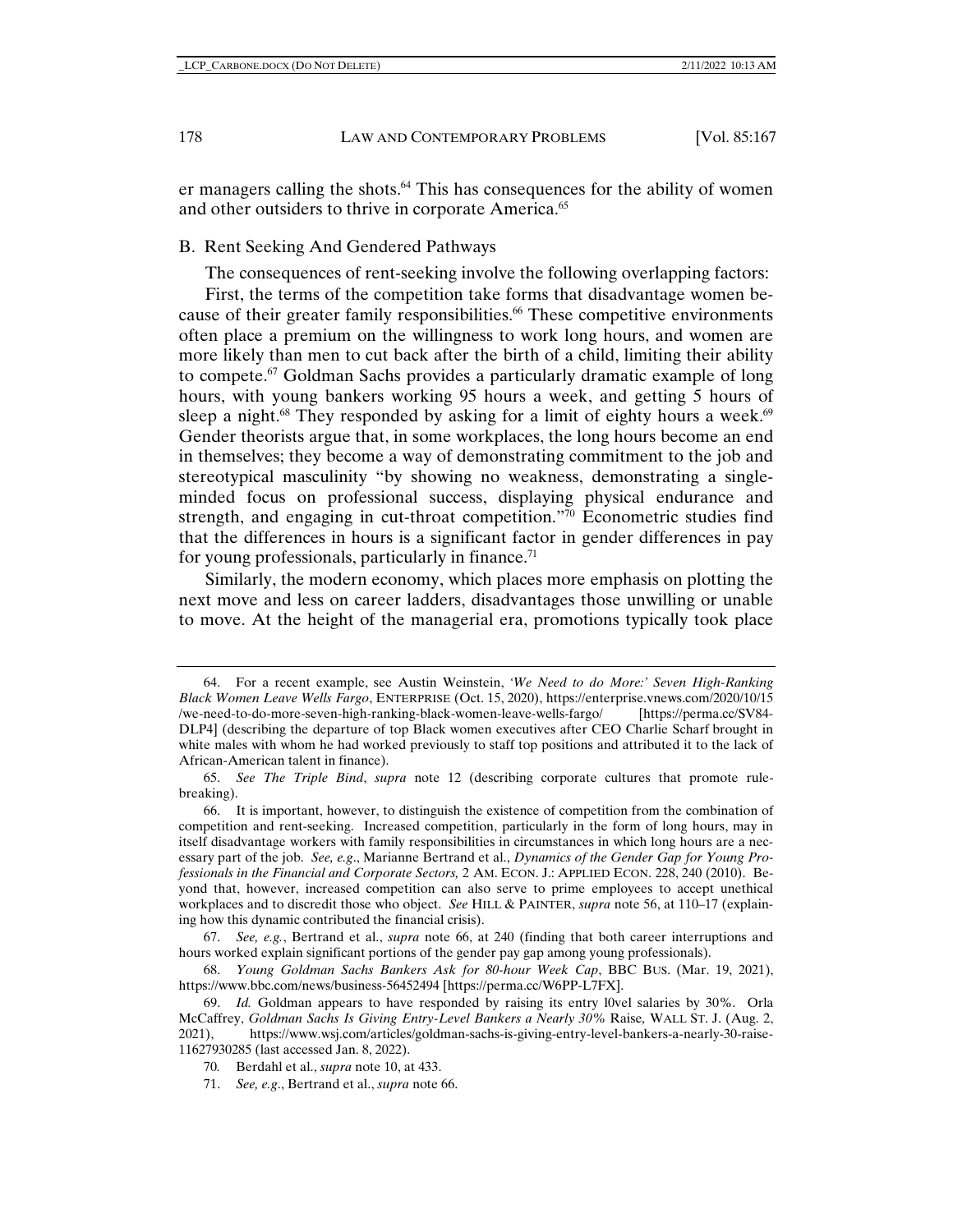from within.72 Career ladders were more established and secure and differences in pay were relatively small.73 Today, in many industries the best way to get ahead is to move, switching divisions, companies, and cities.<sup>74</sup> Women's family ties make moves more difficult and increase the biases associated with perceptions that women are not as career oriented as men.75

Second, more competitive workplaces tend to be more toxic and to select for managers who are more likely to discriminate.76 A review of incentive pay following the Enron scandals found that systems that use rankings to justify large disparities in compensation encourage greater emphasis on self-interest, higher levels of distrust that undermine teamwork, greater homogeneity in the selection of corporate management, less managerial accountability, and more politicized decision-making.<sup>77</sup> Although advocates claim that the bonus systems were meritocratic, critics charge that they protect insiders at the expense of outsiders.<sup>78</sup> In these environments, managers often look for allies in internal com-

74. *Id.*

76. *See, e.g.*, Wei Ke & David Chung, *Stop Cross-Selling! Help Customers Buy Instead*, SIMON KUCHER (May 17, 2018), https://www.simon-kucher.com/en-us/blog/stop-cross-selling-help-customersbuy-instead [https://perma.cc/ZL39-GUMH]. (citing a survey of C-levels where 20% of respondents say that incentive compensation negatively impacts the organization's culture by attracting the wrong employees, focusing on short-term gains, and promoting fear of failure and poor risk-taking decisions).

77. Lynne L. Dallas, *Psychology of Enron, supra* note 11, at 37 (describing how Enron management used its bonus system to reorient company behavior in counterproductive ways).

78. Companies with such systems tend to recruit ambitious (and relatively young) new hires who "want to make a lot of money fast." *Id.* at 50. The new employees, especially if they have limited experience elsewhere, more readily buy into shifts in corporate orientation directed from the top. *Id.* at 49.

<sup>72.</sup> *See, e.g*., Matthew J. Bidwell, *What Happened to Long-Term Employment? The Role of Worker Power and Environmental Turbulence in Explaining Declines in Worker Tenure*, 24 ORG. SCI. 965, \*3–4 (2013), https://repository.upenn.edu/cgi/viewcontent.cgi?article=1047&context=mgmt\_papers [https://perma.cc/XQE7-9449] (documenting decline in tenure of male employees and observing that "in high skilled populations, workers who move across firms appear to achieve faster pay growth," but that lateral moves also increase the opportunities for discrimination).

<sup>73.</sup> Katherine V.W. Stone, *The New Psychological Contract: Implications of the Changing Workplace for Labor and Employment Law*, 48 UCLA L. REV. 519, 522 (2001) (describing the shift in mindset from expectations of long-term job tenure to more transient employment).

<sup>75.</sup> *See* Naomi Schoenbaum, *The Family and the Market at Wal-Mart*, 62 DEPAUL L. REV. 759, 759–60 (2013) (discussing Walmart's policy that management trainees sign an agreement indicating willingness to move and the impact of such policies on women). The data on moves, however, is limited. In 2014, one survey reported that "[m]ore than half of men – 54% – responding to an Accountemps survey said they felt switching jobs frequently would benefit their careers. Only 31% of women held the same belief." Emma Crawford Hampel, *Men More Likely to 'Job Hop' Than Women, Study (with Infographic)*, BIV (Dec. 18, 2014), https://biv.com/article/2014/12/men-more-likely-job-hopwomen-study-infographic [https://perma.cc/UT2V-QTVL]. On the other hand, some studies find that women change jobs more frequently than men, at least in part because women are more likely to be employed in industries such as media and entertainment where switching jobs is more common. *See*  Guy Berger & Gloria Yang, *Millennials Job-Hop More than Previous Generations, but They'll Slow Down Eventually*, LINKEDIN (Apr. 12, 2016), https://www.linkedin.com/pulse/millennials-job-hopmore-than-previous-generations-guy-berger-ph-d-/ [https://perma.cc/6LH5-4CYN]. These factors illustrate the interaction of biological sex, which contributes to women's greater family responsibilities, and gendered perceptions that men are more moveable than women.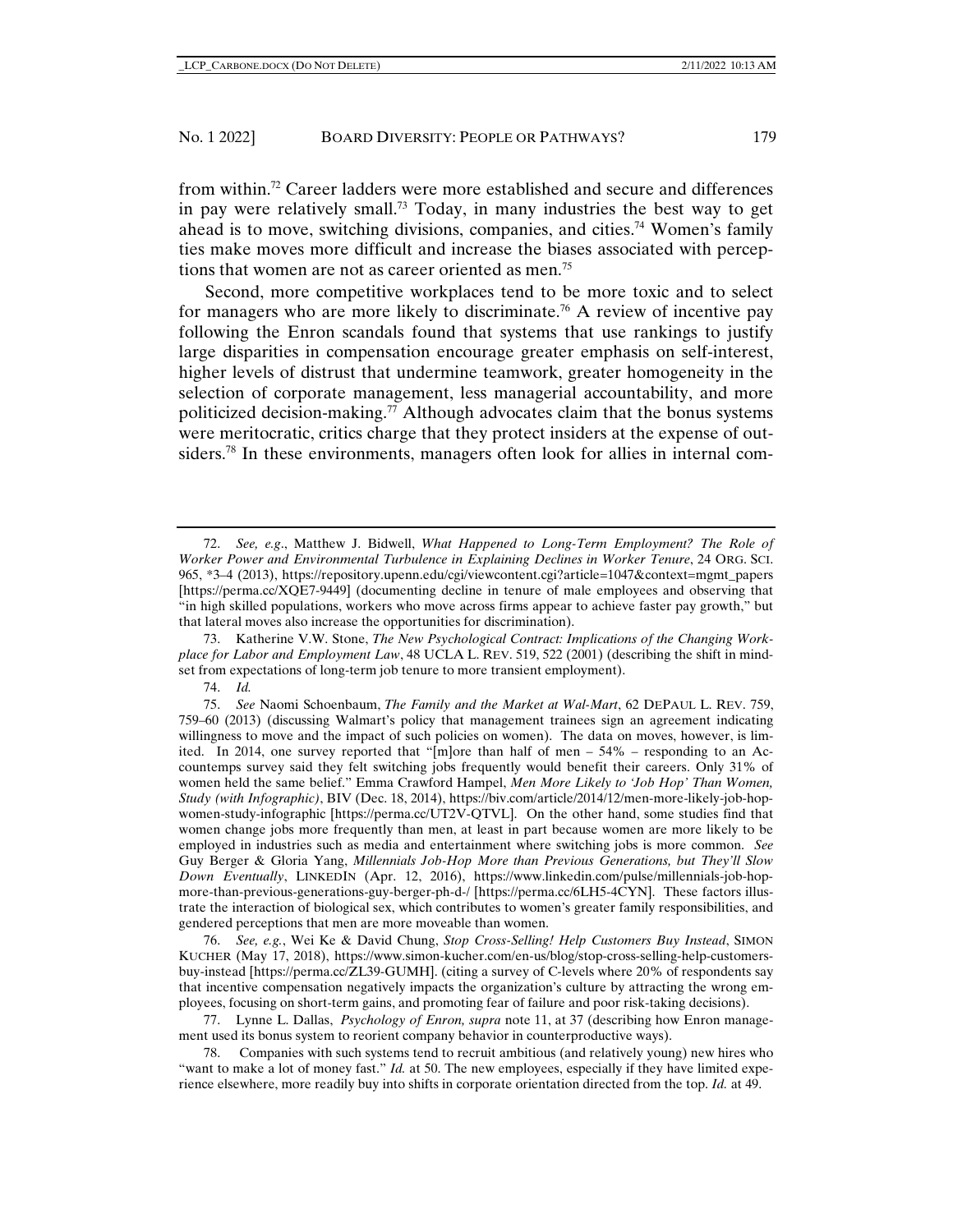pany competitions rather than advancing the best interest of the company.79 In the process, they become more likely to favor those they see as like themselves.<sup>80</sup>

These results occur for several reasons. For one thing, in institutional cultures that think of themselves as meritocratic, the managers "show greater bias in favor of men over equally performing women."81 For another, high stakes competitive pay tends to select for managers who are low in empathy and high in narcissism.82 Such workplaces tend to produce higher turnover, lower employee morale, and a greater incidence of sex discrimination, sexual and racial harassment, and bullying. $83$  In addition, managers in such environments may have good reasons to feel insecure and may be wary of those they see as most likely to challenge their authority.<sup>84</sup>

Third, the classic double bind makes in-group favoritism more pernicious. Studies still routinely find that women may be treated harshly for engaging in the same behaviors that are viewed as an advantage for men.<sup>85</sup> Thriving in a competitive environment requires ambition, the ability to exert dominance, and the willingness to do what it takes to win.<sup>86</sup> Women and minorities, however, are much more likely to be disliked if they display such traits, requiring that they walk more of a tightrope in advancing than white men.<sup>87</sup> Eighty-four percent of

80. *See* Berdahl et al., *supra* note 10, at 428–29, 435 (observing that masculinity contests become more intense when managers need to repeatedly prove themselves, leading to more abusive managers, who identify with workers who have the same traits they see in themselves, and who exploit others' weaknesses); Carbone et al., *supra* note 29, at 429 (describing gender dynamics of corporate "tournaments.").

81. Emilio J. Castilla & Stephen Benard, *The Paradox of Meritocracy in Organizations*, 55 GENDER & INEQ. 543 (2010).

82. Daniel Nelson Jones & Aurelio Jose Figueredo, *The Core of Darkness: Uncovering the Heart of the Dark Triad,* 27 EUR. J. PERSONALITY 521 (2013).

83. Peter Glick et al., *Development and Validation of the Masculinity Contest Culture Scale*, 74 J. SOC. ISSUES 449 (2018).

84. *See* Berdahl et al., *supra* note 10, at 435 (observing that managers may also feel the need to constantly prove themselves increasing their mistreatment of subordinates).

85. *See, e.g.*, Madeline E. Heilman & Tyler G. Okimoto, *Why Are Women Penalized for Success at Male Tasks?: The Implied Communality Deficit*, 92 J. APPLIED PSYCHOL. 81 (2007); Melissa J. Williams & Larissa Z. Tiedens, *The Subtle Suspension of Backlash: A Meta-Analysis of Penalties for Women's Implicit and Explicit Dominance Behavior*, 42 PSYCHOL. BULL. 165 (2016).

86. Berdahl et al.*, supra* note 10, at 432*.* 

87*. Id.*; *see* Peggy Klaus, *Neither Men nor Mice,* N.Y. TIMES (Mar. 6, 2010), https://www.nytimes.com/2010/03/07/jobs/07preoccupations.html [https://perma.cc/UCM2-MS6F];

*see also* DOUGLAS M. BRANSON, NO SEAT AT THE TABLE: HOW CORPORATE GOVERNANCE AND LAW KEEP WOMEN OUT OF THE BOARDROOM 68 (2007) (noting women starting to climb the corporate ladder are actually "walking a tightrope" because they must be sufficiently aggressive to excel, but not overly aggressive because they will be perceived as pushy).

<sup>79.</sup> *See, e.g*., Erika Anderson, *The Management Approach Guaranteed to Wreck Your Best People*, FORBES (July 6, 2012) https://www.forbes.com/sites/erikaandersen/2012/07/06/the-managementapproach-guaranteed-to-wreck-your-best-people/?sh=6c4083355743 [https://perma.cc/QAW6-W394] (describing negative effects of Microsoft's competitive evaluation system); Kurt Eichenwald, *Microsoft's Lost Decade*, VANITY FAIR (July 24, 2012), http://www.vanityfair.com/news/business/2012/08 /microsoft-lost-mojo-steve-ballmer [https://perma.cc/FDH9-6S8X] (same).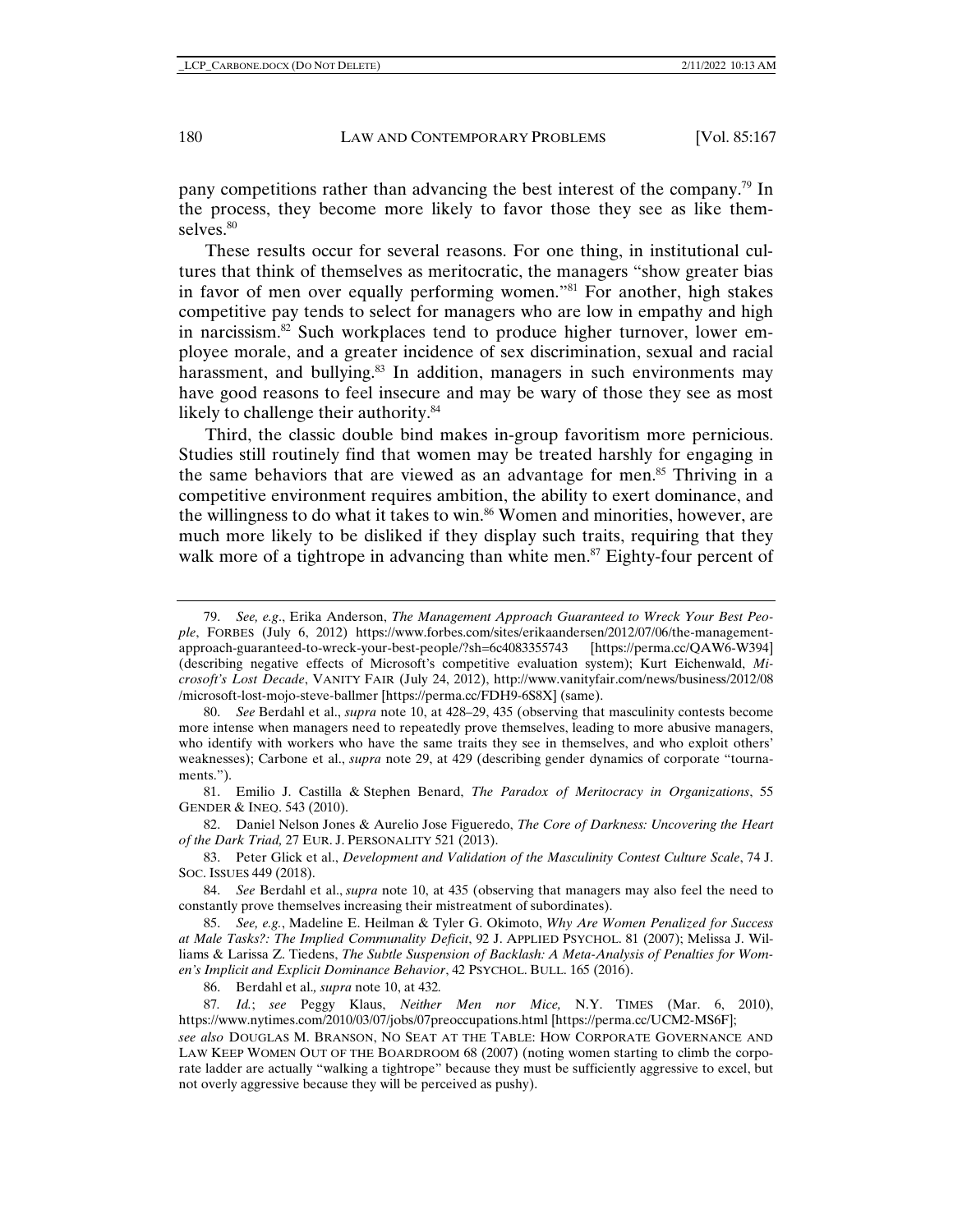women surveyed in Silicon Valley, for example, reported having been told they were "too aggressive," a quality typically prized in the men.<sup>88</sup> Female CEOs are about 45% more likely to be fired than are their male counterparts.<sup>89</sup> The study found, moreover, what while weak company performance correlated strongly with men's dismissals, company performance did not explain the women's terminations.<sup>90</sup>

The double bind, however, becomes a dramatically greater liability in workplaces that value getting results without paying close attention to how the results are accomplished. In the financial industry, for example, a recent study found striking gender disparities in dismissals. Overall, "roughly 7% of financial advisers have a past record of misconduct," a relatively high number for an industry.91 Yet male advisors are more than three times as likely to engage in misconduct, and more than twice as likely to be repeat offenders as their female counterparts.<sup>92</sup> The offenses the male advisors commit are  $20\%$  costlier for their employers to settle. Once the misconduct is reported, though, the female advisors are 20% more likely to be fired, and 30% less likely to find a new job in the industry compared to the men.<sup>93</sup> The gender differences in forgiveness largely disappear, though, if women are in charge.<sup>94</sup> What these results suggest is that in industries where pushing the limits of acceptable behavior is the norm, women who engage in such tactics are at greater risk of dismissal than men, perhaps because the women who do are defying gender stereotypes and perhaps because they are less likely to have protective superiors. Sixty percent of modern sex discrimination complaints involve dismissals and, if the dismissals involve allegations of misconduct, they make it harder to prevail on discrimination claims.95 Mark Egan, et al., also found that "the gender punishment gap is roughly twice

92. *Id.*

93. *Id.*

95. Egan, et al., *supra* note 24, at 3. Also note that discrimination in terminations, particularly where the misconduct is verified, make claims of discrimination "sound hollow" and the patterns harder to detect that discrimination in hiring or compensation. *Id*; *see also* Emily Glazer, *Wells Fargo Ends Investigation over Bias Against Women*, WALL ST. J. (Nov. 9, 2018), https://www.wsj.com/articles/wellsfargo-ends-investigation-over-bias-against-women-1541759400 (last accessed Jan. 8, 2022).

<sup>88.</sup> *Too Hard or Too Soft,* ELEPHANT IN THE VALLEY (2015), https://www.elephantin thevalley.com/ (last visited Oct. 19, 2021) (from homepage, scroll to section heading "Too Hard or Too Soft").

<sup>89.</sup> Vishal K. Gupta, et al., *You're Fired! Gender Disparities in CEO Dismissal*, 46 J. MGMT. 560 (2020), *available at* https://journals.sagepub.com/doi/pdf/10.1177/0149206318810415.

<sup>90.</sup> *Id.*

<sup>91.</sup> Egan et al., *supra* note 24, at 2 n.2; Egan et al., *The Market for Financial Adviser Misconduct*, 127 J. POL. ECON. 233 (2019).

<sup>94.</sup> *See generally id*. at 12, 30. For the men, customers initiate 55% of the misconduct complaints compared to 28% by their employers. For the women, employer-initiated instances of misconduct are almost as common as customer-initiated complaints (41% versus 44%). *Id.* at 4. These findings are consistent with the study's finding that firms with more women owners and managers reduce the gender disparities. *See generally id.* at 4–5. Still, the study does not indicate whether women owner do not produce smaller disparities because they do not discriminate against women or because they do not tolerate misconduct from anyone.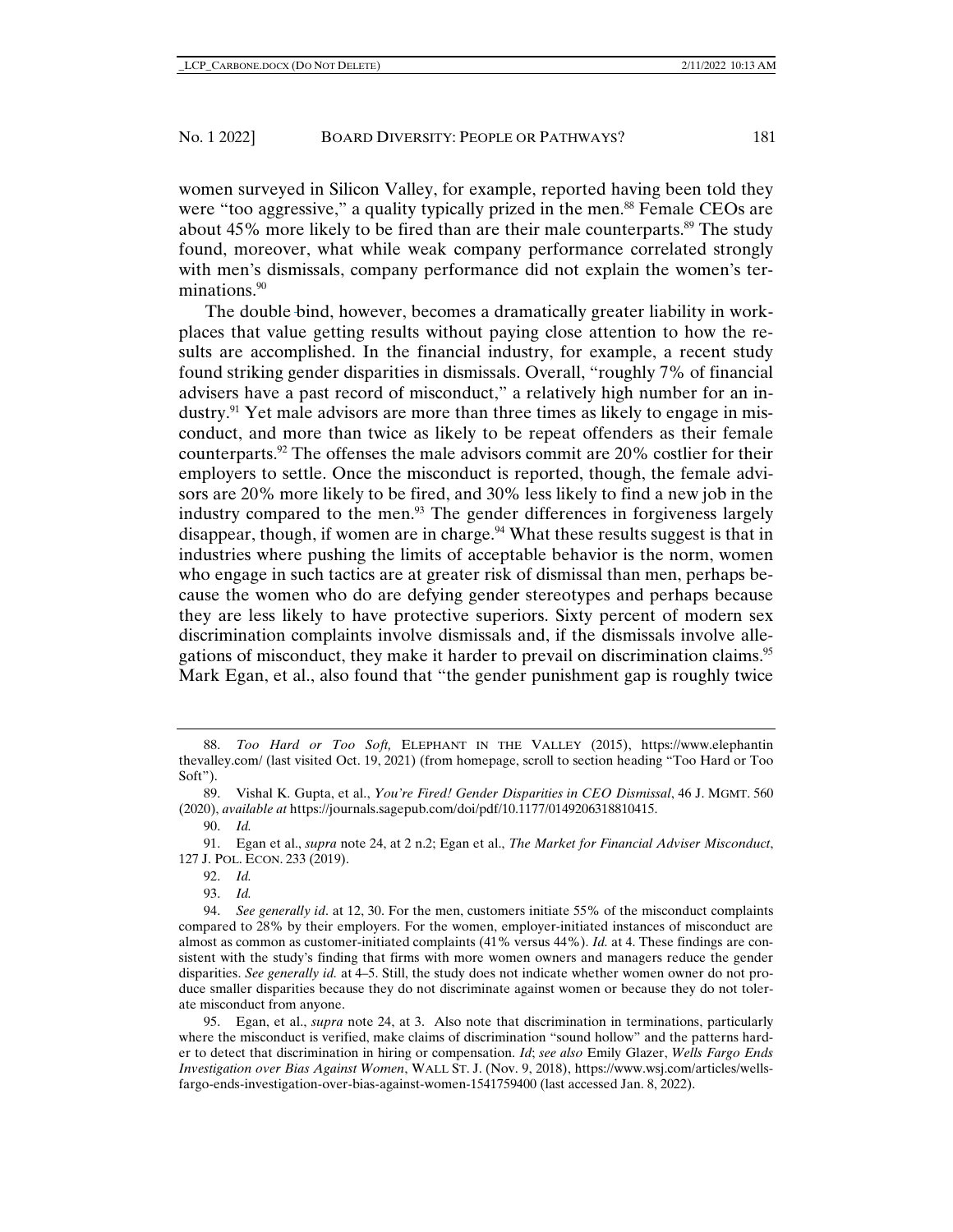as large at financial advisory firms with a history of sexual harassment."96 Gender bias linked to unequal dismissals may be associated with other forms of discrimination and harassment.97

Fourth, this shift toward more individualized determinations in hiring, compensation, and retention makes it harder to prove discrimination claims.98 The Supreme Court has made it more difficult to certify class actions, even in cases in which managerial discretion may be used to cloak inappropriate conduct.<sup>99</sup> Statistical cases, moreover, are hard to establish without a sample size of a least one hundred.100 Individual disparate treatment cases require a "comparator," holding a comparable position and having qualities equivalent to the plaintiff in substantial ways, a difficult requirement to meet where every employee, especially in upper management, may have a unique or shifting set of responsibilities.101 Moreover, showing discriminatory dismissals may be even harder than showing disparate treatment in hiring or compensation.<sup>102</sup>

Finally, these factors narrow the pathways into upper management as more intense competition increases the disadvantages associated with gender stereotypes. CEO tenure rates have been shortening,<sup>103</sup> and corporate boards that commit to large compensation packages seek "superstars."104 Studies repeatedly

98. *See generally* Carbone et al., *supra* note 28, at 429 (explaining why competitive corporate workplaces make it harder to prove discrimination claims).

99. *See, e.g.*, Wal-Mart Stores v. Dukes, 564 U.S. 342 (2011) (dismissing certification of the largest class action in history); *see also The Triple Bind*, *supra* note 12, discussion at 1130-38 (arguing that Walmart, which micromanaged store practices except for personnel matters, used managerial discretion to cloak illegal and unethical practices such as wage theft).

100. Lucas Loafman & Andrew Little, *Race, Employment, and Crime: The Shifting Landscape of Disparate Impact Discrimination Based on Criminal Convictions*, 51 AM. BUS. L.J. 251, 303 (2014) (indicating "that results are not credible unless the sample size is well over one hundred and that many companies simply do not have that many employees in a given position.").

101. Suzanne B. Goldberg, *Discrimination by Comparison*, 120 YALE L.J. 728, 756 (2011) (describing the need for a comparator and the difficulty of establishing one in today's workplaces).

102. Egan, et al., *supra* note 24, at 3. Egan, et al., also noted that discrimination in terminations, particularly where the misconduct is verified, makes claims of discrimination "sound hollow" and the patterns harder to detect that discrimination in hiring or compensation. *Id.* 

103. Lauren Silva Laughlin, *Many CEO Tenures Are Getting Shorter*, N.Y. TIMES (Oct. 23, 2018), https://www.nytimes.com/2018/10/23/business/dealbook/ceo-tenure-kimberly-clark.html [https://perma.cc/Z4CD-6JCG].

104. Rakesh Khurana, *The Curse of the Superstar CEO*, HARV. BUS. REV. (Sept. 2002), https://hbr.org/2002/09/the-curse-of-the-superstar-ceo [https://perma.cc/J4NW-HFU6] (describing the tendency to search for the superstar who can produce extraordinary returns); *see also* Arijit Chatterjee & Donald C. Hambrick, *It's All About Me: Narcissistic Chief Executive Officers and Their Effects on Company Strategy and Performance*, 52 ADMIN. SCI. Q. 351 (2007) (indicating that narcissistic CEOs, defined by greater compensation and greater use of the word "I," tend to produce more volatile results – more big wins and big losses, but not better overall results).

<sup>96.</sup> Mark Egan et al., *When Harry Fired Sally: Uncovering the Gender Punishment Gap*, PRINCIPLES FOR RESPONSIBLE INV. (June 19, 2020), https://www.unpri.org/pri-blog/when-harry-firedsally-uncovering-the-gender-punishment-gap/5951.article [https://perma.cc/22PE-PWJR] (blog).

<sup>97.</sup> *Id.* Both in-group favoritism and sexual harassment also tend to increase in masculinity contest cultures. *See* Berdahl*,* et al*, supra* note 10, at 432 (describing women and minorities as more likely to be disliked and punished if they display the ambition, ruthlessness, and domination required to succeed in masculinities contests).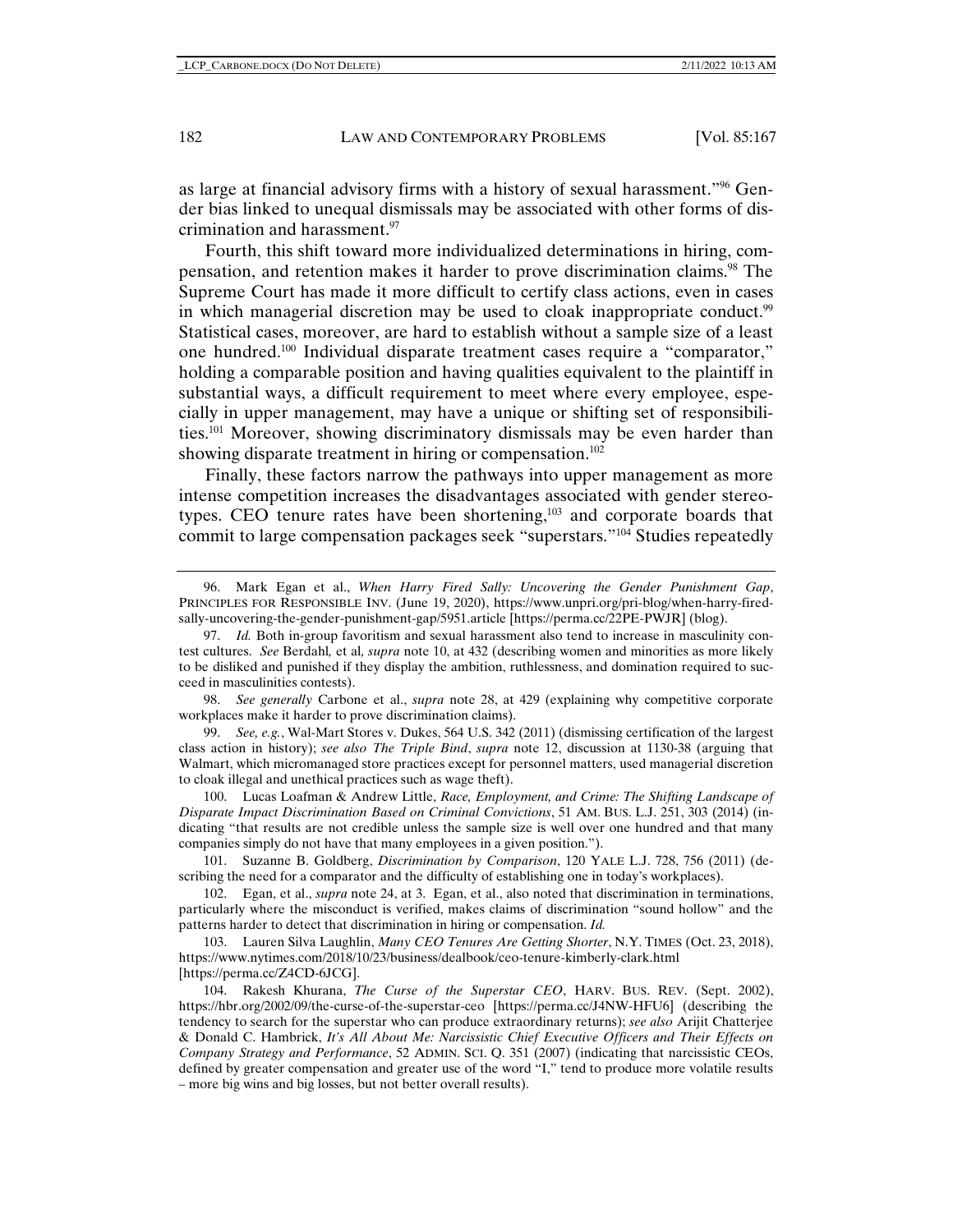show that when groups lack leaders, they place more emphasis on dominant personalities105 rather than the type of leadership that comes from expertise or from assuming an institutional mantle of authority. 106 Steve Jobs, a cofounder of Apple, for example, was lauded for his ability to produce a "reality distortion field," in other words, an aura of such confidence that not only did he believe he could make the impossible happen, he was able to convince his followers that they could too.107 Such qualities may be particularly important in new fields or start-tups, where personal drive is seen as a critical factor for success.<sup>108</sup>

Even in less rarefied settings than Silicon Valley, hiring decisions often turn on the ability to establish authority and command over a room.109 Creating a strong initial impression may reflect physical dominance – height, a deeper voice, and the projection of confidence. Indeed, increased height correlates with higher salaries for both men and women, and CEOs with the deepest voices demand salaries \$187,000 a year higher than other CEOs.110 Humans have bigger gender differences in voice ranges than any other primate, and deep voices correlate strongly with perceptions of dominance, particularly among men assessing the dominance of other men.<sup>111</sup>

107. John Hargrave, *How Steve Jobs Created the Reality Distortion Field (and You Can, Too)*, MEDIUM (Jan. 25, 2016), https://medium.com/@jhargrave/how-steve-jobs-created-the-reality-distortionfield-and-you-can-too-4ba87781adba (last accessed Jan. 9, 2022).

108. *See* EMILY CHANG, BROTOPIA: BREAKING UP THE BOYS' CLUB OF SILICON VALLEY 24 (2019) (describing selection for a "volatile mix of entitlement, hubris and risk-taking" in start-up founders); Margarita Mayo, *If Humble People Make the Best Leaders, Why Do We Fall for Charismatic Narcissists*, HARV. BUS. REV. (Apr. 7, 2017), https://hbr.org/2017/04/if-humble-people-make-the-bestleaders-why-do-we-fall-for-charismatic-narcissists [https://perma.cc/CJH2-FG4P] (describing the tendency to "favor bold actions that attract attention, resulting in big wins or big losses.").

109. *See* Michael Maccoby, *Narcissistic Leaders: The Incredible Pros, the Inevitable Cons*, HARV. BUS. REV. (Jan. 2004), https://hbr.org/2004/01/narcissistic-leaders-the-incredible-pros-the-inevitablecons [https://perma.cc/68MB-XZUT] (arguing that narcissists "are good for companies in extraordinary times – those that need people with the passion and daring to take them in new directions.").

110. M. Dittman, *Standing Tall Pays Off, Study Finds*, AM. PSYCHOL. ASS'N. (Summer 2004), https://www.apa.org/monitor/julaug04/standing [https://perma.cc/X29A-6SEY] (height and salaries); Helen Evans, *Science Explains Why Having a Deep Voice Is Critical to Our Success*, LIFEHACK, https://www.lifehack.org/372669/science-explains-why-having-deep-voice-critical-our-success-2 [https://perma.cc/2RHQ-U7MY] (last visited Oct. 19, 2021).

111. David A Puts et al., *Sexual Selection on Male Vocal Fundamental Frequency in Humans and Other Anthropoids,* 283 PROC. R. SOC. B*.* 20152830 (2016), *available at* http://doi.org/10.1098 /rspb.2015.2830 (while women also view men with deep voices as more attractive, the impact on other men's perception of dominance is greater than the impact on women's perceptions). In contrast, human sexual dimorphism in height is more moderate than in many large primates. Hector Reynoso, *Sexual Body Size Dimorphism*, CTR. RSCH. & TRAINING IN ANTHROPOGONY,

<sup>105.</sup> *See, e.g.*, TOMAS CHAMORRO-PREMUZIC, WHY DO SO MANY INCOMPETENT MEN BECOME LEADERS? 45 (2019) ("[I]n lab experiments with leaderless groups of a few individuals with no previous knowledge of each other, narcissists emerge more frequently as leaders."); Amy B. Brunell et al., *Leader Emergence: The Case of the Narcissistic Leader*, 34 PERSONALITY & SOC. PSYCH. BULL. 1663 (2008); Barbora Nevicka et al., *Uncertainty Enhances the Preference for Narcissistic Leaders*, 43 EUR. J. SOC. PSYCH. 370 (2013).

<sup>106.</sup> April Eustice, *Where Is the Charisma? The Struggle for Female Leaders*, PENN STATE (Mar. 24, 2017), https://sites.psu.edu/psy533wheeler/2017/03/24/where-is-the-charisma-the-struggle-forfemale-leaders/ [https://perma.cc/RJ7N-CS9H].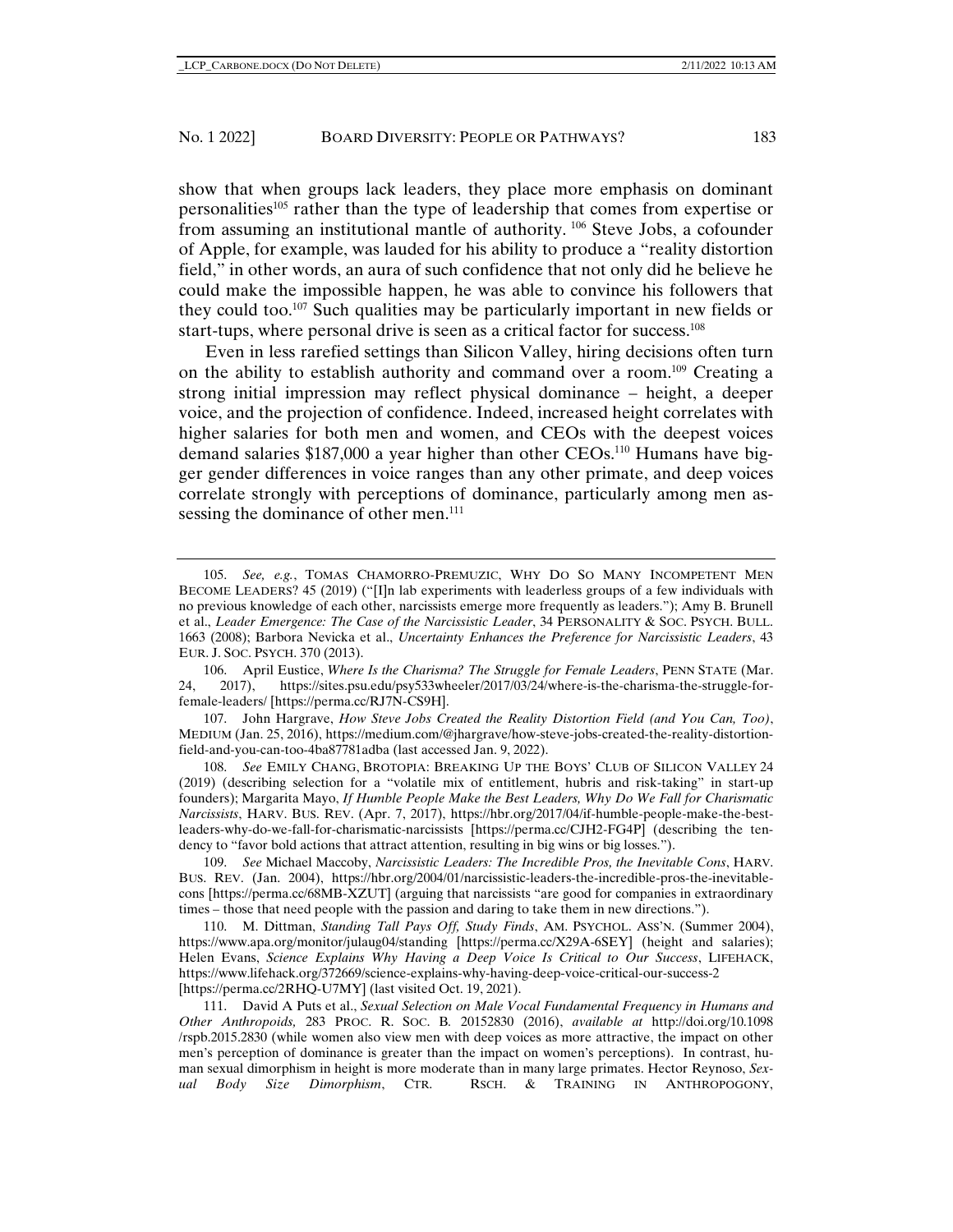In the lower ranks, the greater importance of moves also places more emphasis on initial impressions. While men and women who rise through the ranks will both have colleagues in a position to evaluate their effectiveness, the ability to move depends more on networks outside the company.112 This can disadvantage women in male dominated occupations, both by reducing networking opportunities and by making moves more perilous. A study of women in finance, for example, found that men fared better than women when they sought to advance by switching jobs.113 The authors suggested that "gender may become more salient when people have a shorter work history with a company," limiting women's ability to advance laterally.114 Yet, in more dynamic environments, where pay often depends on the ability to navigate a system based on favoritism, the ability to move may be critical to career advancement.<sup>115</sup>

For all these reasons, modern corporate workplaces, particularly those that prize internal competition that pits employees against each other, narrow the opportunities for women to rise to the top in pyramid-like corporate hierarchies. Indeed, statistical studies show that incentive pay generally increases gender disparities.116A 2015 study looking at thousands of executives concluded that:

[M]en benefit disproportionately from incentive pay. Female executives receive a lower share of incentive pay relative to their male counterparts, and this difference accounts for 93 percent of the gender gap in total pay. Performance pay also disproportionately rewards male executives. Researchers found that every \$1 million increase in firm value generates a \$17,150 increase in firm-specific wealth for male executives, but only a \$1,670 increase for their female counterparts.<sup>117</sup>

A major factor in this study was the fact that women were less likely to be in positions where they benefitted from the ability to determine the metrics governing compensation.<sup>118</sup> Another reason, however, is that high stakes bonus systems change company dynamics in ways that disadvantage women, heightening

113. Sarah Patterson et al., *Gender and the MBA: Differences in Career Trajectories, Institutional Support, and Outcomes*, 31 GENDER & SOC'Y. 310 (2017).

115. Bidwell, *supra* note 72, at \*3–4 (suggesting that highly skilled employees gain through lateral moves).

116. *See* Stephanie Albanesi et al., *Incentive Pay and Gender Compensation Gaps for Top Executives: Incentives and Implications*, VOX (Dec. 21, 2015), https://voxeu.org/article/incentive-pay-and-topexecutive-gender-gaps [https://perma.cc/BWE7-43R3].

118. *Id.*

https://carta.anthropogeny.org/moca/topics/sexual-body-size-dimorphism [https://perma.cc/8X6X-E89N] (last visited Oct. 19, 2021).

<sup>112.</sup> *See* Debra Carreau, *The Ugly Truth Behind Why Men Are More Likely to Get Noticed by Job Recruiters, According to New LinkedIn Study*, CNBC (Mar. 8, 2019), https://www.cnbc.com/2019/03 /08/linkedin-study-reveals-why-men-are-more-likely-to-get-noticed-by-job-recruiters-than-women.html [https://perma.cc/3X93-6ATS] (indicating the referrals are important to lateral moves and men are more likely to ask for them).

<sup>114.</sup> *Id.*

<sup>117.</sup> STEFANIA ALBANESI ET AL., *GENDER AND DYNAMIC AGENCY: THEORY AND EVIDENCE ON THE COMPENSATION OF TOP EXECUTIVES 1*, (Fed. Rsrv. Bank of N.Y., Staff Rep. No. 718, 2015), https://www.newyorkfed.org/medialibrary/media/research/staff\_reports/sr718.pdf [https://perma.cc /YJ8T-S86Q].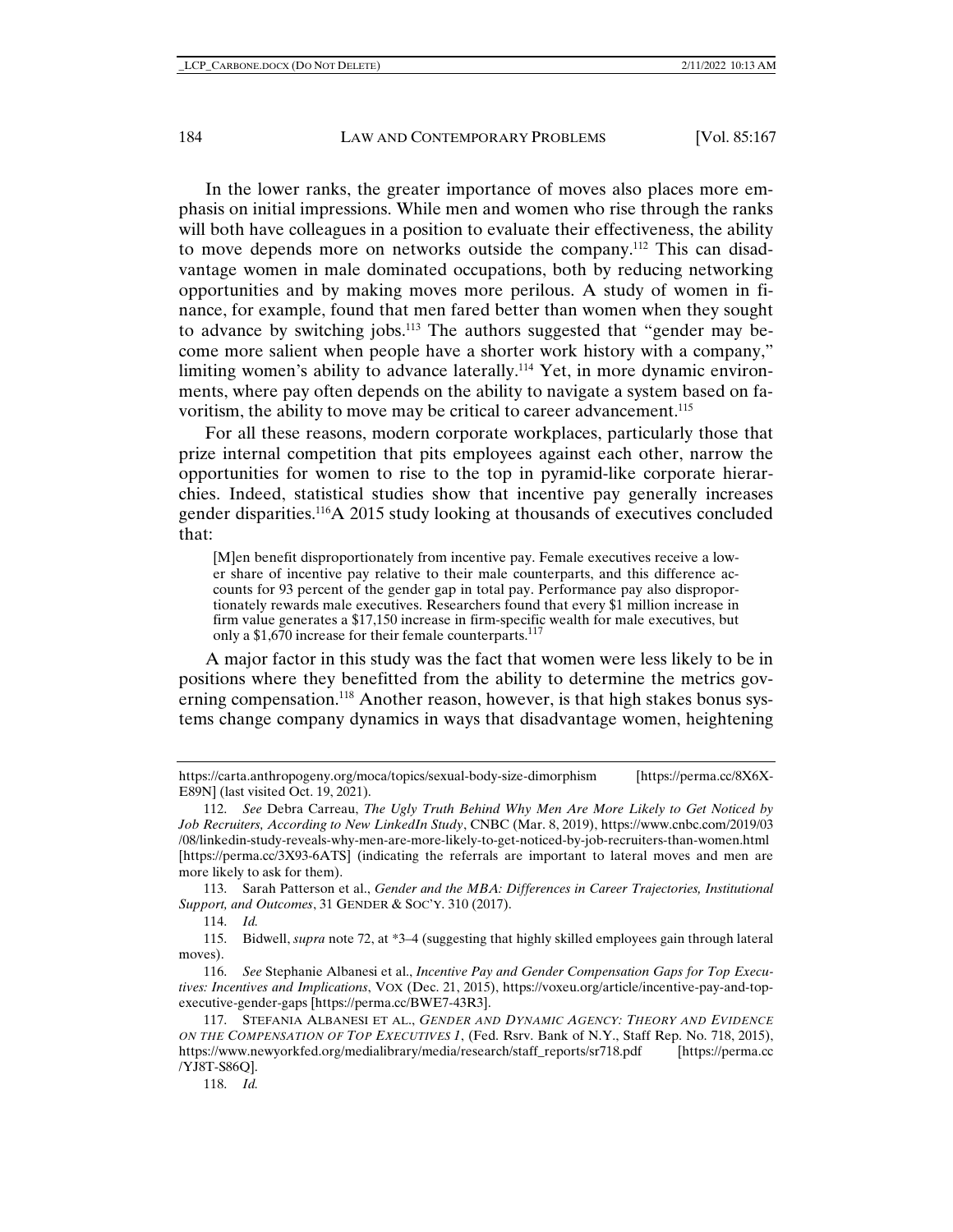the importance of male identified traits such as narcissism and over optimism bias and increasing distrust and in-group favoritism.<sup>119</sup> One female executive, who had "spent 30 years in Fortune 500 companies, rising to the C-suite, the pool from which the next chief executive may be chosen," thought she had succeeded: business doubled under her leadership. But as she grew ever closer to the top, she explained that although she had not felt handicapped before she made it to the C-suite, "the next rungs of the ladder depend not only on results but also on prevailing in an environment where everyone is competing for a chance at the top job."120 Rent-seeking encourages corporate "tournaments" where coming out on top may be the only thing that matters and where winning the competition may be depend on a particularly male identified form of dominance rather than proven results.<sup>121</sup>

## III

# WELLS FARGO: A CASE STUDY IN RENT-SEEKING CORPORATE CULTURE

Wells Fargo emerged from the Great Financial Crisis as one of the more admired large banks in the country, but since, it has been tarnished by scandal which has focused attention on its corporate culture. Between 2011 and 2015, regulators charged that Wells Fargo staff members "opened roughly 1.5 million bank accounts and applied for 565,000 credit cards that may not have been authorized by customers."<sup>122</sup> That number later rose to 3.5 million accounts.<sup>123</sup> Some customers complained because of unexpected fees or because debt collectors called them about accounts they did not recognize, but most went unno-

<sup>119.</sup> For a more general critique of the difficulties that women and minorities face in moving beyond mid-level positions, see Darren Rosenblum, *Loving Gender Balance: Reframing Identity-Based Inequality Remedies*, 76 FORDHAM L. REV. 2873, 2890 (2008) (arguing that as companies hire larger numbers of women and minorities, bias increases at the senior levels); *see also* Ribstein, *supra* note 56 (describing the "new breed" of executives as "Machiavellian, narcissistic, prevaricating, pathologically optimistic, free from self-doubt and moral distractions, willing to take great risk as the company moves up and to lie when things turn bad, and nurtured by a corporate culture that instills loyalty to insiders, obsession with short-term stock price, and intense distrust of outsiders.").

<sup>120.</sup> Susan Chira*, Why Women Aren't CEOs, According to Women Who Almost Were*, N.Y. TIMES (July 21, 2017), https://www.nytimes.com/2017/07/21/sunday-review/women-ceos-glassceiling.html?login=email&auth=login-email [https://perma.cc/9B3J-RBAZ].

<sup>121.</sup> *See* CHAMORRO-PREMUZIC, *supra* note 105, ch. 2, at 56–58 (2019) (describing how modern corporations select for male identified traits such as narcissism, charisma, and above all confidence despite the fact that such traits do not make for better leaders); Donald C. Langevoort, *Resetting the Corporate Thermostat: Lessons from the Recent Financial Scandals About Self-Deception, Deceiving Others and the Design of Internal Controls*, 93 GEO. L.J. 285, 288 (2004) (observing that "traits such as overoptimism, an inflated sense of self-efficacy and a deep capacity for ethical self-deception are *favored* in corporate promotion tournaments.");.

<sup>122.</sup> Michael Corkery, *Wells Fargo Fined \$185 Million for Fraudulently Opening Accounts*, N.Y. TIMES (Sept. 8, 2016), https://www.nytimes.com/2016/09/09/business/dealbook/wells-fargo-fined-foryears-of-harm-to-customers.html [https://perma.cc/4EU7-29BQ].

<sup>123.</sup> *See* Uri Berliner, *Wells Fargo Admits to Nearly Twice as Many Possible Fake Accounts—3.5 Million*, NPR (Aug. 31, 2017), https://www.npr.org/sections/thetwo-way/2017/08/31/547550804/wellsfargo-admits-to-nearly-twice-as-many-possible-fake-accounts-3-5-million [https://perma.cc/VDA4- FCCD].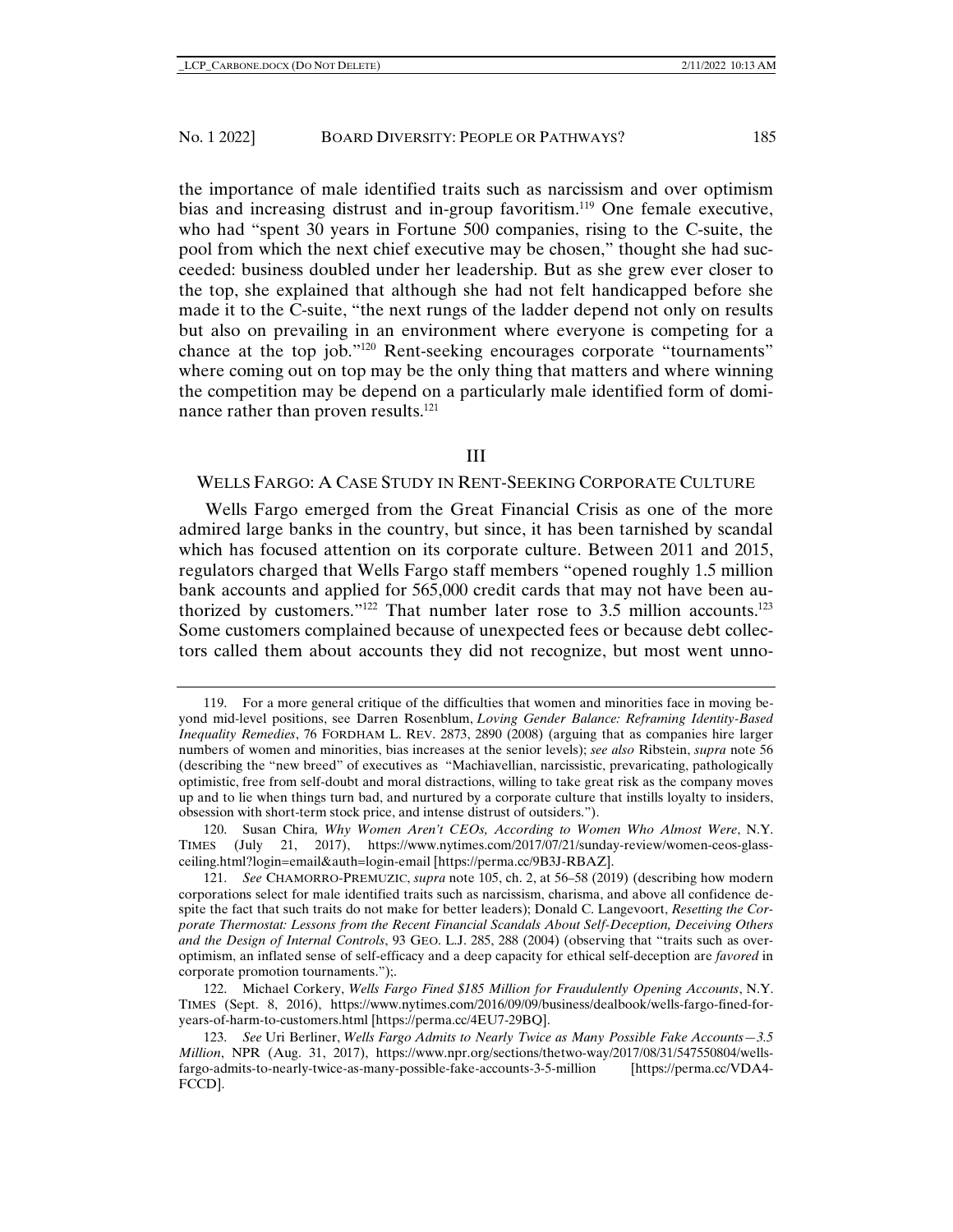ticed because Wells Fargo employees routinely closed the accounts shortly after opening them or used fake emails to identify the customers so that they would not receive notices from the accounts.<sup>124</sup> The scandal occurred because Wells Fargo had created a sales culture that put unrelenting pressure on its employees to cross-sell; that is, to get its existing customers to open as many accounts as possible.125 Still, the bank profited from the activity less from the accounts themselves than from the effect their sales reports had on the price of Wells Fargo shares.126 The scandal provides a well-reported example of the new corporate model and how that model creates the factors that shape women's roles.

The Wells Fargo scandal, of course, is unusual; fake bank accounts are not the norm. In addition, Wells Fargo is unusual in modern corporate scandals in that a woman, Carrie Tolstedt, had a substantial role in producing the results. Still, the way the scandal unfolded – and the role of women in facilitating it – demonstrates how gender shapes the pathways within the company and in some cases out of it. Moreover, while fraudulent accounts are unusual, cross-selling and high-pressure sales environments are not; Wells Fargo could have benefitted from the use of cross-selling to exploit its customers without using fake accounts to game its numbers and most of the corporate dynamics at play would be largely the same. The attention that the scandal focused on Wells Fargo, however, has produced a more detailed record of standard corporate practices than is ordinarily available. Finally, the scandal underscores a more general lesson for women and corporate boards – women need not be all that different from men for statistical differences in their experiences to emerge.

This section will use Wells Fargo as a case study to discuss how high stakes, competitive environments that game numbers to advance bottom line metrics disadvantages women in distinctive ways.

#### A. Wells Fargo And Rent Seeking

The Wells Fargo scandal provides an example of rent seeking in that Wells Fargo executives used manipulation of an ethically dubious metric – crossselling – to make the bank appear as one of the most successful banks in the country in the wake of the Great Financial Crisis, and that appearance of success artificially pumped up its share price, enriching top executives at the expense of the institution's longer-term stakeholders. When Wells Fargo CEO John Stumpf testified before Congress in 2016, Senator Elizabeth Warren ac-

<sup>124.</sup> Corkery, *supra* note 122. Wells Fargo estimated that 190,000 of the unauthorized accounts incurred charges and fees. *Id*. The bank also reported that of the 565,000 unauthorized credit card accounts, roughly 14,000 incurred fees totaling over \$400,000 for annual fees, interest charges, and overdraft-protection fees. Matt Egan, *5,300 Wells Fargo Employees Fired Over 2 Million Phony Accounts*, CNN BUS. (Sept. 9, 2016), https://money.cnn.com/2016/09/08/investing/wells-fargo-created-phonyaccounts-bank-fees/ [https://perma.cc/F9XS-2KWL].

<sup>125.</sup> Glazer, *supra* note 17.

<sup>126.</sup> *See, e.g.*, *S'holder Complaint*, *supra* note 15 (alleging that Wells Fargo inaccurately reported its cross-selling metrics in order to influence share price).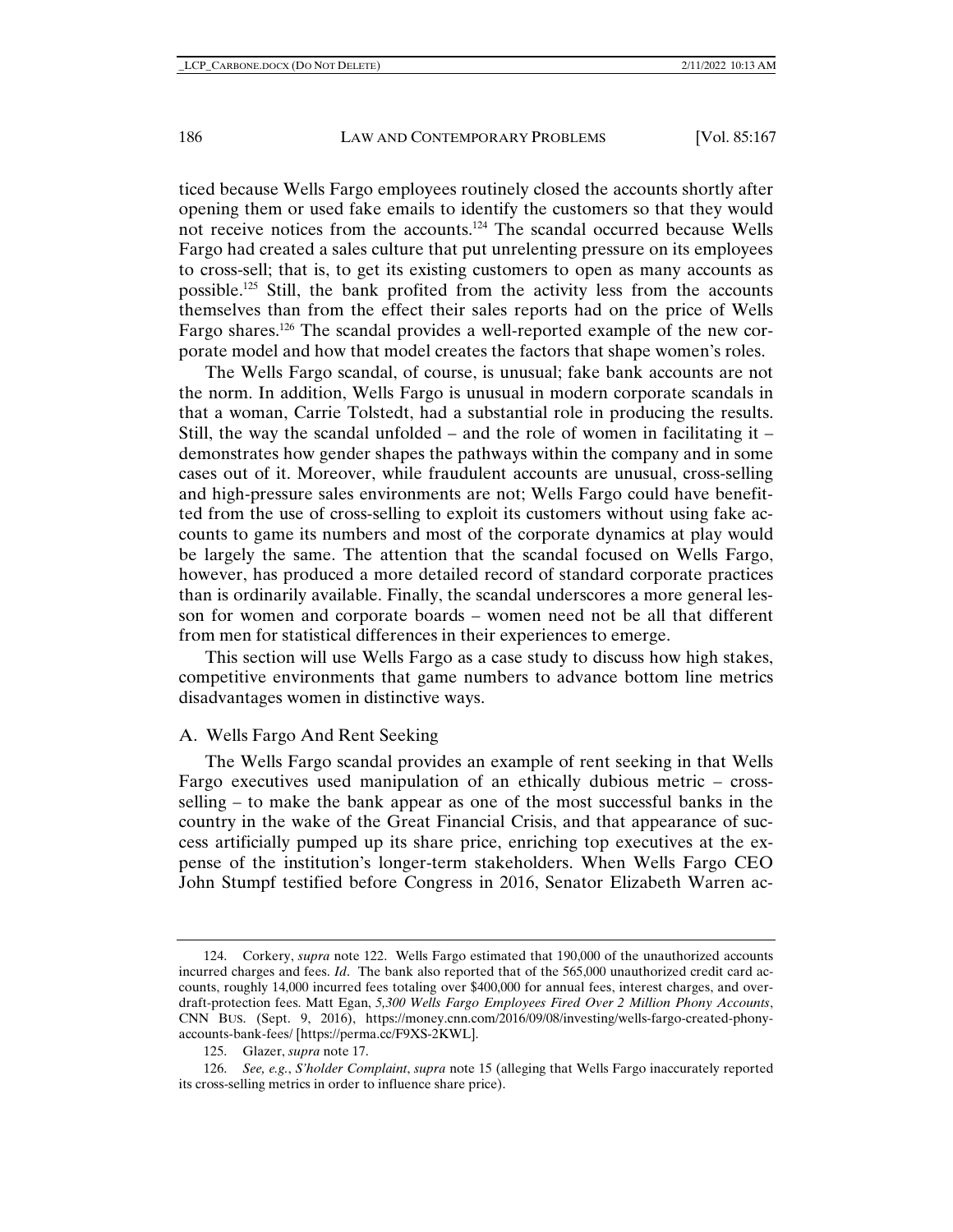cused Stump of increasing the value of his compensation<sup>127</sup> "thanks in part to the bank's success in selling tons of products to customers that they didn't need."<sup>128</sup> Warren asked Stumpf to resign,<sup>129</sup> stating, "You squeezed your employees to the breaking point so they would cheat customers and you could drive up the value of your stock and put hundreds of millions of dollars in your own pocket."130 Had the scandal not erupted, Stumpf would have been able to walk away with a fortune worth \$200 million.<sup>131</sup> Instead, Wells Fargo announced his retirement shortly after the Congressional hearings.<sup>132</sup> He has since been banned from the banking industry for life, was forced to forfeit stock awards of \$41 million and his 2016 salary, and faced a \$28 million clawback and a \$17 million fine.<sup>133</sup> While claw backs of this sort are rare,<sup>134</sup> top management compensation tied to manipulable metrics is not.<sup>135</sup>

129. Egan, *supra* note 128.

130. *Id.*

131. Matt Egan, *Wells Fargo CEO Walks with \$130 Million*, CNN BUS. (Oct. 13, 2016), https://money.cnn.com/2016/10/13/investing/wells-fargo-ceo-resigns-compensation/index.html [https://perma.cc/U23Y-PRGS].

132. *See* Matt Krantz, *Wells Fargo CEO Stumpf Retires with \$134M*, USA TODAY (Oct. 12, 2016), https://www.usatoday.com/story/money/markets/2016/10/12/wells-fargo-ceo-retires-under-fire /91964778/ [https://perma.cc/N3ZB-CP5E].

133. *Id*.; Gabrielle Olya, *Former Wells Fargo CEO John Stumpf Banned from Banking Industry and Ordered to Pay \$17.5 Million*, GO BANKINGRATES (Jan. 24, 2020), https://www.gobanking rates.com/net-worth/business-people/wells-fargo-john-stumpf-money/ [https://perma.cc/7EZ2-N6H2]; *see also* Sanjai Bhagat & Charles M. Elson, *Why Executive Compensation Clawbacks Don't Work,*  HARV. BUS. REV (Mar. 22, 2021) (arguing that while clawback provisions are increasingly common in executive compensation packages, "if executives cash in their compensation and then leave the company, clawbacks can be almost impossible to enforce.").

134. The clawbacks were the largest in banking history. Cowley & Kingson, *supra* note 127; *see also* Claudia A. Restrepo, *The Need for Increased Possibility of Director Liability: Refusal to Dismiss In re Wells Fargo & Co. Shareholder Derivative Litigation, a Step in the Right Direction*, 60 B.C. L. REV. 1689, 1693 (2019) (observing that corporate directors "are rarely held personally liable for their actions (or inactions).").

135. *See, e.g*., Michael C. Jensen, *Paying People to Lie: The Truth About the Budgeting Process*, 9 EUR. FIN. MGMT. 379 (2003), *available at* https://papers.ssrn.com/sol3/papers.cfm?abstract\_id=267651 (criticizing the modern executive compensation system he had previously championed because of the way it encouraged earnings management, which he argued contributed to the destruction of the value of companies).

<sup>127.</sup> Stumpf had exercised a large part of his stock options shortly before Wells Fargo settled with the Consumer Financial Protection Bureau a few months before the hearings. *See* Stacy Cowley & Jennifer A. Kingson, *Wells Fargo to Claw Back \$75 Million from 2 Former Executives*, N.Y. TIMES (Apr. 10, 2017), https://www.nytimes.com/2017/04/10/business/wells-fargo-pay-executivesaccounts-scandal.html [https://perma.cc/82J4-A23N].

<sup>128.</sup> Matt Egan, *Elizabeth Warren's Epic Takedown of Wells Fargo CEO*, CNN BUS. (Sept. 21, 2016), https://money.cnn.com/2016/09/20/investing/wells-fargo-elizabeth-warren-resign-criminalinvestigation/index.html?iid=EL [https://perma.cc/V6MY-NS77]; *see also S'holder Complaint*, *supra*  note 15, ¶¶ 383–84, at 130 (alleging that Stumpf "sold or otherwise disposed of 7,067,446 shares of Wells Fargo common stock for a total of \$343,638,237.78," and "netted over \$51.8 million in gains" from the sale of an additional 5,432,400 shares he sold to Wells Fargo at an artificially inflated price using his employee stock options.").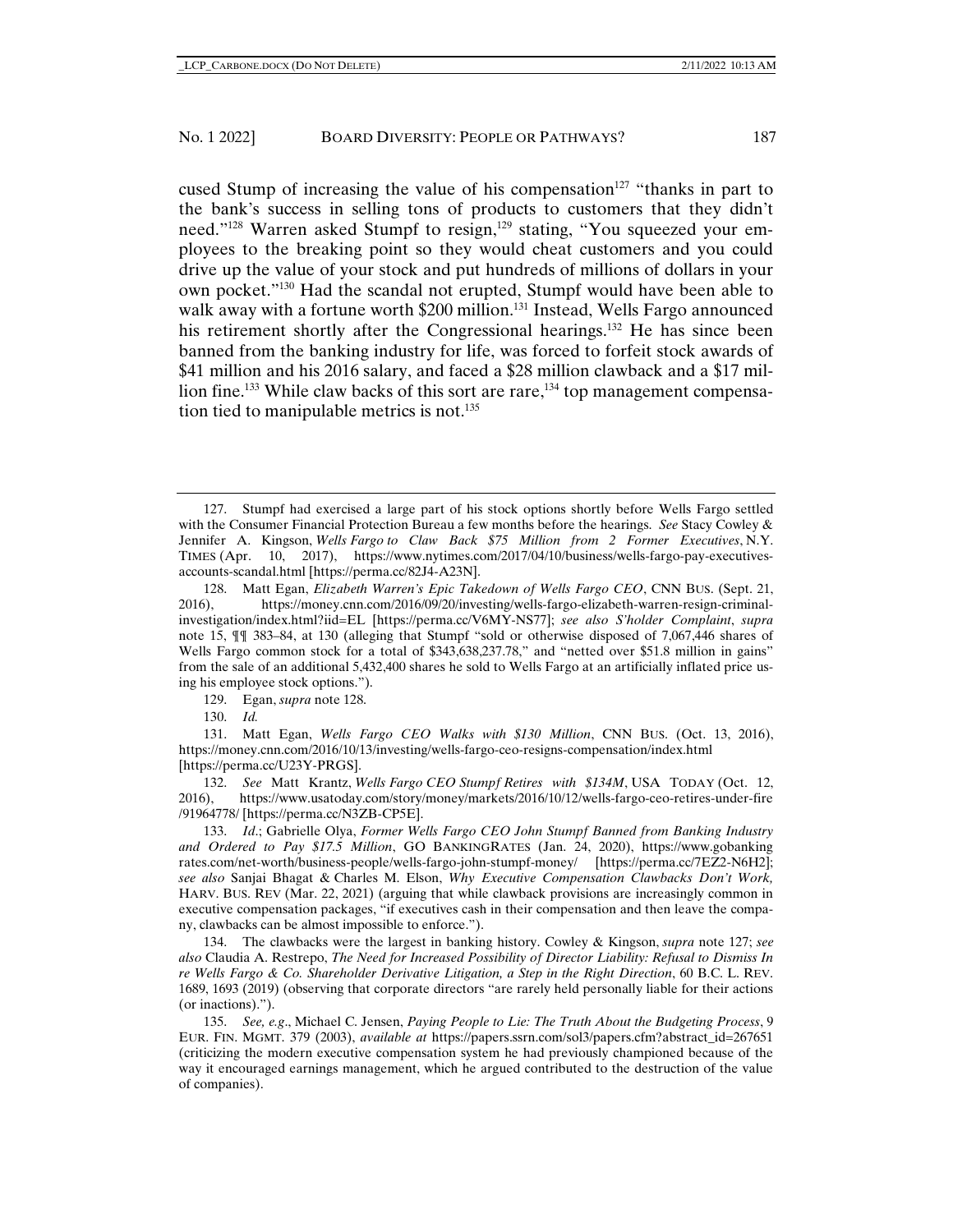Wells Fargo was dubbed in the banking industry the "the king of crosssell"<sup>136</sup> because cross-selling, defined by "the number of products sold per household,"<sup>137</sup> was central to its business model.<sup>138</sup> The more Wells Fargo products (checking accounts, credit cards, mortgages, etc.) a household had, the greater the customer loyalty to the bank and the greater the bank's profits from that household.139 Particularly in the wake of the Great Financial Crisis, when more sophisticated financial products had crashed and burned, Wells Fargo billed itself as "the bank of the real economy"; it took pride in its "retail banking for everyday folks, not trading or investment banking for sophisticated investors."140 CEO John Stumpf had emphasized the cross-sell metric as an indicator of the bank's success and a reason for continuing share price increases.<sup>141</sup> Carrie Tolstedt, who ran the Community Banking division at the heart of the fake accounts scandal, said explicitly in 2011, that the "Street rewards us for ... cross-sell and HH [household] cross-sell [s]o expects us to excel here."142 From 2009 to 2015, the height of the fake account practices, Wells Fargo was at the top of its peer group in producing equity returns for its shareholders.<sup>143</sup>

These activities constitute a form of "rent-seeking" in at least three respects:

First, cross-selling (even without fake accounts) attempts to create a form of positional advantage in an otherwise competitive market. Cross-selling, per se, is not illegal.<sup>144</sup> There is nothing wrong with asking a bank customer who opens a checking account if they would like to obtain a credit card at the same time. The reason cross-selling is profitable, however, is that it increases customer loyalty.<sup>145</sup> Customers with multiple accounts at a bank are less likely, for example, to switch to another credit card simply because an alternative card company offers better terms. This allows banks to offer less competitive (and therefore more profitable) terms and still increase sales by offering the products to a "sticky" group of customers unlikely to switch to another provid-

[https://perma.cc/PRV8-YYBU] (quoting Stumpf as saying that cross-selling is "one of the main reasons that Wells has become the most valuable bank in the world.").

139. Brian Tayan, *The Wells Fargo Cross-Selling Scandal*, HARV. L. SCH.: F. ON CORP. GOVERNANCE (Feb. 6, 2019), https://corpgov.law.harvard.edu/2019/02/06/the-wells-fargo-cross-sellingscandal-2/ [https://perma.cc/R7QF-U2U9].

140. Bethany Mclean, *How Wells Fargo's Cutthroat Corporate Culture Allegedly Drove Bankers to Fraud*, VANITY FAIR (May 31, 2017), https://www.vanityfair.com/news/2017/05/wells-fargocorporate-culture-fraud [https://perma.cc/EAD3-7X26].

141. Chappell, *supra* note 138; *see also OCC Notice*, *supra* note 30 ¶ 65, at 17.

142. *OCC Notice*, *supra* note 30 ¶ 62c, at 17.

143. Tayan, *supra* note 139.

144. Thomas Fox, *Wells Fargo Settlement Part 2: Cross-Selling*, JD SUPRA (Feb. 26, 2020), https://www.jdsupra.com/legalnews/wells-fargo-settlement-part-2-cross-27801/ [https://perma.cc/97P8- BUXH]; *see also* Claire A. Hill, *Repugnant Business Models: Preliminary Thoughts on a Research and Policy Agenda*, 74 WASH. & LEE L. REV. 973, 976 (2017) (observing that the unauthorized accounts, on the other hand, were illegal).

145. Tayan, *supra* note 139.

<sup>136.</sup> *OCC Notice*, *supra* note 30 ¶ 60, at 16.

<sup>137.</sup> *Id.* ¶ 6, at 4.

<sup>138.</sup> *See, e.g.*, Bill Chappell, *"You Should Resign": Watch Sen. Elizabeth Warren Grill Wells Fargo CEO John Stumpf*, NPR (Sept. 20, 2016), https://www.npr.org/sections/the two-way/2016/09/20 /494738797/you-should-resign-watch-sen-elizabeth-warren-grill-wells-fargo-ceo-john-stumpf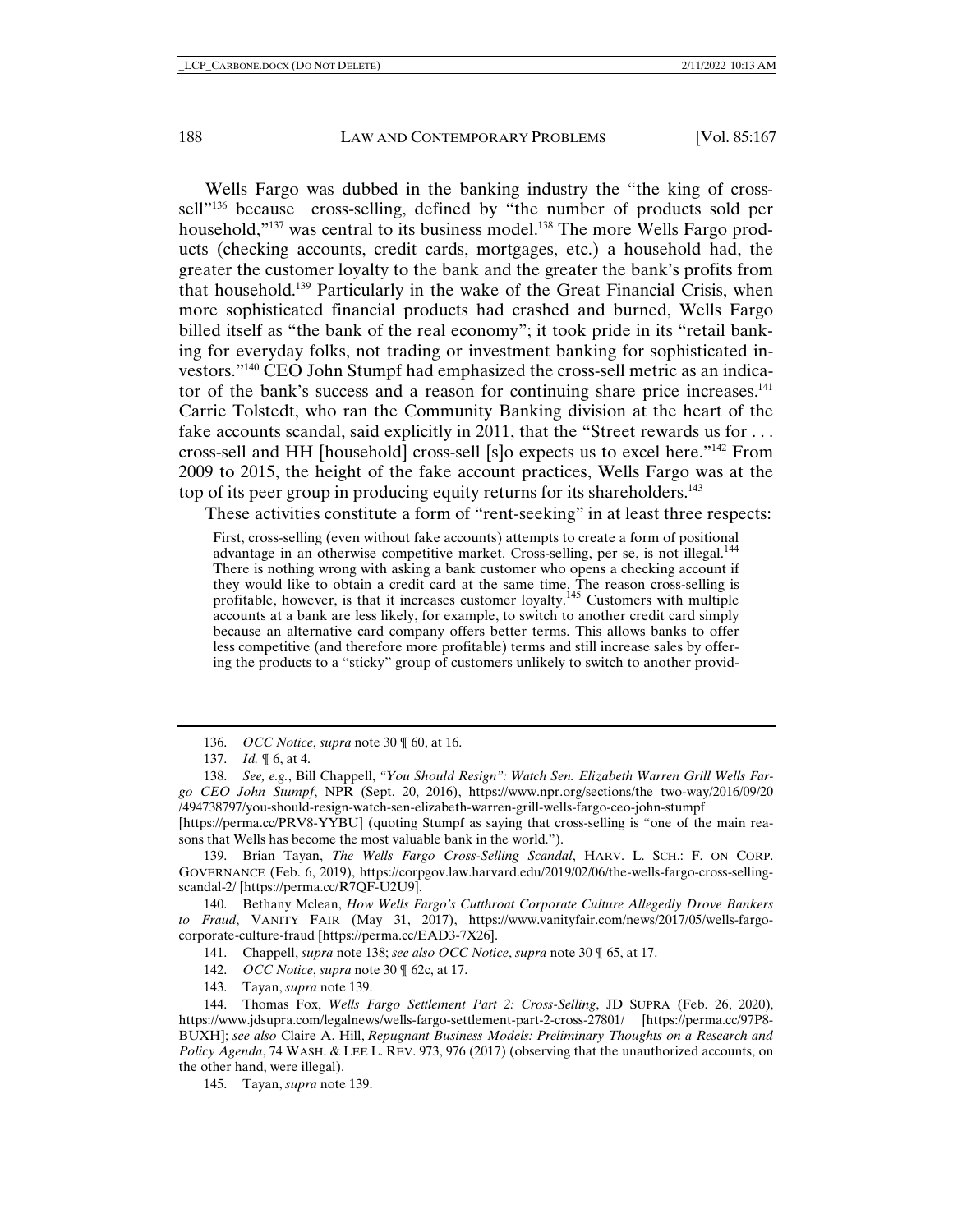er.146 The more Wells Fargo products a particular household had, the greater the bank's profit from that household.<sup>147</sup> Persuading customers to buy products they did not need or to do so on unfavorable terms then involved exploitation of the loyalty the bank had cultivated at the customers' expense.<sup>148</sup> And, of course, opening fake accounts on their behalf, often disguised in ways unlikely to be discovered by the customers, was worse both legally and ethically.<sup>149</sup> Thus, cross-selling at its core involves conflicts of interest between the bank and its customers, though these conflicts are on a continuum from the relatively benign (unnecessary accounts) to the unconscionable (redundant auto insurance for customers who do not know that they are already covered by a different policy).<sup>150</sup>

Second, the activities involve a form of rent-seeking by top executives. Stumpf had negotiated his compensation package with the Wells Fargo Board at the time he was hired as CEO.151 That package tied some of his compensation directly to the cross-selling metric.<sup>152</sup> He benefitted in greater (and less direct) ways, however, from his ability to exercise stock options whose value rose with Wells Fargo's increases in share price.<sup>153</sup> When Wells Fargo announcements about how well the bank met cross-selling goals boosted share price,<sup>154</sup> Stumpf and other top executives benefitted personally.155 Moreover, Stumpf made a point of exercising unvested stock options before agreeing to a settlement with the Consumer Financial Protection Bureau; while he lost his unvested equity interests after his resignation, he retained shares that had vested earlier.<sup>156</sup> Stumpf was later subject to fines and claw backs,<sup>157</sup> but he is still a wealthy man and the

147. *Id.*

149. *Id.*; *see also S'holder Complaint*, *supra* note 15 (observing that illegal practices had occurred).

150. For a list of Wells Fargo's illegal activities, see *OCC Notice*, *supra* note 30 ¶ 8, at 4–5.

151. Kristen Bahler, *Wells Fargo CEO Could Get \$134 Million on His Way Out*, MONEY (Oct 13, 2016), https://money.com/john-stumpf-wells-fargo-exit-package/ [https://perma.cc/26VV-ADQE].

153. Bahler, *supra* note 151.

154. *OCC Notice*, *supra* note 30 ¶ 6, at 4.

157. Olya, *supra* note 133.

<sup>146.</sup> Indeed Warren Buffett, a major investor in Wells Fargo, commented that investors "underestimate how sticky customers are and how unaware they are of fees banks charge them." *Warren Buffet on Banking Business*, WARREN BUFFET ON INVESTMENT (May 23, 2016), http://warrenbuffetton investment.com/on-banking-business/ [https://perma.cc/8U8T-9TJC].

<sup>148.</sup> And Wells Fargo often did profit from the legitimate products it marketed in ways that subjected customers to additional fees or unnecessary products like pet insurance. Matt Egan, *Another Wells Fargo Mess: Pet Insurance Ripoff*, CNN BUS. (July 20, 2018), https://money.cnn.com/2018/07/19 /news/companies/wells-fargo-pet-insurance-refund/index.html [https://perma.cc/23AZ-K4J8].

<sup>152.</sup> *See* Egan, *supra* note 131 (indicating that Stumpf received \$4 million in bonus awards tied to the accounts); *OCC Notice*, *supra* note 30 ¶ 58a, at 15 (indicating that top executives receive equity awards and that Carrie Tolstedt, in particular, who ran Community Banking "received millions of dollars annually in incentive compensation, based in part on the profitability of the Bank," with compensation awards that "explicitly took into account the Community Bank's achievement of record cross-sell ratios."); Nelson, *supra* note 20, at 931 (observing that Stumpf "cashed \$155 million in stock options between 2012 and 2015 alone" and that in 2015, "\$4 million of Stumpf's bonus was explicitly tied to the opening of new accounts.").

<sup>155.</sup> Chappell, *supra* note 138 (indicating that Stumpf's shares in the company had increased by \$200 million during the period in which the fake accounts were issued); *see also OCC Notice*, *supra* note 30 ¶ 65, at 17.

<sup>156.</sup> *See* Bahler, *supra* note 151; Cowley & Kingson, *supra* note 127.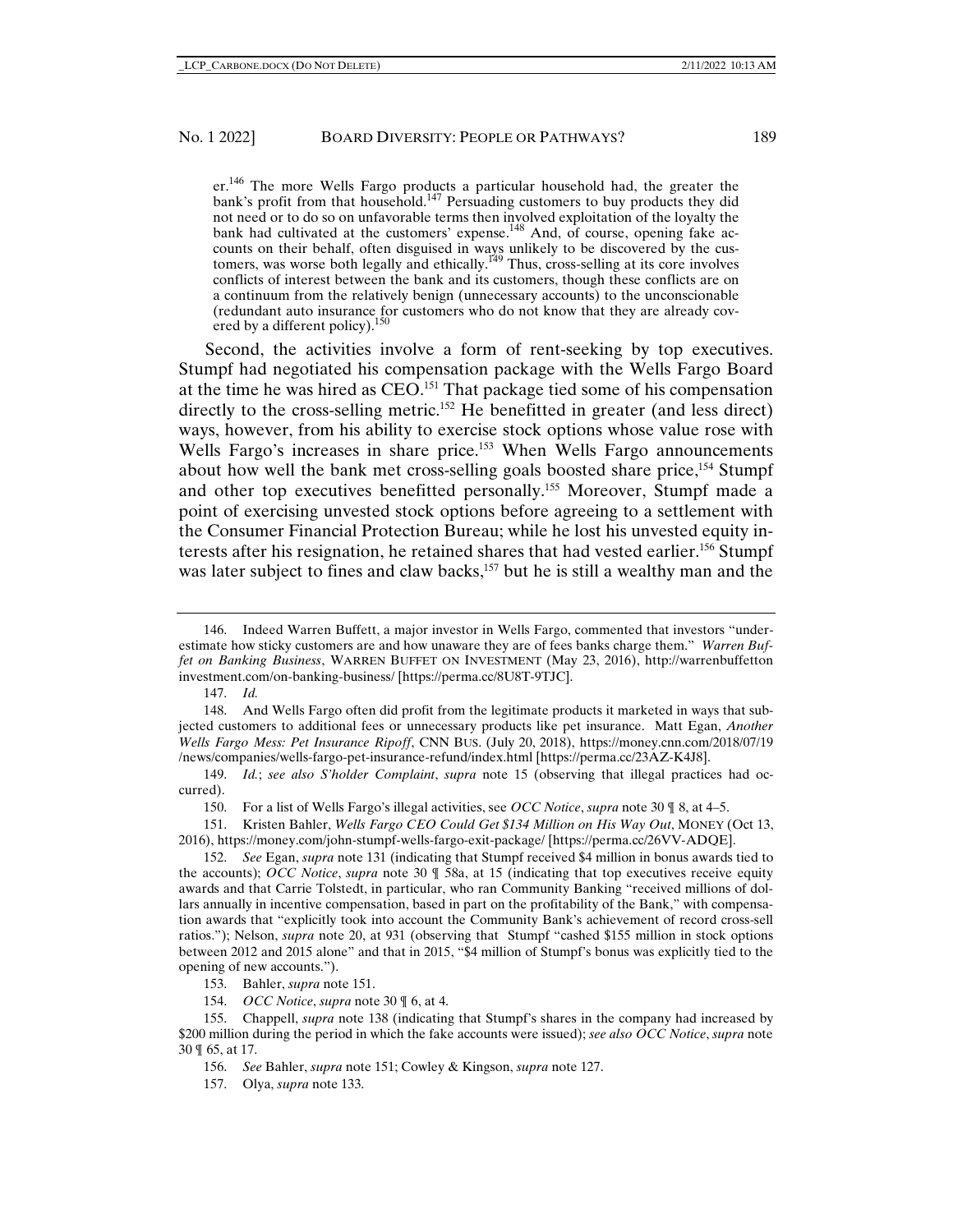major part of his wealth reflected terms that the Board could not have accurately valued at the time he became CEO.158 If Stumpf, like his predecessor Richard M. Kovacevich, the former Wells Fargo CEO who designed the corporate culture that led to the scandal,<sup>159</sup> had retired long enough before the discovery of the fake accounts, or if Wells Fargo had boosted the cross-sell metric without reliance on unauthorized accounts, he would have kept close to \$200 million on the basis of a compensation package he shaped and whose metrics he manipulated to inflate the return from his CEO position.<sup>160</sup>

Third, the refusal to scrutinize the unauthorized activities involved rentseeking in that senior executives advanced their own self-interest at the expense of the interests of longer terms stakeholders and the institution itself.161 The earnings from the accounts were negligible;<sup>162</sup> their value was their role in boosting share price.<sup>163</sup> Any immediate benefit to Wells Fargo from the accounts, moreover, was entirely disproportionate to the loss of customer confidence and billions in fines that resulted when the fake accounts were discovered.164 The executives who promoted these practices effectively appropriated corporate reputation to advance short term objectives in ways that damaged the value of that reputation for Wells Fargo's longer term stakeholders.<sup>165</sup>

<sup>158.</sup> *See* Bahler, *supra* note 151 (observing that the "[b]oard may have had no choice but to pay Stumpf that vast amount, as severance packages are typically negotiated as part of a CEO's hiring contract" and that "company boards may not know the exact value of the compensation they're providing executives, largely because they don't account for how valuable stock options can be."); HILL & PAINTER, *supra* note 56, at 47 (observing that executives typically diversify their holdings and investments outside of their companies are typically unaffected by their misdeeds).

<sup>159.</sup> Patrick Rucker, *The Denials of Dick Kovacevich: Wells Fargo's Godfather of Salesmanship Says Everyone Else is to Blame*, THE FINREG BLOG (Oct. 8, 2020), https://sites.law.duke.edu /thefinregblog/2020/10/08/the-denials-of-dick-kovacevich-wells-fargos-godfather-of-salesmanship-sayseveryone-else-is-to-blame/ [https://perma.cc/7T66-T74G].

<sup>160.</sup> *See OCC Notice*, *supra* note 30¶ 65, at 17.

<sup>161.</sup> Whether institutions have "interests" beyond those of their shareholders is a complex and controversial issue. *See* Lynn A. Stout, *The Corporation as Time Machine: Intergenerational Equity, Intergenerational Efficiency, and the Corporate Form*, 38 SEATTLE U. L. REV. 685 (2015) (arguing that corporations serve a variety of interests that go beyond those of their shareholders). Top executives profiting at the expense of long-term shareholders can also be described as "agency costs." Both agency costs and rent-seeking involve the use of positional power to "redistribute wealth among different groups without creating new wealth." John A. Conybeare, *"The Rent-Seeking State and Revenue Diversification,"* 35 WORLD POLITICS. 25 (1982).

<sup>162.</sup> Egan, *supra* note 24 (estimating Wells Fargo's earnings at \$400,0000 in fees from the fraudulent accounts).

<sup>163.</sup> *OCC Notice*, *supra* note 30 ¶ 6, at 4.

<sup>164.</sup> Matt Egan, *U.S. Government Fines Wells Fargo \$3 Billion for Its "Staggering" Fake-Accounts Scandal*, CNN BUS. (Feb. 24, 2020), https://www.cnn.com/2020/02/21/business/wells-fargosettlement-doj-sec/index.html [https://perma.cc/TY5M-DGRB].

<sup>165.</sup> *See Wells Fargo Pays \$3 Billion to Settle Fake Accounts Scandal*, OREGONIAN (Feb. 22, 2020), https://www.oregonlive.com/business/2020/02/wells-fargo-pays-3-billion-to-settle-fake-accountsscandal.html [https://perma.cc/3YYD-BKK5] (observing that four years later, Wells Fargo's reputation had not recovered); *Indep. Dirs. Rep.*, *supra* note 13*,* at 4 (emphasizing the extraordinary harm to the bank's reputation).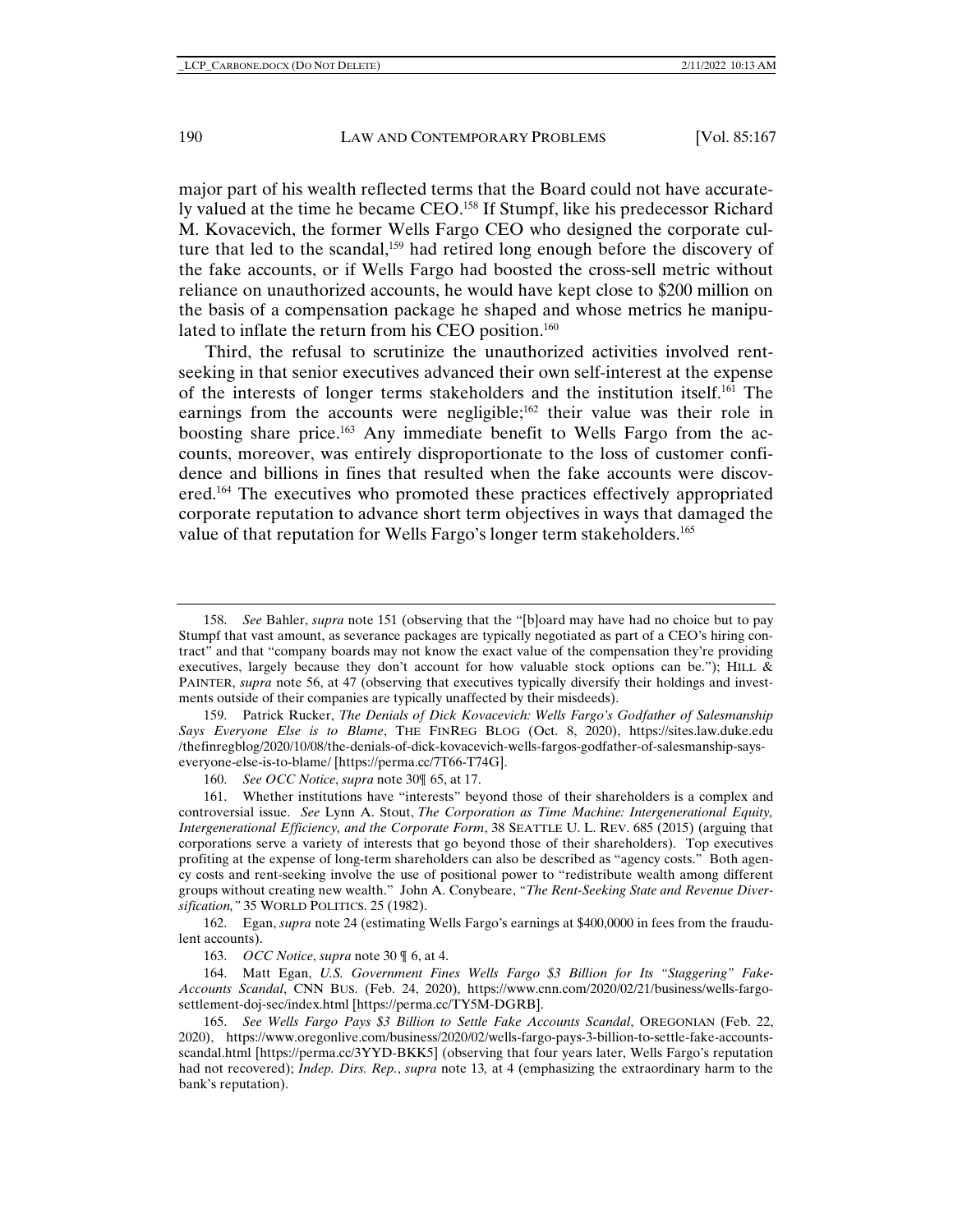The Wells Fargo fake accounts scandal involves particularly egregious actions, but this form of rent-seeking can occur without illegality. For example, in the years after the scandal, Wells Fargo, like other companies, has used stock buybacks166 and changes in its loss reserves to boost share price.167 These more prosaic actions also benefit top executives (and short-term shareholders) in ways that may or may not necessarily be good for the longer-term interests of the corporation.168

Taken together, these actions have two immediate effects on women relevant to this article. First, they demonstrate that women, like Carrie Tolstedt, are fully capable of being involved in implementing and benefitting from such schemes. Second, as this article will explain below, implementing the Wells Fargo cross-selling system disadvantaged women in less direct ways.

# B. The Wells Fargo Culture And The Lack of Accountability

Wells Fargo became the "king of cross-sell"<sup>169</sup> and prompted the fake account scandal through a culture that prized bottom line results without accountability for anything else. Its sales metrics were a dominant feature of the corporate culture and had a series of important ancillary effects on the banks' operations. Those metrics influenced everything from senior executives' stock options whose value increased when Wells Fargo met or exceeded its cross-sell goals<sup>170</sup> to the threat of dismissal held over the heads of low-level employees when they did not meet their production quotas.<sup>171</sup> Wells Fargo employees were judged by how they measured up relative to these goals, and they were ranked against one another with their incentive compensation and promotional opportunities dependent on their performance, creating intense pressure to meet

<sup>166.</sup> Reuters, *Wells Fargo Announces \$18 Billion Buyback Plan, Doubles Dividend*, YAHOO! FINANCE (June 28, 2021), https://finance.yahoo.com/news/wells-fargo-announces-18-bln-214231137.html [https://perma.cc/F7TY-RWMN]. For a discussion of the problems with stock buybacks, see Jerry Useem, *The Stock Buyback Swindle,* ATLANTIC (July 26, 2019), https://www.theatlantic.com/magazine/archive/2019/08/the-stock-buyback-swindle/592774/ [https://perma.cc/Z7PE-Q4U8].

<sup>167.</sup> Ciara Linnane, *Wells Fargo Earnings Boosted by Release of \$1.6 Billion in Loan Loss Reserves*, MARKETWATCH (Apr. 14, 2021), https://www.marketwatch.com/story/wells-fargo-earningsboosted-by-release-of-16-billion-in-loan-loss-reserves-2021-04-14 [https://perma.cc/A7WG-UQ6E].

<sup>168.</sup> *See generally, e.g.*, William Lazonick, *The Financialization of the U.S. Corporation: What Has Been Lost, and How It Can Be Regained*, 36 SEATTLE U. L. REV. 857 (2013) (discussing how "financialization" in the form of efforts to maximize short term share price increases undercut investment).

<sup>169.</sup> *OCC Notice*, *supra* note 3o ¶ 60, at 16.

<sup>170.</sup> See discussion *supra* at Sec. II.A.

<sup>171. &</sup>quot;Bankers in branches who hit sales targets could earn bonuses of \$500 to \$2,000 per quarter, while district managers could get \$10,000 to \$20,000 a year, according to six Wells Fargo employees. Bonuses made a big difference in the paychecks of branch employees, whose base salaries often were about \$30,000 a year." Glazer, *supra* note 17.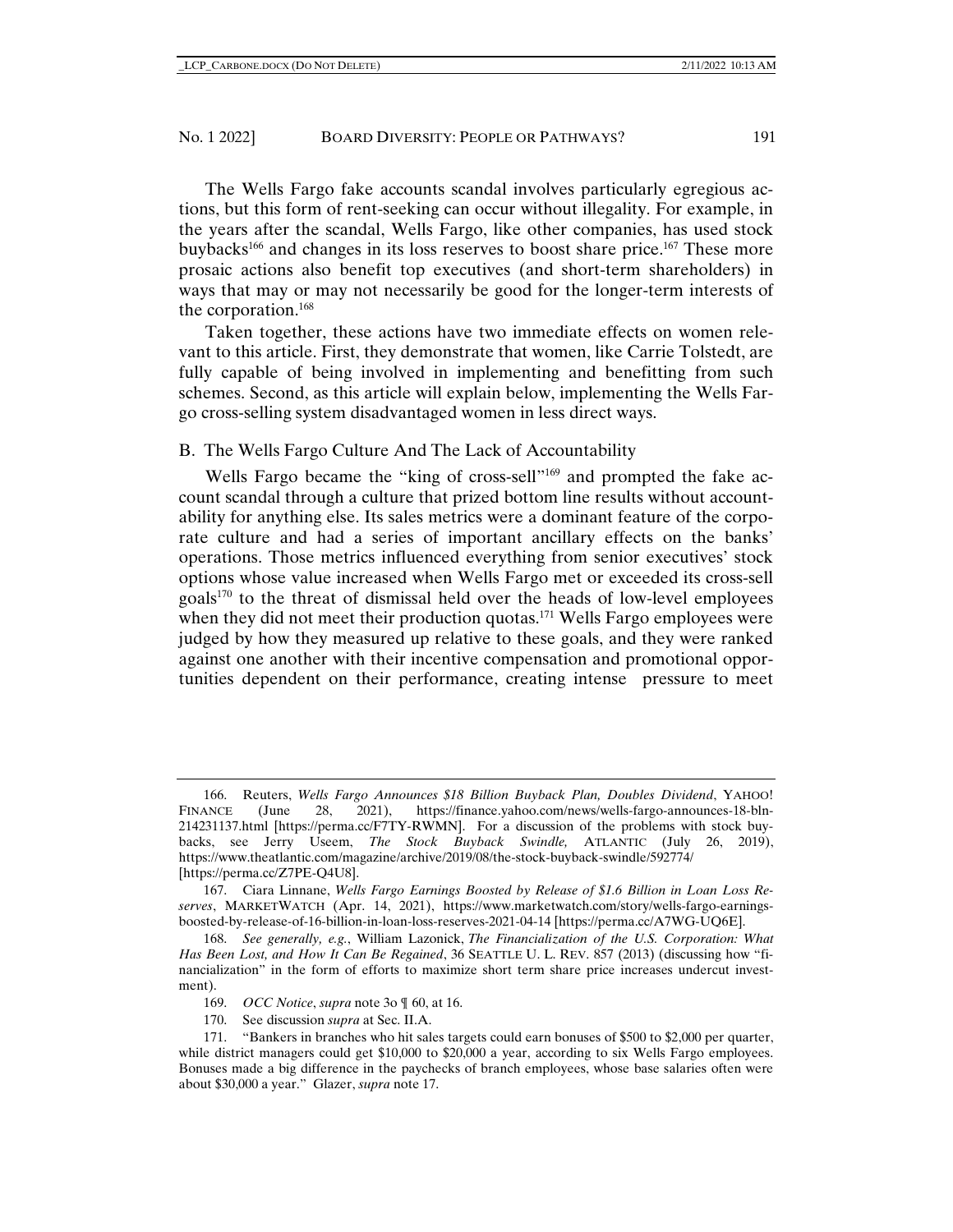sales quotas.172 In valorizing these metrics, Wells Fargo imposed little accountability for how the metrics were accomplished.<sup>173</sup>

When John Stumpf testified before Congress, he emphasized *in Wells Fargo's defense* that the bank cared about "results, not process."174 The lack of attention to process was deeply embedded in the bank's institutional culture. An investigative report by the Independent Directors of the Board of Wells Fargo & Company<sup>175</sup> observed that the corporate structure was decentralized.<sup>176</sup> CEO Stumpf had a long relationship with Carrie Tolstedt, the head of Community Banking and he 'left her on her own to run her department."177 Department heads like Toldstedt were told to" run it like you own it."<sup>178</sup> Practically, this meant that the department heads were granted broad authority, not just to determine business lines but to structure staff and control functions such as risk management; they could "shake off questions from superiors, subordinates or lateral colleagues."179 The fact that Tolstedt had a demonstrated record of success in meeting sales metrics increased the deference accorded her.180

Toldstedt, in turn, oversaw an operation designed to increase cross-sell metrics, no questions asked.181 Described as the "most powerful woman in banking,"182 she understood that sales metrics were what Wells Fargo rewarded, and she pushed her far-flung divisions to increase those sales.183 She bragged that when an underling suggested a 4% increase, she insisted the increase had to be in the double digits – every year.<sup>184</sup> Tolstedt took the position that "[a] whole bunch of management gurus say you need BHAGs – bold, hairy, audacious

179. Cowley & Kingson, *supra* note 128; *see also Ind. Dirs. Rep.*, *supra* note 13, at 19.

180. *Ind. Dirs. Rep.*, *supra* note 13, at 19 (observing that "while Wells Fargo's decentralized model naturally afforded Tolstedt significant independence in that position, her record of success and strong financial performance enabled Tolstedt to maintain and enhance her authority.").

181. *See OCC Notice*, *supra* note 30 ¶ 6, at 4 ("The Bank tolerated pervasive sales practices misconduct as an acceptable side effect of the Community Bank's profitable sales model, and declined to implement effective controls to catch systemic misconduct.").

184. *Id.*

<sup>172.</sup> *Ind. Dirs. Rep.*, *supra* note 13, at 20.

<sup>173.</sup> And, indeed, one of the criticisms of high-pressure evaluation systems is that it undermines managerial accountability. *See Psychology of Enron*, *supra* note 78, at 37; *see also* Nelson, *supra* note 21, at 930–31 (discussing the role of middle management in orchestrating frauds that benefit upper management.)

<sup>174.</sup> Susan M. Ochs, *The Leadership Blind Spots at Wells Fargo*, HARV. BUS. REV. (Oct. 6, 2016), https://hbr.org/2016/10/the-leadership-blind-spots-at-wells-fargo [https://perma.cc/DAU9-97K8].

<sup>175.</sup> *See Ind. Dirs. Rep.*, *supra* note 13 (identifying Wells Fargo's self-identified sales culture, improper sales models, and decentralized corporate structure as leading to an atmosphere that prompted "low quality sales" and "unethical behavior").

<sup>176.</sup> *Id*. at 4.

<sup>177.</sup> Cowley & Kingson, s*upra* note 128.

<sup>178.</sup> *Ind. Dirs. Rep.*, *supra* note 13*,* at 19; *see also* GEERT HOFSTEDE, CULTURE'S CONSEQUENCES: COMPARING VALUES, BEHAVIOR, INSTITUTIONS, AND ORGANIZATIONS ACROSS NATIONS 397–400 (2d ed. 2001) (observing that organizations with a closed systems may be more susceptible to having silos or other spheres in which centralized influence is limited.).

<sup>182.</sup> *Tayan*, *supra* note 139.

<sup>183.</sup> *OCC Notice*, *supra* note 30, at 16.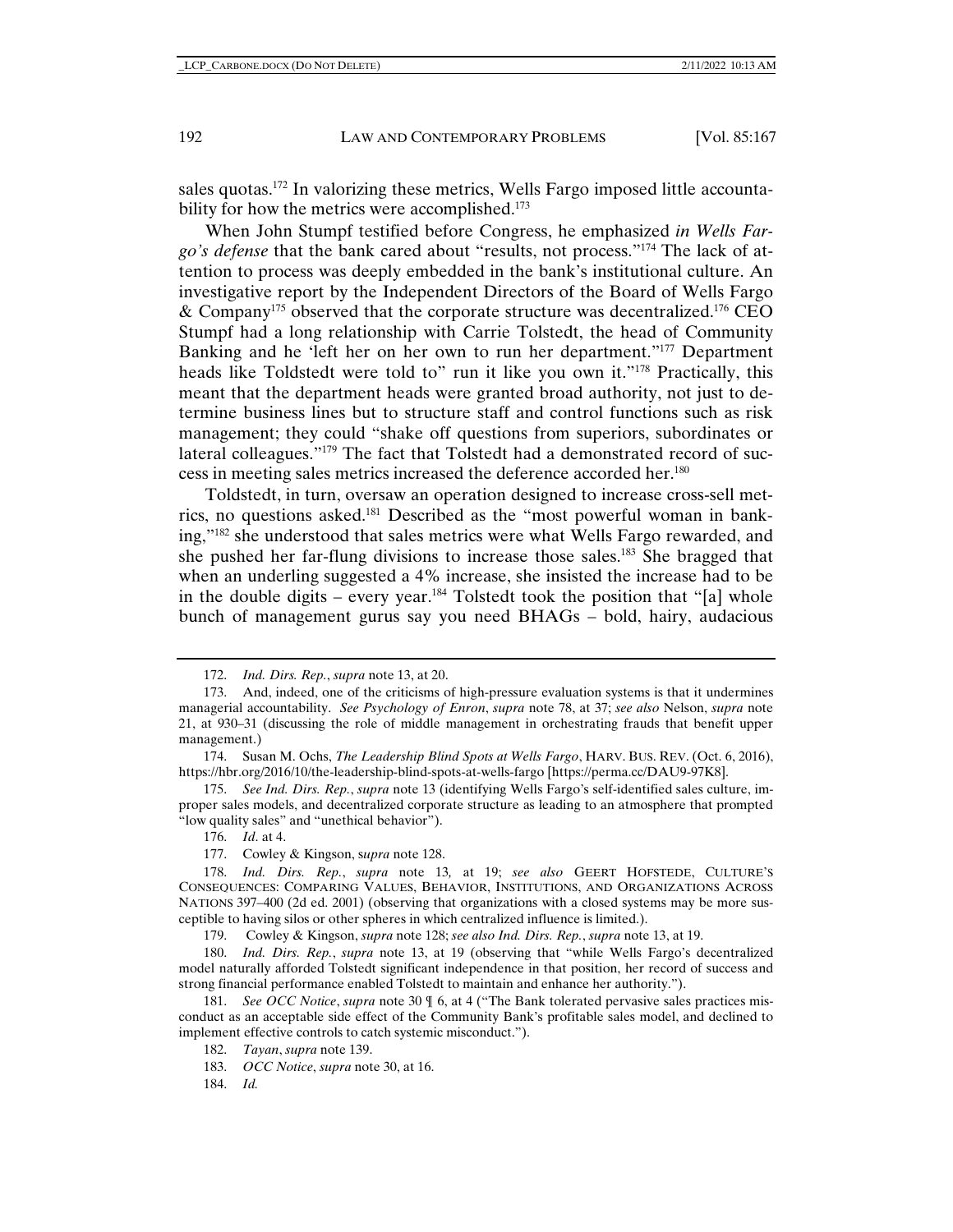goals." According to these gurus, it is effective "to give troops a goal that looks unattainable and flog them heavily. And according to that line of thought, you will do better chasing a BHAG than you will a reasonable objective."<sup>185</sup> She accordingly set goals she knew were unattainable. Within the bank, they were referred to "as 50/50 plans, meaning that there was an expectation that only half the regions would be able to meet them."186 The regions were nonetheless compared to each other in terms of how well they performed.<sup>187</sup>

The result created unrelenting pressure on the Community Bank as a whole, increasing legitimate sales.188 Employees faced with impossible demands, however, also discovered that unauthorized accounts were an effective way to deal with that pressure within a culture that did not inquire too closely into how they made their numbers.189 The OCC Notice alleges that the "Bank had better tools and systems to detect employees who did not meet unreasonable sales goals than it did to catch employees who engaged in sales practices misconduct."190 Indeed, while misconduct was pervasive, "the Bank intentionally designed and maintained controls to catch only the most egregious instances of the illegal conduct."191 The OCC concluded, "In short, Bank senior executives favored profits and other market rewards over taking action to stop the systemic issuance of unauthorized products and services to customers."192

Wells Fargo, of course, had mechanisms for ferreting out such misconduct, including human resources departments that deal with employee dismissals and turnover. Yet, "there was no coordinated effort by HR, either within the Community Bank or in Corporate HR, to track, analyze or report on sales practice issues."193 This allowed Wells Fargo to treat the individual allegations of misconduct that surfaced as isolated incidents.194 Over the years, Wells Fargo fired thousands of low-level employees when reports of fraudulent practices surfaced without taking action to stem the misconduct.<sup>195</sup>

The result allowed the practices associated with unauthorized accounts and the sale of unneeded or inappropriate products to persist. It also allowed a vari-

191. *Id*.

192. *Id.* 

194. *Id.*

<sup>185.</sup> *Id.* ¶ 82, at 20.

<sup>186.</sup> *Ind. Dirs. Rep.*, *supra* note 13, at 10.

<sup>187.</sup> *Id.* at 20.

<sup>188</sup>*. OCC Notice*, *supra* note 30 ¶ 6, at 4 ("The Community Bank's business model was highly profitable because it resulted in a greater number of legitimate sales than would have been possible without the unreasonable sales goals and sales pressure.").

<sup>189.</sup> *Ind. Dirs. Rep.*, *supra* note 13, at 38 (describing influence of sales pressure as a motive for opening unauthorized accounts).

<sup>190.</sup> *OCC Notice*, *supra* note 30 ¶6, at 4.

<sup>193.</sup> *Ind. Dirs. Rep.*, *supra* note 13, at 12.

<sup>195.</sup> After the scandal broke, Wells Fargo announced that it had fired 5,300 low-level employees for misconduct related to the scandal, but relatively few senior executives. *See* Rick Rothacker, *Thousands of Low-Level Workers Lost Jobs in Wells Fargo Scandal. What About the Execs?*, THE STATE **(**Apr. 12, 2017), https://www.thestate.com/news/business/article144119779.html.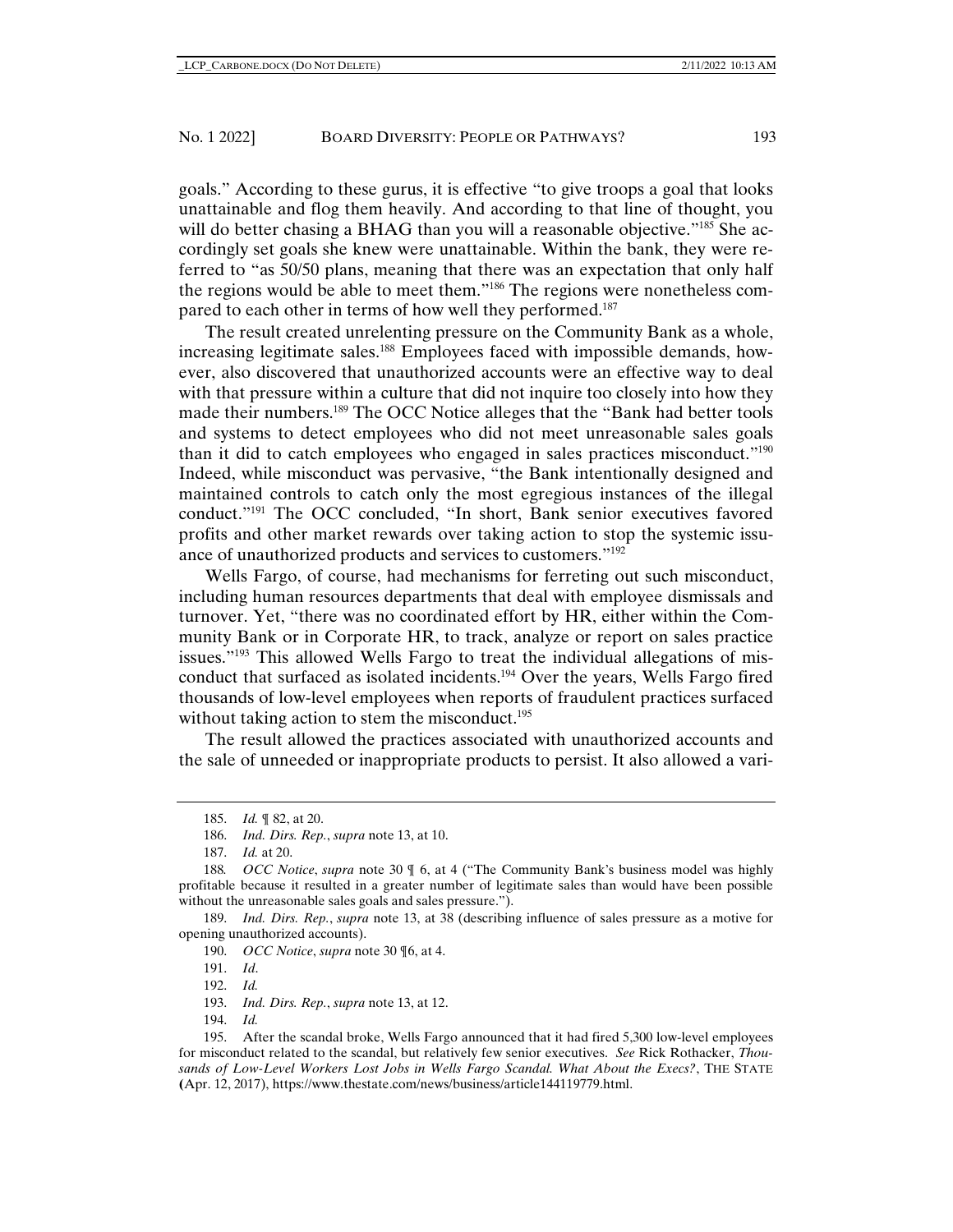ety of other practices to arise that management did not track or address. As the next section shows, these practices magnified the impact on women.

C. The Consequences For Women

What took place at Wells Fargo had dramatic consequences for all its employees, increasing stress, turnover, and discomfort with customer treatment. The OCC described employees as caught in a vise:

The Community Bank's business model . . . presented a stark dilemma to employees every day for 14 years: they could engage in sales practices misconduct—much of which was illegal—to meet their goals, or they could struggle to meet their goals and face adverse consequences, including losing their jobs.<sup>196</sup>

Even before the scandal surfaced, Wells Fargo had turnover rates of 30%, much higher than for most banks.<sup>197</sup> Wells Fargo has not released the gender breakdown of the employees who left. Still, the high-pressure corporate culture had consequences for women that were distinct from and greater in effect than those for men. These consequences followed from the institutional culture associated with unrelenting pressure as a deliberate tactic, the lack of accountability for managerial behavior, and the toleration of illegal and unethical behavior. They illustrate practices that persist in less extreme corporate environments.

#### 1. Family Responsibilities

High pressure sales positions treat jobs as the first priority; family obligations are not allowed to become a reason for failing to meet goals.<sup>198</sup> Wells Fargo encouraged a competitive environment that compared employees to each other in terms of how well they met sales metrics.199 While long hours were not an end in themselves, employees were encouraged to do whatever it took to meet the metrics.200 Moreover, discrimination suits against Wells Fargo suggest that the company did not enforce worker protections. In 2010, for example, Wells Fargo fired Yesenia Guitron after she complained about the fake accounts. Guitron alleged that, despite the fact that she was a single mother, the

199. *Ind. Dirs. Rep.*, *supra* note 13, at 20.

<sup>196.</sup> *OCC Notice*, *supra* note 30 ¶ 7, at 4.

<sup>197.</sup> *Ind. Dirs. Rep.*, *supra* note 13, at 27 (reporting the 30% rate and noting that Wells Fargo compared itself to other retail operations, which typically have high turnover rates, rather than other banks).

<sup>198.</sup> *See* Berdahl et al., *supra* note 10, at 435 (observing that masculinity contests become more intense when managers need to repeatedly prove themselves and that the contest often take the form of the willingness to work long hours).

<sup>200.</sup> Doreen McCallister, *Wells Fargo CEO Discusses Secret-Accounts Scandal in Senate Hearing*, NPR (Sept. 20, 2016), http://www.npr.org/sections/thetwo-way/2016/09/20/494680201/wells-fargo-ceoto-address-accounts-scandal-before-senate-panel [https://perma.cc/373E-D22J] ("Managers often tell employees to do whatever it takes to reach their quotas. Employees who do not reach their quotas are often required to work hours beyond their typical work schedule without being compensated for that extra work time, and/or are threatened with termination."); Chris Arnold, *Former Wells Fargo Employees Discuss Toxic Work Culture, Even at HQ*, NPR (Oct. 4, 2016), https://www.npr.org/2016/10/04 /496508361/former-wells-fargo-employees-describe-toxic-sales-culture-even-at-hq [https://perma.cc /GDT7-CALP].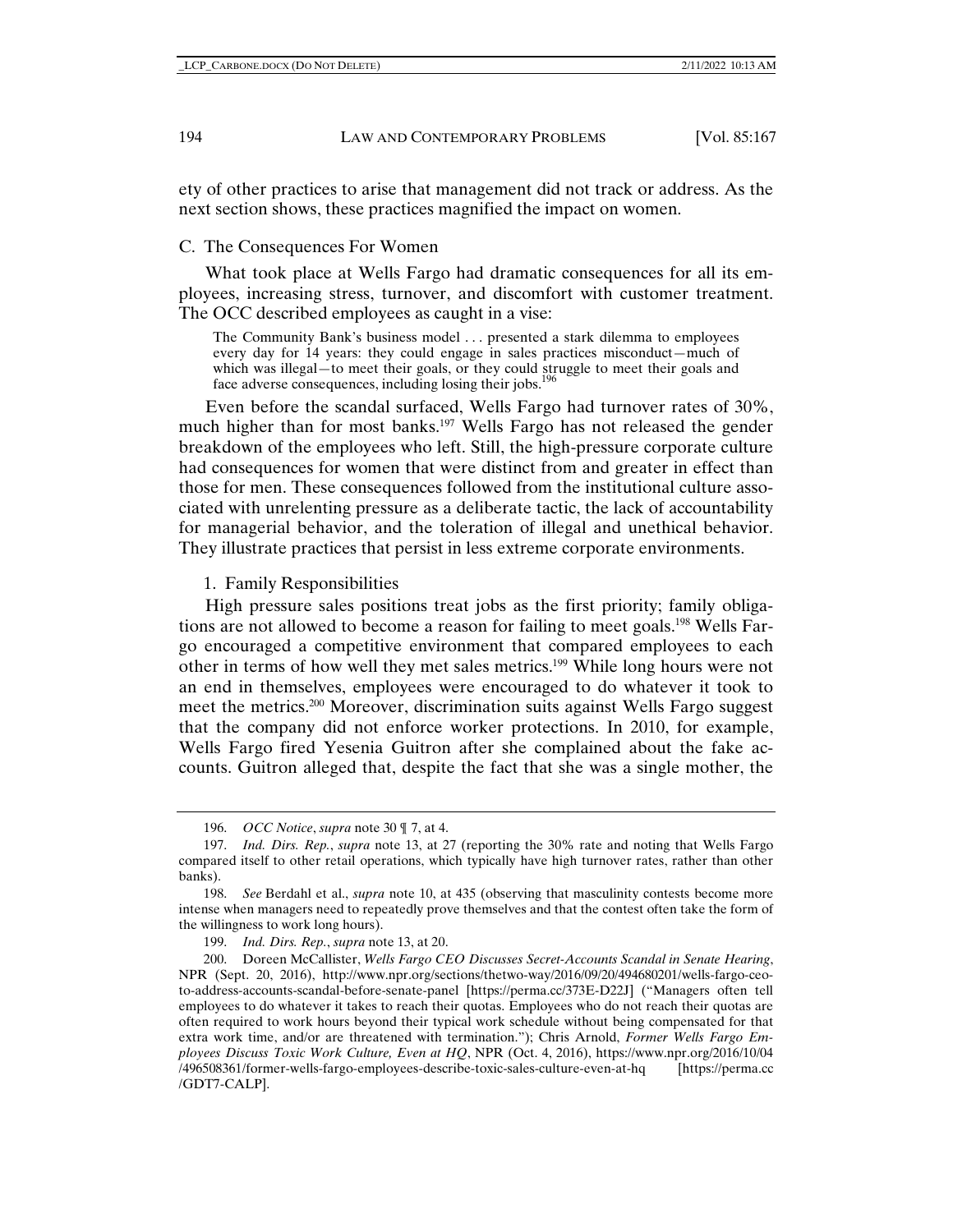bank scheduled required meetings in the mornings before the bank opened and required her to take calls from customers during the evening.201 It also refused her requests for legally mandated family leave, and penalized her when she was even a few minutes late because of childcare responsibilities.<sup>202</sup> Home Mortgage Consultant Raena Krestovnikov, who filed suit for sex discrimination in 2020, alleged that her superiors routinely required her to work more than eight hours a day and 40 hours per week—hours that entitled her to overtime pay at one and half times her regular hourly rate.203 Yet, her supervisors encouraged her not to report the extra hours; she learned that if she did report them, *her managers* could get into trouble.204 Employees with family responsibilities were thus on their own in juggling work with other responsibilities, even when family leave and wage and hour legislation existed to protect them.<sup>205</sup> Employees who were dependent on the jobs, with limited ability to switch employers, felt stuck.206

## 2. Toxic Management

Wells Fargo during this period became a symbol of a toxic managerial culture. One former employee described the pressure to sell as so disturbingly intense that the employees "were all miserable, and it was just soul crushing to walk in every day."<sup>207</sup> The OCC complaint asserted that:

Community Bank management intimidated and badgered employees to meet unattainable sales goals year after year, including by monitoring employees daily or hourly and reporting their sales performance to their managers, subjecting employees to hazing-like abuse, and threatening to terminate and actually terminating employees for failure to meet the goals.<sup>208</sup>

Managers were subject to pressure similar to the employees. The OCC complaint described, for example, how Community Bank officials had multiple daily calls with management to discuss sales performance.<sup>209</sup> They, too, were

<sup>201.</sup> Complaint & Demand for Jury Trial ¶ 30, at 55–58, Guitron v. Wells Fargo Bank, No. CV103461, 2010 WL 3300829 (N.D. Cal. Aug. 6, 2010), https://bloximages.chicago2.vip.townnews.com /napavalleyregister.com/content/tncms/assets/v3/editorial/c/43/c43ba2c7-53a8-56ae-a545-9eb55c95a36c /57f6def8b8a58.pdf.pdf [https://perma.cc/DR2Q-HPQZ].

<sup>202.</sup> *Id.*

<sup>203.</sup> Complaint ¶ 99, at 30, *Krestovnikov v*. *Wells Fargo Bank,* No. 2:20-CV-08252, 2020 WL 5549144 (C.D. Cal. Sept. 9, 2020).

<sup>204.</sup> *Id*.

<sup>205.</sup> For a description of how enforcement of such legislation has been weakened generally, see Catherine Ruetschlin & Sean McElwee, *How Walmart and Home Depot Are Buying Huge Political Influence*, AM. PROSPECT (Dec. 3, 2014), http://prospect.org/article/how-walmart-and-home-depot-arebuying-huge-political-influence [https://perma.cc/7CUJ-WB7J].

<sup>206.</sup> One employee, for example, explained that "she was afraid to lose her job, especially because this started back when the economy was still in bad shape. You were stuck and it was the feeling that no other employer is going to want you because we will ruin you." Arnold, *supra* note 200.

<sup>207.</sup> *Id.*

<sup>208.</sup> *OCC Notice*, *supra* note 30 ¶ 5, at 4.

<sup>209.</sup> *Id.* ¶ 82, at 20.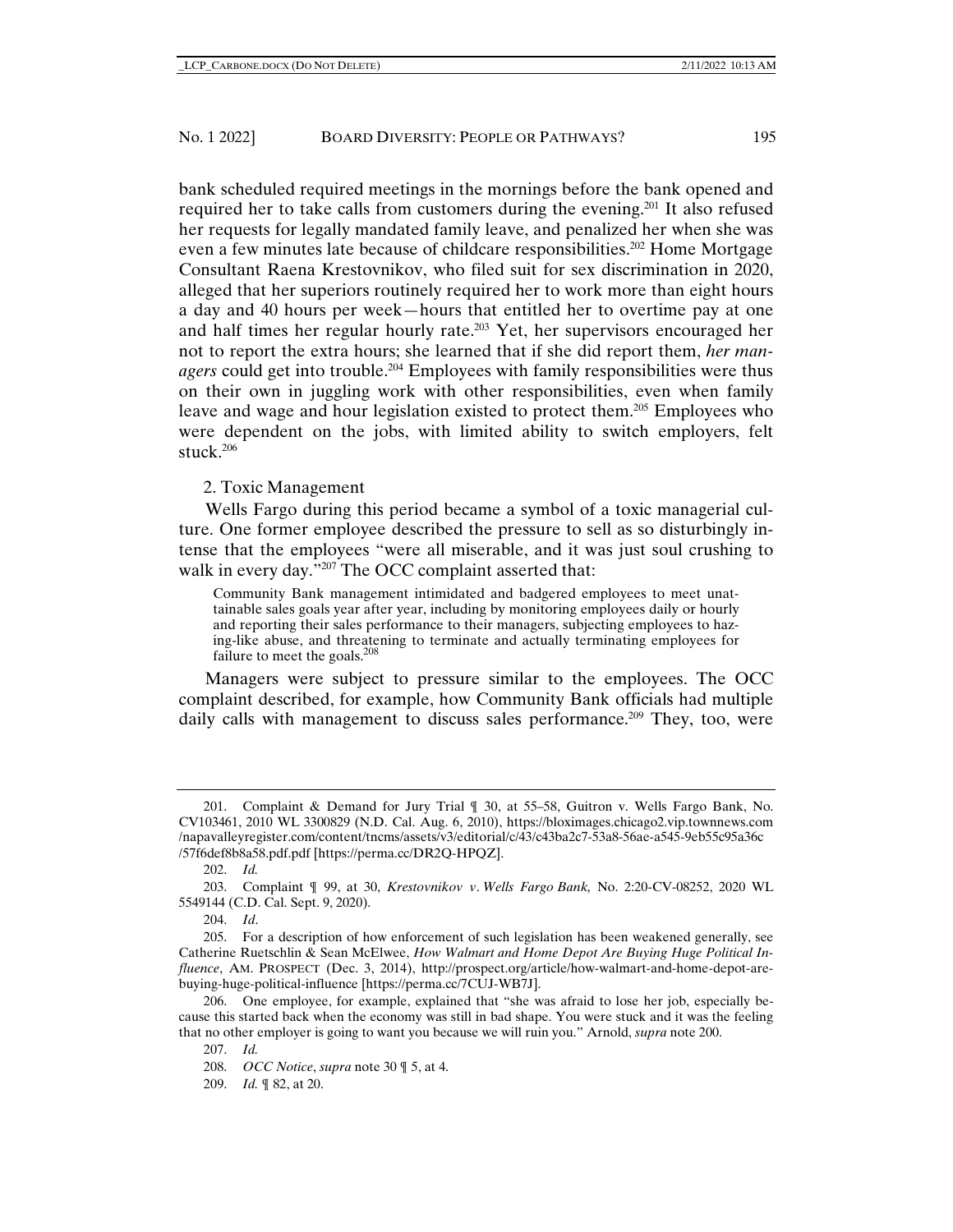compared to each other, subject to ridicule in front of their peers, and threatened with termination.<sup>210</sup>

In this environment, there is little indication that upper management scrutinized the behavior of managers who led in cross-selling when they tolerated unauthorized accounts – or other forms of misconduct.<sup>211</sup> Former Wells Fargo employees report retaliation against those who questioned the sales practices or other management activities.212 An investigation by Shearman and Sterling could not establish a pattern of retaliation, but many of the individual suits brought against Wells Fargo alleged retaliation,<sup>213</sup> and, once the scandal broke, at least one employee received a multi-million dollar award.214 Of course, one reason for the failure to establish a *pattern* of retaliation is that Wells Fargo did not collect or analyze dismissals and resignations in ways that would provide insights into the motivations of the employees who left or were not promoted.<sup>215</sup>

Upper management simply accepted high turnover as the norm for sales operations, and it treated dismissals for cause as evidence that the bank had addressed individual instances of misconduct.216 It thus did not inquire (or collect data) on either the unauthorized accounts or what might have been patterns of managerial abuse involving other issues.<sup>217</sup>

Studies of other institutions have found that these patterns – the emphasis on high pressure tactics, managerial autonomy, and reductionist metrics – tend to produce abusive managers who play favorites, increasing the risk of in-group favoritism.218 Given that the majority of managers were male, there is every rea-

213. *See, e.g*., Complaint & Demand for Jury Trial, *supra* note 201; Complaint*, supra* note 203.

215. *Ind. Dirs. Rep.*, *supra* note 13, at 6–7, 12, 27 (describing how the bank treated established cases of misconduct as individual issues resolved by the termination of the employee involved; then noting acceptance of and lack of inquiry into high turnover rates).

216. *Id.*

<sup>210.</sup> *Id.*

<sup>211.</sup> *See OCC Rep.*, *supra* note 13, at 7 (observing that Wells Fargo "did not have an effective business process to ensure whistleblower cases were properly researched, analyzed (both individually and systemically), and resolved.").

<sup>212.</sup> *See* Matt Egan, *Wells Fargo's Whistleblower Problem Worsens*, CNN BUS. (Apr. 6, 2017), http://money.cnn.com/2017/04/06/investing/wells-fargo-whistleblower-retaliation-osha/index.html [https://perma.cc/EA2K-VAL2] (providing the example of the wrongful termination of Claudia Ponce de Leon, a Wells Fargo general manager, who warned her bosses about the creation of fake bank accounts, called the "EthicsLine," and was subsequently fired because "she drank too much"); Matt Egan, *More Wells Fargo Whistleblowers Allege Retaliation for Whistleblowing*, CNN BUS. (Nov. 7, 2017), https://money.cnn.com/2017/11/06/investing/wells-fargo-retaliation-whistleblower /index.html [https://perma.cc/AM9D-AUL4].

<sup>214.</sup> Julia Horowitz, *Feds Order Wells Fargo to Rehire Whistleblower Who Reported Fraud*, CNN BUS. (Apr. 3, 2017), https://money.cnn.com/2017/04/03/news/companies/wells-fargo-whistleblower /index.html?iid=EL [https://perma.cc/UV9E-KTCS].

<sup>217.</sup> *Id*. at 6–7, 12 (describing failure to inquire into patterns or causes of turnover and misconduct). In addition, given the high turnover, the managers were often inexperienced, further weakening their ability to resist the practices. *Ind. Dirs. Rep.*, *supra* note 13, at 28.

<sup>218.</sup> *See* discussion *supra* at Sec. I. Indeed, employees complained in 2010 that the Wells Fargo practices "guarantees high turnover, a managerial staff of bullying taskmasters, [and] bankers who are really financial molesters [and] cheaters . . . ." *OCC Notice*, *supra* note 30 ¶ 39, at 11.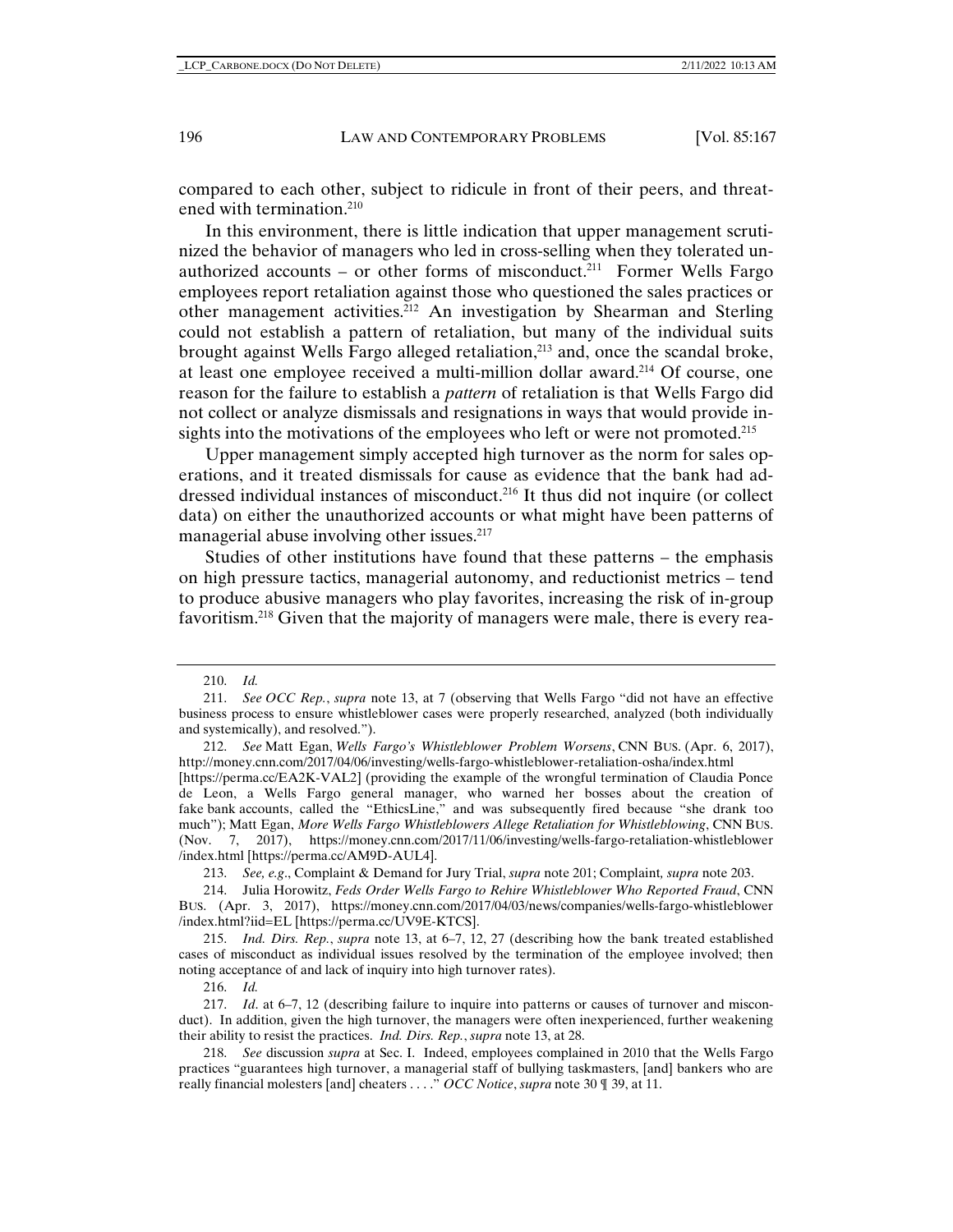son to believe that these factors disproportionately affected women; the data to make that case, however, has emerged only in the study of dismissals described in the next section.

#### 3. The Double Bind

The Wells Fargo anecdotal accounts involve abusive male and female managers, male and female employees who participated in misconduct, $2^{19}$  male and female whistleblowers, and the termination of male and female employees, both for misconduct and in retaliation for whistleblowing.220 The one arena where a detailed empirical examination of gender differences exists is with respect to termination for misconduct, and this study indicates that Wells Fargo's gender disparities were the worst in the industry.<sup>221</sup> While 41% of men committing misconduct were fired or resigned after they were accused of wrong-doing, 69% of women were fired or resigned – a higher gender firing gap than for any other entity.<sup>222</sup> This finding suggests that the double bind that existed for all workers – push the envelope on unethical practices or risk failing to meet your production quotas – had particularly negative consequences for women.<sup>223</sup>

The authors of this study noticed that of the 44 firms studied, Wells Fargo Advisors, an arm of Wells Fargo providing brokerage services, had the highest rate of female workers leaving during the period between 2005 and  $2015.^{224}$  Second was A.G. Edwards, also a division of Wells Fargo.225 The researchers looked more closely and concluded that terminations were a major factor in the gender disparities.226

The *Intercept* followed up with more recent data, replicating that academic study. It found that in 2019, 42% of the men with records of misconduct left the

226. *Id.*

<sup>219.</sup> The gender breakdown of those fired for opening unauthorized accounts has not been released. But those fired were overwhelmingly low-level employees. *See* Rothacker, *supra* note 196.

<sup>220.</sup> *See, e.g*., Arnold*, supra* note 200 (interviewing both male and female former employees); *OCC Notice*, *supra* note 30 (detailing wrongdoing by male and female executives). Indeed, one employee explained how everyone at Wells Fargo faced a double bind, reporting that "Wells Fargo is playing a shell game – they are rewarding employees for fake accounts and will terminate them if they find out this is the case. . . . The termination ax is suspended over our head one way or another; meet unreasonable goals or you will be terminated, cheat to meet the unreasonable goals and you will be terminated when caught." *OCC Notice*, *supra* note 30 ¶ 40, at 11–12.

<sup>221.</sup> The study is possible because of the mandated reporting of misconduct involving financial advisors. *See* Egan et al., *supra* note 24 (describing available information).

<sup>222.</sup> Susan Antilla, *When Brokers Act Badly at Wells Fargo, Women Take the Fall*, THE INTERCEPT (July 1, 2019), https://theintercept.com/2019/07/01/wells-fargo-brokers-gender-bias/ [https://perma.cc/LJ83-CCRP].

<sup>223.</sup> In addition, at the senior level, four of the five executives Wells Fargo fired directly because of the fraudulent accounts scandal were women. Jen Wieczner, *How Wells Fargo's Carrie Tolstedt Went from Fortune Most Powerful Woman to Villain*, YAHOO! NEWS (Apr. 10, 2017), https://www.yahoo.com /news/wells-fargo-apos-carrie-tolstedt-225240189.html [https://perma.cc/3S3Z-973K].

<sup>224.</sup> Matt Egan, *Women Financial Advisers at Wells Fargo 27% More Likely to Lose Their Job: Study*, CNN BUS. (Mar. 16, 2017), https://money.cnn.com/2017/03/16/investing/wells-fargo-gender-gapbank/index.html [https://perma.cc/XCK4-PHZP].

<sup>225.</sup> *Id.*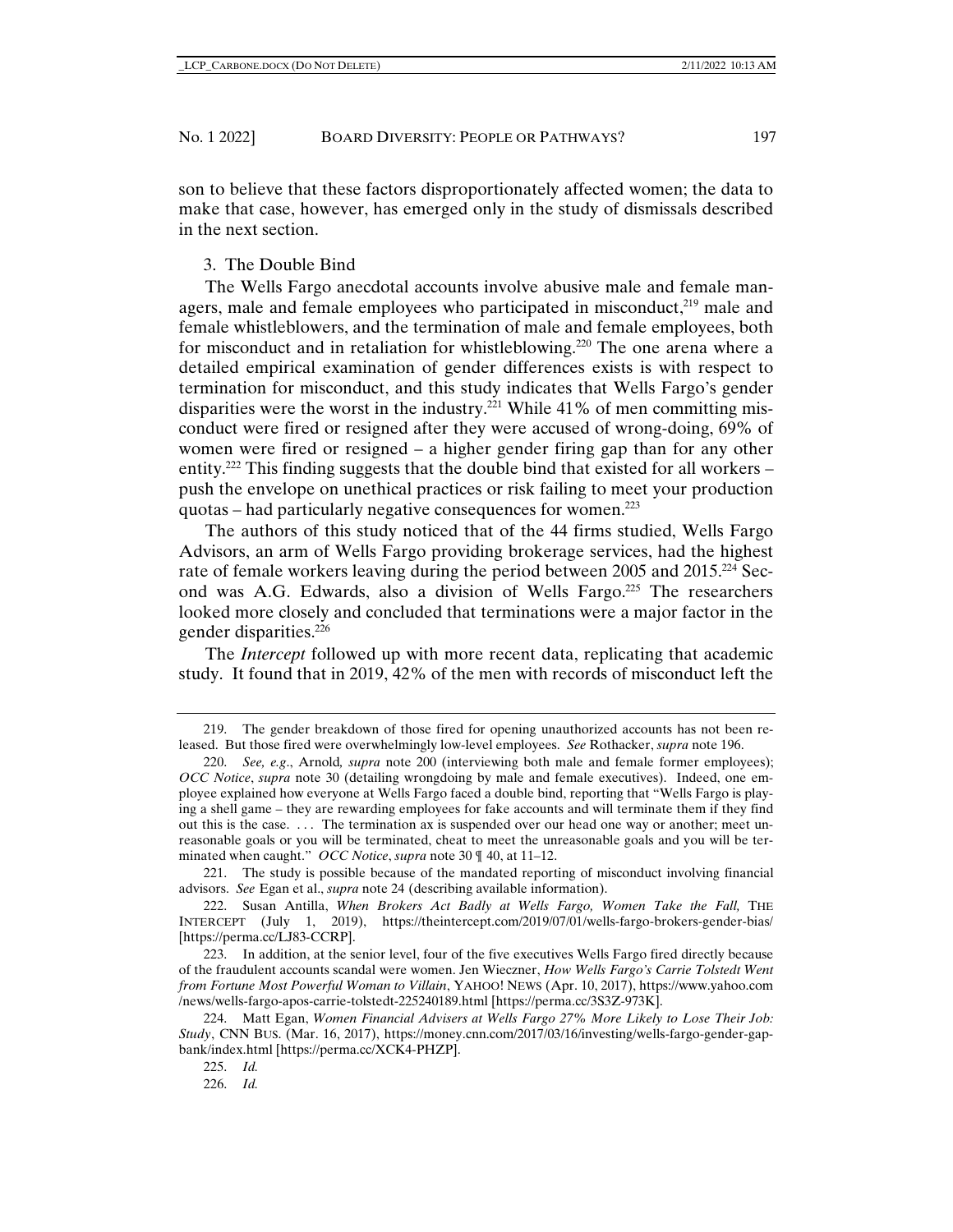company compared to 72% of the women.<sup>227</sup> It also found that "75 percent of women who had negative disclosures resulting in a termination or resignation did not find work in the industry again, compared to 59 percent of the men.<sup>"228</sup>

Yet, of the 25 employees that caused the bank the largest dollar losses in the 2005-2015 period, 24 were men.<sup>229</sup> And in 2019, more than half of the men found to have committed misconduct – in comparison with only a quarter of the women – ended up with third party settlements against them, again suggesting that the conduct they committed was more serious.230 In addition, the male brokers who faced settlements had average settlement amounts of more than double those against the women.<sup>231</sup> Accordingly, the study established that the men committed worse misconduct, yet were treated more leniently.

What produces the disparities? According to Egan and his co-authors, their "evidence suggests that the gap arises because of in-group tolerance by managers, who are more forgiving of missteps among members of their own gender/ethnic group."232 The term "in-group tolerance" describes the statistical conclusion of their study; the authors did not interview those involved in the decision-making.233 Their conclusion could therefore include three possible, related explanations:

The first is traditional sexism; high stakes competitive cultures produce more misogynist managers and more politicized decision-making than other workplaces.<sup>234</sup> Male managers may protect workers they identify with (i.e., aggressive, competitive men) while more seriously punishing women, either because they are an outgroup<sup>235</sup> or because the women engaged in misconduct are acting against gender stereotypes.<sup>236</sup>

The second involves opportunistic retaliation. In an environment where misconduct is rife, managers may feel compelled to take action against some employees to show that they are cracking down and they may also fear the po-

232. Egan et al., *supra* note 24; Egan et al., *supra* note 96; Glazer, *supra* note 95.

<sup>227.</sup> *See* Egan et al., *supra* note 91 (describing study methodology, which involved examining statistic records).

<sup>228.</sup> *Id.*

<sup>229.</sup> *Id*.

<sup>230.</sup> *Id.* 

<sup>231.</sup> *Id.*

<sup>233.</sup> *Id.*

<sup>234.</sup> *See* Berdahl, et al., *supra* note 10, at 429 (observing that masculinity contests are "most prevalent—and vicious—in male-dominated occupations where extreme resources (fame, power, wealth) or precarious resources . . . are at stake . . . ."); *Psychology of Enron*, *supra* note 100, at 37 (explaining how internal competition contributes to more politicized decision-making).

<sup>235.</sup> *See, e.g.*, Complaint, Terrazas v. Wells Fargo Bank, No. 04-275 (D. Ariz. Nov. 21, 2017) (alleging that plaintiff was fired because her district had an unusually large number of fraudulent accounts while men who had similar records were not fired).

<sup>236.</sup> *See, e.g.*, Berdahl*,* et al*, supra* note 10, at 432 (describing women and minorities as more likely to be disliked and punished if they display the ambition, ruthlessness, and domination required to succeed in masculinity contests).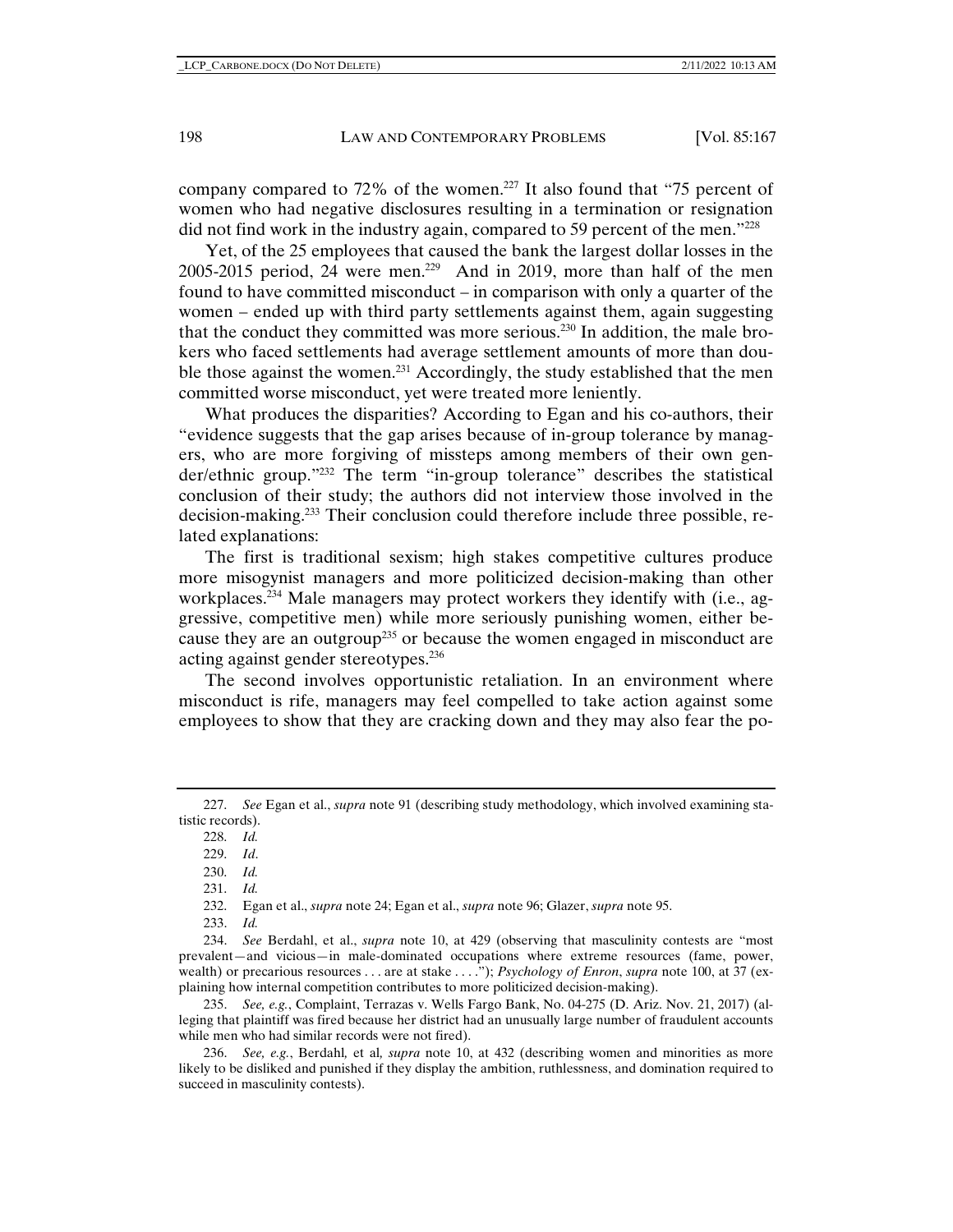tential whistleblowers in their ranks.237 Raena Krestovnikov alleges, for example, that she was fired for misconduct because she complained about sex discrimination in the award of office benefits.238 The misconduct for which she was fired was relatively minor; she alleged that men in the office had committed far worse infractions without being fired, and that her termination was a pretext cloaking the retaliatory reasons for her dismissal.239

The third is managers seeking to protect their star performers. John Stumpf, for example, protected Carrie Tolstedt long after allegations of unauthorized accounts surfaced because she had been so successful in producing the cross-sell metrics that Stumpf (and Wells Fargo) valued.240 Lower-level managers may protect the employees who most help them meet their sales metrics while letting go less valued employees to give the appearance that, in fact, they were clamping down on misconduct.241

Whatever the reasons for the gender disparities, the result in corporate environments like Wells Fargo is that women have to walk more of a tightrope than the men to succeed.<sup>242</sup> Practically, it was almost impossible to thrive in the Community Bank without in some way being complicit in a system where employees felt that they could only meet sales quotas by engaging in illegal or unethical activities.<sup>243</sup> Yet, women who engaged in such misconduct were at greater risk than the men that such activities would end their careers.<sup>244</sup>

<sup>237.</sup> A former Well Fargo HR specialist admitted that the bank tracked down whistleblowers and often fired them for minor infractions. Matt Egan, *I Called the Wells Fargo Ethics Line and Was Fired*, CNN BUS. (Sept. 21, 2016), https://money.cnn.com/2016/09/21/investing/wells-fargo-firedworkers-retaliation-fake-accounts/index.html [https://perma.cc/4C9P-FQGP]. Other companies, feeling pressure to show they were cracking down on employee misconduct, would choose managers they wanted to fire for other reasons rather than those committing the worst abuses. *See* Carbone & Black, *supra* note 14, at 453 nn.62–63 (describing Walmart's practice of firing managers who failed to keep labor costs low); *see also* Julia Menasce Horowitz, *Views on Leadership Traits and Competencies and How They Interact with Gender*, PEW RES. CTR. (Sept. 20, 2018), https://www.pewresearch.org/socialtrends/2018/09/20/2-views-on-leadership-traits-and-competencies-and-how-they-intersect-with-gender/ [https://perma.cc/A4UP-VY8G] (finding that to the extent the public perceives a difference between men and women, women are more likely to be seen as honest and ethical, a disadvantage in some corporate contexts).

<sup>238.</sup> Complaint, *supra* note 203 ¶¶ 18, 22, at 7–8.

<sup>239.</sup> *Id.*; *see also* Guitron v. Wells Fargo Bank, No. 13-16023 (N.D. Cal. July 6, 2012), *aff'd*, 619 F. App'x 590 (9th Cir. 2015) (involving an early whistleblower who was fired when she complained about fraudulent accounts because she failed to meet her sales quotas and was "insubordinate" to her manager).

<sup>240</sup>*. Ind. Dirs. Rep.*, *supra* note 13, at 10 (describing how Stumpf was slow to recognize complaints about Tolstedt because the he had known her for years and admired her performance).

<sup>241.</sup> *See* NELSON LICHTENSTEIN, THE RETAIL REVOLUTION 58 (2009) (describing such practices as Walmart's).

<sup>242.</sup> *See* BRANSON, *supra* note 87, at 68 (noting that women starting to climb the corporate ladder are actually "walking a tightrope" because they must be sufficiently aggressive to excel, but not overly aggressive because they will be perceived as pushy).

<sup>243.</sup> *Ind. Dirs. Rep.*, *supra* note 13, at 28 (observing that sale performance is what mattered in employee evaluation and promotion).

<sup>244.</sup> Egan, et al., *supra* note 24.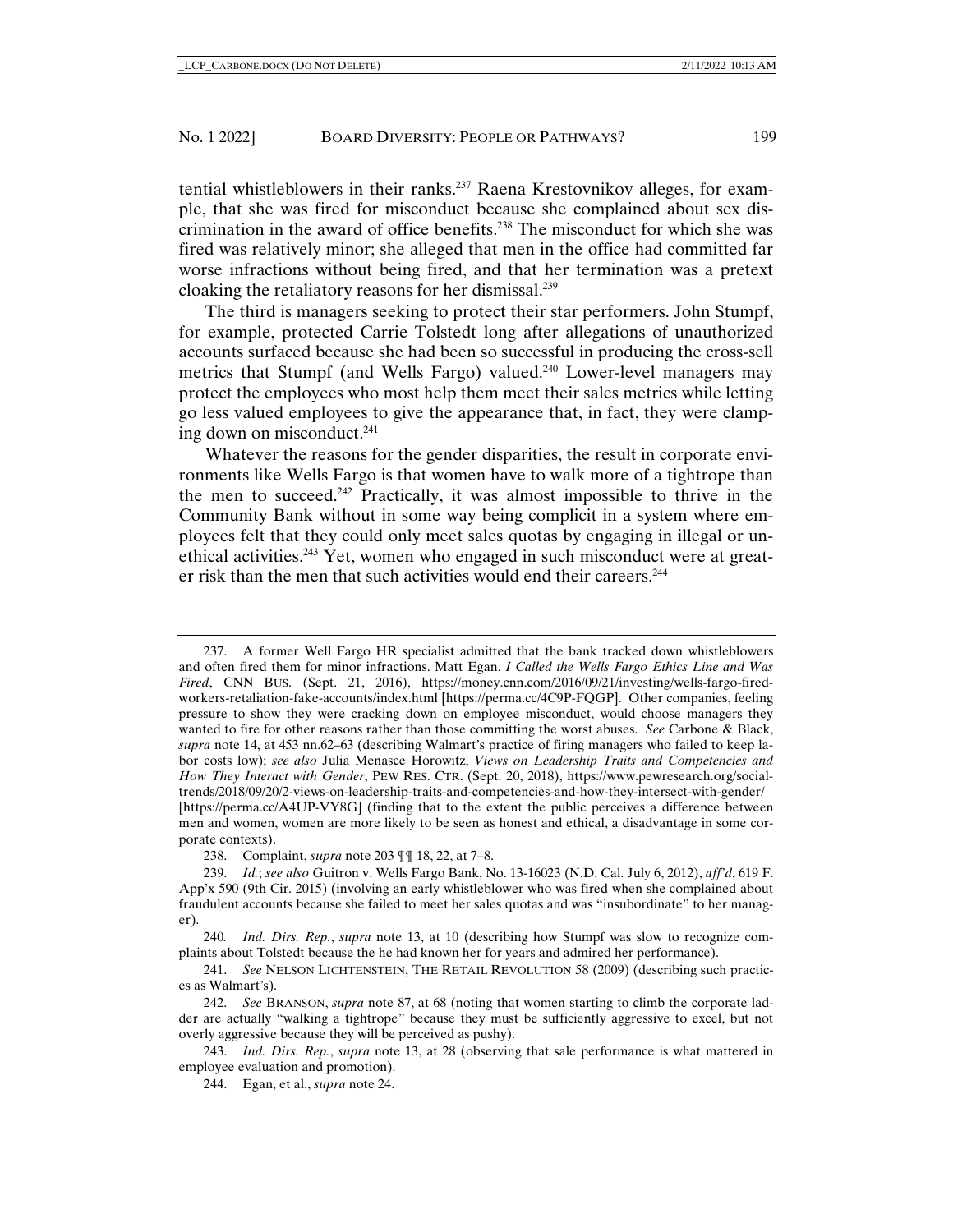#### 4. Discrimination

Beyond the Egan study, the only comprehensive data on Wells Fargo's diversity metrics is what Wells Fargo has chosen to provide.<sup>245</sup> Since the scandal, the company has issued annual diversity reports that show it in a favorable light, including data indicating that a majority of its employees are female, and that once appropriate controls are introduced, the wage gap between male and female employees who hold the same jobs in the same regions is negligible.<sup>246</sup> These statistics, however, do not consider promotions, dismissals, or turnover rates;<sup>247</sup> while approximately 57% of Wells Fargo employees are women, for example, women constitute only 27% of upper management.<sup>248</sup> Nor do the given statistics address whether women and minorities are concentrated in low paying positions – or whether incentive pay awards are comparable.<sup>249</sup> Accordingly, there has been no comprehensive public review of how the factors discussed in this article affect workforce composition and compensation.250

The best evidence of gender disparities has tended to come from class action sex discrimination cases or from studies based on mandated reporting.<sup>251</sup> The Supreme Court, however, has made such actions more difficult to bring and the many actions that result in settlements typically produce only a limited public record.252 Wells Fargo, for example, has faced a number of allegations of dis-

247. *Id.*

248. *See* Arjuna Capital, Gender Pay Equity Statement (Mar. 23, 2017), http://arjuna-capital.com /wp-content/uploads/2017/03/WFC-Shareholder-Proposal\_Gender-Pay-Equity-3-23-17.pdf [https://perma.cc/Q8Y8-P6HB].

250. Egan, et al., *supra* note 24. The study indicates that examination of termination rates is also unusual and constitutes an overlooked area of gender discrimination. *Id*.

251. *See, e.g*., Brad Seligman, *Patriarchy at the Checkout Counter*, 14 NEW LAB. F. 40 (2005) (describing how the lawyers in the Walmart class action reviewed 1.3 million documents and interviewed hundreds of women).

252. *See* Dukes v. Wal-Mart Stores, 222 F.R.D. 137, 142–43 (N.D. Cal. 2004), *aff'd sub nom* Dukes v. Wal-Mart, 474 F.3d 1214 (9th Cir. 2007), *opinion withdrawn and superseded on denial of reh'g*, 509 F.3d 1168 (9th Cir. 2007), *on reh'g en banc sub nom* Dukes v. Wal-Mart Stores, 603 F.3d 571 (9th Cir. 2010), *rev'd*, Wal-Mart Stores v. Dukes, 564 U.S. 338 (2011) (reversing the trial court's eightyfour page opinion describing the statistical disparities in Walmart's promotion patterns and narrowing

<sup>245.</sup> *See Press Release: Wells Fargo Is 3rd Top U.S. Bank Closing Gender Pay Gap in Response to Stockholder Pressure*, ARJUNA CAPITAL (Feb. 1, 2018), http://www.arjuna-capital.com/archive/news /press-release-wells-fargo-3rd-top-u-s-bank-closing-gender-pay-gap-response-shareholder-

pressure?rq=gender%20pay%20wells%20fargo [https://perma.cc/68J8-4GK3] (releasing some data in response to shareholder pressure based on gender pay equity concerns); Egan, et al., *supra* note 24 (relying on data about misconduct-based terminations from an external source).

<sup>246.</sup> *Learning from the Past, Transforming the Future, Business Standards Report*, WELLS FARGO 25 (Dec. 31, 2018) [hereinafter *Bus. Standards Rep.*], https://www08.wellsfargomedia.com/assets/pdf /about/corporate/business-standards-report.pdf [https://perma.cc/LKN7-QHAQ] (showing that once job position, tenure, geography, etc. were taken into account, women earned 99 cents on the dollar compared to men).

<sup>249.</sup> *Bus. Standards Rep.*, *supra* note 246, at 25 ("For 2018, we expanded our analysis to include certain of our global locations and other elements of pay, including base pay, discretionary cash incentives, and long-term incentive awards. After accounting for factors such as role, tenure, and geography, the most recent results of our analysis show that female team members at Wells Fargo earn more than 99 cents for every \$1 earned by their male peers."). This statement, however, gives no indication of its methodology.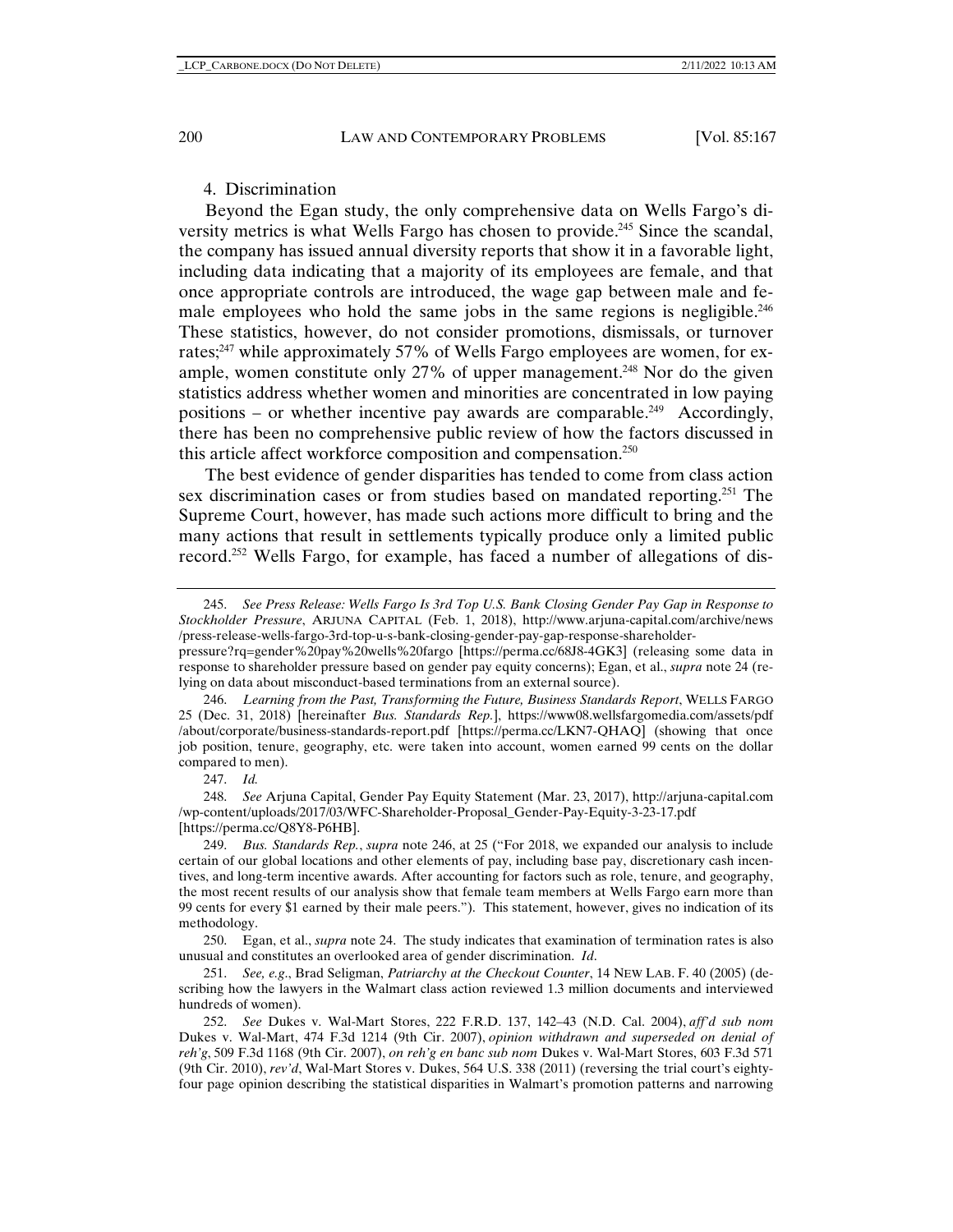crimination, retaliation for protected activity, and wrongful termination, without producing a comprehensive analysis of the bank's practices or implementing substantial changes.

The EEOC brought the farthest-reaching case against Wells Fargo, alleging race and sex discrimination in hiring entry level employees in its on-line banking centers.253 It settled the case in 2020 for \$7.8 million dollars.254 As part of the settlement, Wells Fargo agreed to hire 580 of the applicants who were the subjects of the EEOC action, as tellers, personal bankers, customer sales and service representatives, and administrative support professionals.255 The settlement, which primarily addressed racial discrimination, only involved low-level hiring in a limited part of Wells Fargo's operations.<sup>256</sup>

In 2018, Wells Fargo also conducted an internal investigation into allegations that women in its Wealth Management Division had been marginalized. Jay Welker, president of Wells Fargo's private bank and head of the wealthmanagement division since 2003, had made remarks suggesting that women should be home taking care of children.<sup>257</sup> Twelve of the forty-five regional managing directors were women who felt that qualified women had been rejected for top jobs that went to men.<sup>258</sup> When the women questioned the decisions, they said that they "felt ignored."259 Wells Fargo's internal investigation found no indications of sex discrimination, but Welker's retirement was announced at the conclusion of the investigation and the women did not file suit.260

the basis for class certification in discrimination cases). Mandatory arbitration clauses and nondisclosure agreements have also helped shroud workplace practices. *See, e.g.*, *NELP Welcomes Federal Legislation to Stop Forced Arbitration*, NELP (Feb. 28, 2019), https://www.nelp.org/news-releases/nelpwelcomes-federal-legislation-stop-forced-arbitration/ [https://perma.cc/8W5C-G5F4].

<sup>253.</sup> Lisa Nagele-Piazza, *Wells Fargo Agrees to Settle Race and Sex Bias Claims for \$7.8 Million*, SHRM (Aug. 28, 2020), https://www.shrm.org/resourcesandtools/legal-and-compliance/employmentlaw/pages/wells-fargo-agrees-to-settle-race-and-sex-bias-claims.aspx [https://perma.cc/34AG-GLE9]; *Wells Fargo Agrees to Pay \$7.8 Million in Back Wages After U.S. Department of Labor Alleges Hiring Discrimination*, DOL (Aug. 24, 2020), https://www.dol.gov/newsroom/releases/ofccp/ofccp20200824 [https://perma.cc/GMF2-XZDG] (The U.S. Department of Labor's Office of Federal Contract Compliance Programs (OFCCP) "alleged that the San Francisco-based banking giant discriminated against 34,193 Black applicants for banking, customer service and administrative roles and 308 female applicants for administrative support jobs.").

<sup>254.</sup> *Id.*

<sup>255.</sup> *Id*.

<sup>256.</sup> *Id.* (noting the settlement also primarily addressed claims based on race rather than gender).

<sup>257.</sup> Emily Glazer, *At Wells Fargo, Discontent Simmers Among Female Executives*, WALL. ST. J. (Aug. 31, 2018), https://www.wsj.com/articles/at-wells-fargo-discontent-simmers-among-femaleexecutives-1535707801 (last accessed Jan. 9, 2022).

<sup>258.</sup> *Id.*

<sup>259.</sup> *Id.* 

<sup>260.</sup> Glazer, *supra* note 232. Earlier, the wealth management division had been accused of engaging in unethical practices, caused by the same high-pressure environment that had characterized the Community Bank. Emily Glazer, *Whistleblowers Detail Wells Fargo Wealth Management Woes*, WALL ST. J. (July 27, 2018), https://www.wsj.com/articles/whistleblowers-detail-wells-fargo-wealthmanagement-woes-1532707096?mod=article\_inline (last accessed Jan. 9, 2022).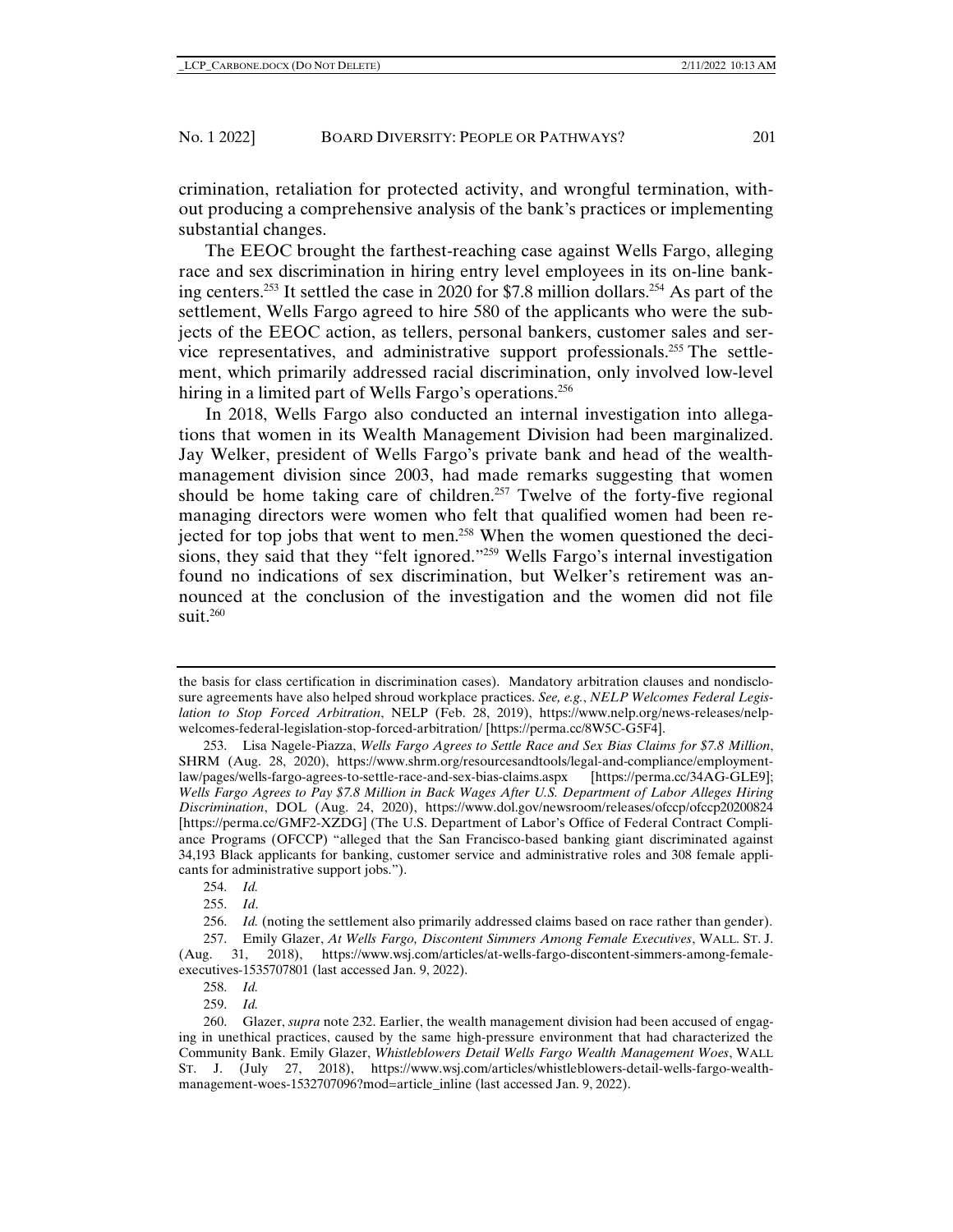In addition, any number of individual women, including at least one of the women fired for failing to address fraudulent accounts in the division she managed, have sued for sex discrimination, but none of the actions have produced reported opinions or published findings.261

Taken together, these actions suggest that discrimination suits have not been a significant vehicle for addressing women's roles at Wells Fargo. The only case to address systemwide issues involved hiring, and then it alleged more pervasive issues of racial than gender bias.<sup>262</sup> The factors that disproportionately affect women, in contrast, are deeply embedded in the bank's high-pressure sales culture. To the extent that the culture disproportionately affects women, the larger issue is the legitimacy of the culture itself. As the *Guitron* case demonstrates, $2^{63}$  it is difficult to address factors such as irregular hours or retaliatory harassment if impossible sales quotas and the excesses they produce are treated as legitimate.

5. Pathways Into The Corporate Suite

Any analysis of the role of gender in Wells Fargo's culture has to acknowledge the central role Carrie Tolstedt played. Tolstedt oversaw the Community Bank where Wells Fargo's worst excesses occurred.<sup>264</sup> She personally pressed her employees to increase cross-sell metrics and insulated the results from review.265 Tolstedt demonstrates that it is certainly possible for women to be complicit in corporate wrong-doing, and that simply adding women to upper management ranks does not eliminate either that wrongdoing or the forces that skew gender outcomes.<sup>266</sup> Her rise in the corporate ranks, however, also illustrates several patterns that persist more generally and that narrow women's opportunities for advancement.

At Wells Fargo, the most telling comparison is not between Carrie Tolstedt and John Stumpf, the CEO to whom she reported. Instead, it is the comparison of Tolstedt and Stumpf with Richard M. Kovacevich, the Wells Fargo CEO who proceeded Stumpf and put in place the corporate culture that led to the scandal.<sup>267</sup> Kovacevich represents the trajectory of the modern, driven CEO, who takes over an organization from the outside, and recreates it to dramatically in-

<sup>261.</sup> *See, e.g.*, Terrazas v. Wells Fargo Bank, No. 04-275 (D. Ariz. Dec. 18, 2018) (ending with a stipulated dismissal with prejudice).

<sup>262.</sup> Nagele-Piazza, *supra* note 253 (indicating that the case focused on more pervasive issues of racial discrimination than sex discrimination and that the remedy involved simply hiring a few hundred additional workers minority or female workers at a time of widespread layoffs).

<sup>263.</sup> Guitron v. Wells Fargo Bank, *supra* note 239 (upholding whistleblower dismissal on the grounds that she failed to meet the sales quotas she had complained were impossible to meet without unethical practices).

<sup>264.</sup> *OCC Notice*, *supra* note 30 ¶¶ 14–15, at 6–7.

<sup>265.</sup> *Id.* ¶¶ 39–40, 42, 48, at 11–13.

<sup>266.</sup> Cahn et al., *supra* note 8.

<sup>267.</sup> Mclean, *supra* note 40.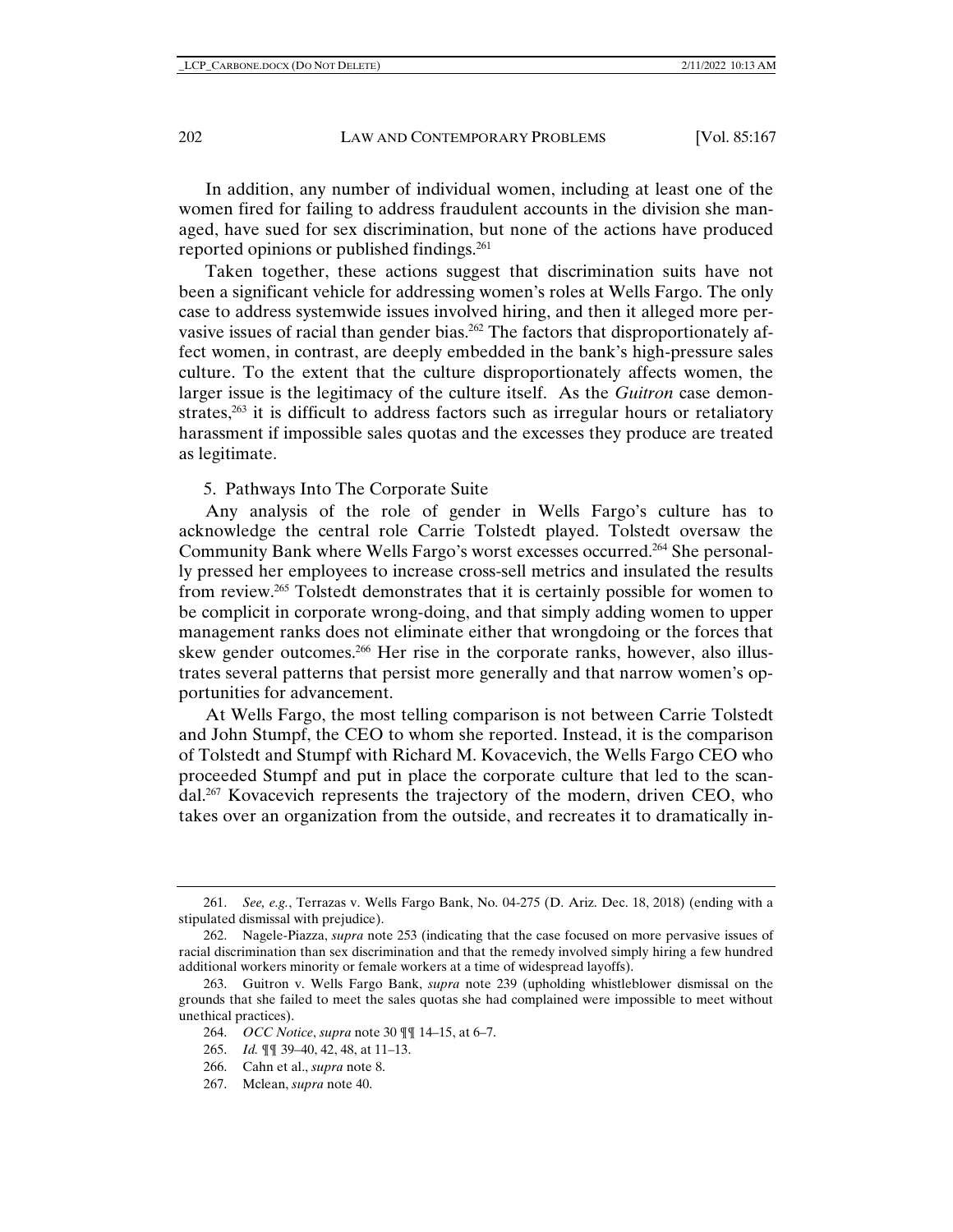crease its earnings and share price.268 Stumpf and Tolstedt, in contrast, worked their way up through the ranks, internalizing and implementing the corporate culture Kovacevich created.269 The contrast between them illustrates the different possible routes into the corporate suite.

Kovacevich, like Tolstedt and Stump, came from a modest background. His father worked in a sawmill 20 miles outside of Tacoma, Washington.270 The comparisons, however, largely stop there. Kovacevich, a star pitcher, turned down an offer from the New York Yankees to accept a scholarship to Stanford.271 A shoulder injury derailed any professional ambitions, but Kovacevich graduated with a degree in industrial engineering, and eventually an M.B.A. from Stanford Business School.272 He started his career at General Mills, in Minneapolis, Minnesota, then moved after two years to Cincinnati, Ohio, to become general manager of General Mills' toy division.273 After a few years, he took over a small photography business in New York started by former General Mills executives.<sup> $274$ </sup> Three years later, Citibank recruited him for its consumer division and within two years, he was in charge of the bank's branch system in New York City.<sup>275</sup> When another man was promoted ahead of him for a position Kovacevich wanted, he moved back to Minneapolis and joined Norwest, then a small regional bank.276 He quickly advanced, becoming chief operating officer and then president, within a few years of joining the company.277 Kovacevich's repeated moves gave him valuable experience, and he knew how to make an immediate impression, gaining rapid promotions.278 With each step, he sought the ability to impose his personal stamp on the organization he headed and when he hit roadblocks or saw new opportunities, he switched jobs, cities, and companies.279

- 276. *Id.*
- 277. *Id.*

<sup>268.</sup> *See Kovacevich, Dick*, ENCYCLOPEDIA.COM, https://www.encyclopedia.com/books/culturemagazines/kovacevich-dick [https://perma.cc/T9EK-UUMT] (describing Kovacevich's role in the growth of Norwest and its acquisition of Wells Fargo) (last visited Oct. 20, 2021).

<sup>269.</sup> *Id*. (quoting a former Wells Fargo employee that "what Dick Kovacevich implemented was John Stumpf's downfall.").

<sup>270.</sup> *Richard Kovacevich*, WIKIWAND, https://www.wikiwand.com/en/Richard\_Kovacevich [https://perma.cc/XKG3-BJZS] (last visited Oct. 20, 2021).

<sup>271.</sup> *Richard M. Kovacevich* 1943–, REFERENCE FOR BUS., https://www.reference forbusiness.com/biography/F-L/Kovacevich-Richard-M-1943.html#ixzz70YIi8PC6 [https://perma.cc /JA34-99ZA] (describing offer from the Yankees) (last visited Oct. 20, 2021).

<sup>272.</sup> *Kovacevich, Dick*, *supra* note 268.

<sup>273.</sup> *Id.*

<sup>274.</sup> *Id.*

<sup>275.</sup> *Id.*

<sup>278.</sup> Kovacevich has been described "inspiring employees, sometimes resorting to theatrical antics to fire up team spirit." *Id.* 

<sup>279.</sup> *Id.* (emphasizing that initially Kovacevich did not want to be a banker because he "preferred a less hierarchical business, where he would have more responsibility for key decisions.").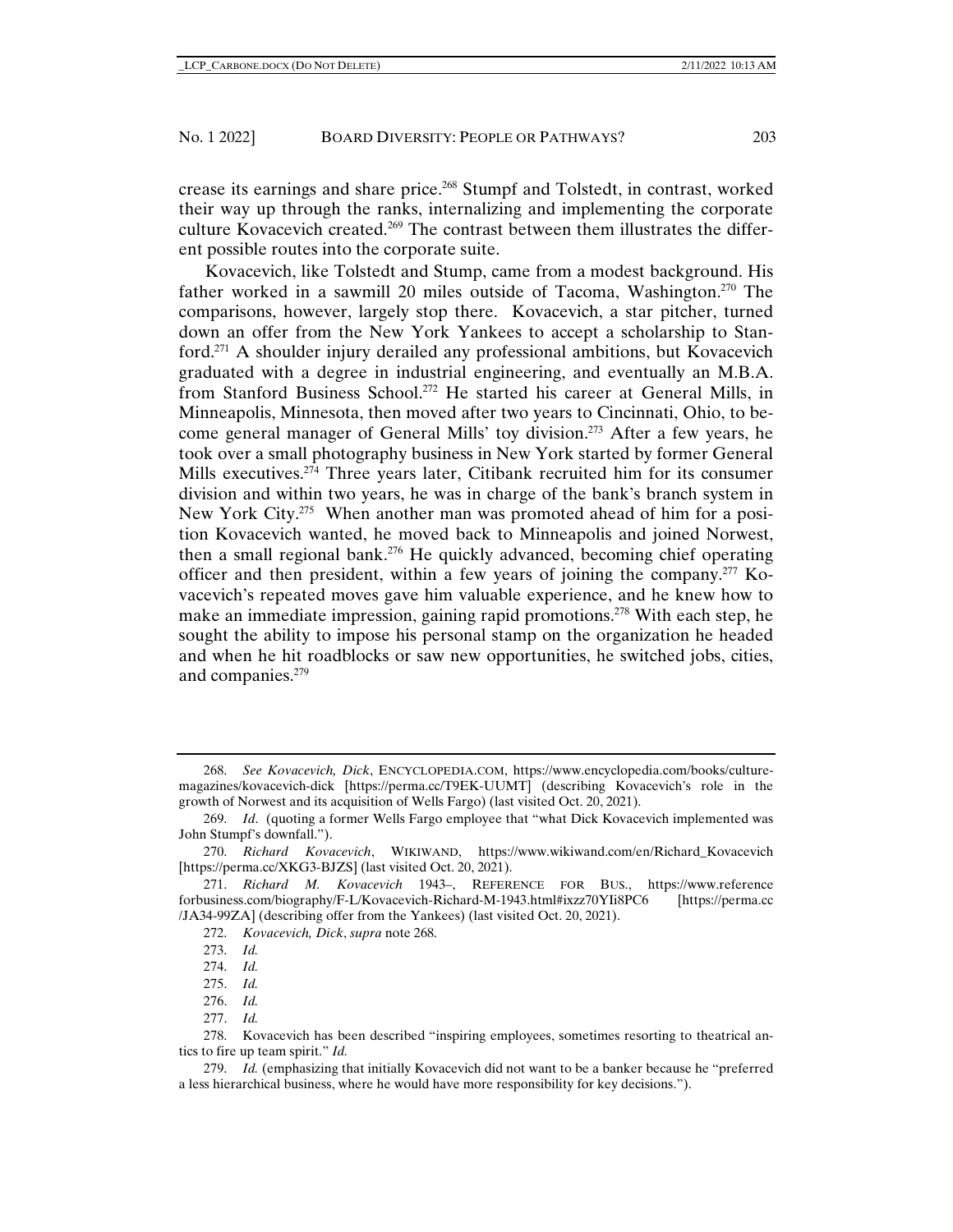As the head of Norwest, Kovacevich emphasized two things:

First, cross-selling became central to his business model. He explained in an interview in 1998 that he saw bankers as "salespeople" "whose job was to 'cross-sell,' which meant getting 'customers'—not 'clients,' but 'customers'—to buy as many products as possible."280 A former Norwest executive commented, "It was a religion. It very much was the culture."<sup>281</sup> Signs of "gaming" or rigging the numbers underlying the cross-sell metrics appeared while Kovacevich was  $CEO.<sup>282</sup>$  There was no follow-up effort to root out the misconduct.283

Second, Kovacevich spearheaded Norwest's continual expansion into new products (consumer finance, insurance, and mortgages), new branches (1400 new branches in the early nineties), and growth through mergers, including Norwest's 1998 acquisition of the smaller, but better known, Wells Fargo.284 The banking industry journal *American Banker* chose Kovacevich as its banker of the year for 2003.<sup>285</sup> He stepped down as CEO in 2007 but stayed on as Chairman of the Board for an additional period to oversee Wells Fargo's acquisition of Wachovia and its emergence as the third largest bank in the United States.286

While Kovacevich has been hailed as "a larger-than-life CEO,"287 Stumpf and Tolstedt were closer to the midcentury model of the "organization man."288 They worked their way up through the ranks, absorbing and administering the

283. Alex Morrell, *Without Fraud, the Math Didn't Work": Wells Fargo's Cutthroat Culture Was Reportedly Simmering for Decades*, YAHOO! FINANCE (May 31, 2017), https://finance.yahoo.com/news /without-fraud-math-didn-t-162534702.html [https://perma.cc/E29K-KVGR] (observing that "[a]lmost 15 years before the scandal became front-page news, in 2002, Wells Fargo's internal investigations unit had noticed an uptick in what they called 'sales integrity' cases. 'Whether real or perceived, team members . . . feel they cannot make sales goals without gaming the system,' an investigator wrote in a report dated August 2004. 'The incentive to cheat is based on the fear of losing their jobs.' The report recommended that Wells consider reducing or eliminating sales goals, as several peer banks had done, and warned that the issue could lead to 'loss of business and . . . diminished reputation in the community.' There was no follow-up."); *see also Ind. Dirs. Rep.*, *supra* note 13, at 80 (indicating that there were low level reports of sales quality issues in 2002).

284. *Kovacevich, Dick*, *supra* note 268.

285. *Id.*

<sup>280.</sup> Mclean, *supra* note 140.

<sup>281.</sup> *Id.* By 2003, Wells Fargo averaged four products per customer, double the industry average. *Richard M. Kovacevich 1943–*, *supra* note 271.

<sup>282.</sup> *Id*. "Gaming" was defined in the Wells Fargo Code of Ethics as "the manipulation and/or misrepresentation of sales or referrals . . . in an attempt to receive compensation or to meet sales goals." *See* Rucker, *supra* note 159.

One of Kovacevich's corporate slogans was to see "people as a competitive advantage," which was supposed to mean Wells Fargo venerated its everyday employees as trusted advisors to the customer. And yet in the early 2000s, Wells Fargo was losing 20% of all customers yearly while the bank's entire workforce churned every three years, Kovacevich noted in an executive meeting in 2002. *Id.* 

<sup>286.</sup> Greg Farrell, *Kovacevich Steps Down at Wells Fargo*, FIN. TIMES (Sept. 22, 2009), https://www.ft.com/content/e0308b18-a7cd-11de-b0ee-00144feabdc0 (last accessed, Jan. 9, 2022) (Kovacevich stayed on as Chairman of the Board for an additional 18 months to oversee an additional merger with Wachovia). For a discussion of the role of personality types in mergers and acquisition, see Afra Afsharipour, *Bias, Identity and M&A,* 2020 WIS. L. REV. 471, 476 (indicating that management studies and behavioral corporate finance suggest that public company acquisitions are "plagued by behavioral biases—such as hubris and ego gratification—on the part of management.").

<sup>287.</sup> Mclean, *supra* note 140.

<sup>288.</sup> WHYTE, *supra* note 7.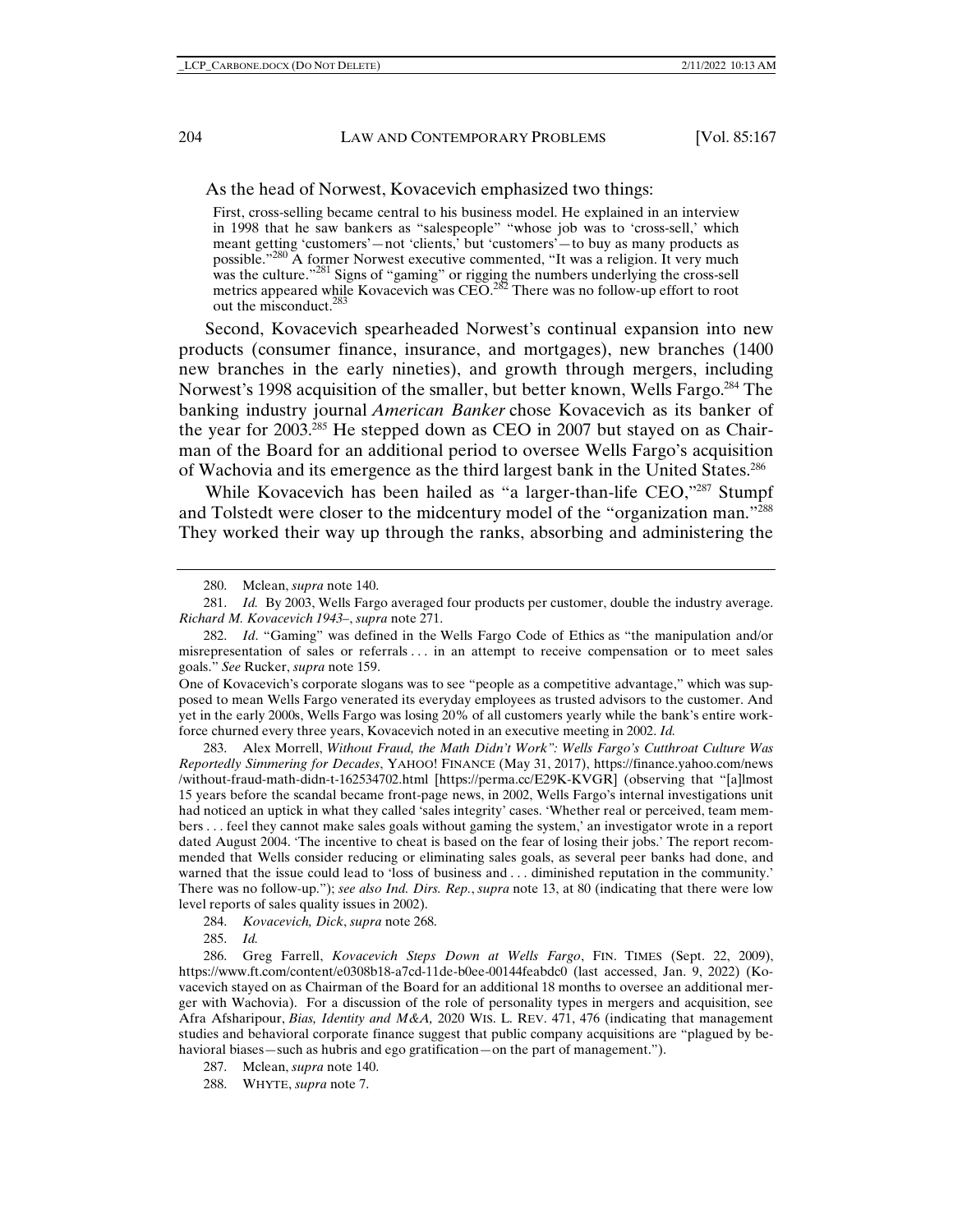corporate ethos Kovacevich created.289 Stumpf grew up as one of eleven children on a dairy farm in Minnesota.<sup>290</sup> He shared a room with his brothers until he married.<sup>291</sup> He was an indifferent high school student, who eventually earned a B.A. from St. Cloud University. His first job in banking was as a "repo man," repossessing the assets of those who failed to pay their debts. Six years later, in 1982, he joined Norwest, and stayed with the company through his retirement in 2016, thirty-four years later. Forbes describes him as rising "in lockstep—he ran various regions" until Dick Kovacevich called him to San Francisco and put him in charge of community banking.<sup>292</sup> Stumpf endorsed Kovacevich's cross-sell model as his own.293 A financial blog commented that the "result of Dick Kovacevich's approach to build the plumbing in Wells Fargo is that he enabled troopers like John Stumpf to come up from the ranks to feel like the organization belongs to them."294

Carrie Tolstedt also grew up in the Midwest and also came up through the ranks at Wells Fargo. Like Stumpf, she prospered at Wells Fargo only because she absorbed the corporate ethos. Her father owned a bakery in the small town of Kimball, Nebraska.295 She left to attend the University of Nebraska.296 She went to work for Norwest in 1986, while she was still in her twenties, and stayed there until she was forced out as a result of the fraudulent accounts scandal, $297$ rising to become head of community banking in 2007, after Stumpf became CEO.298 She was known at Wells Fargo as "a tireless worker, spending nights and weekends on the job and poring over even small details."<sup>299</sup> The Independent Directors of the Board of Wells Fargo & Company Report described her as someone who ran a "tight ship" with everything "buttoned down."300 It also faulted her for maintaining "an 'inner circle' of staff that supported her, rein-

<sup>289.</sup> Mclean, *supra* note 140.

<sup>290.</sup> Aimee Picchi, *5 Things to Know About Wells Fargo CEO John Stumpf*, CBS (Sept. 14, 2016), https://www.cbsnews.com/news/5-things-to-know-about-wells-fargo-ceo-john-stumpf/ [https:// perma.cc/CV5P-YFWN].

<sup>291.</sup> Halah Touryalai, *Wells Fargo: The Bank that Works*, FORBES (Jan 25, 2012), https://www.forbes.com/sites/halahtouryalai/2012/01/25/wells-fargo-the-bank-that-works /?sh=d6aea76718e9 [https://perma.cc/ZDK7-6SD5].

<sup>292.</sup> *Id.*

<sup>293.</sup> Mclean, *supra* note 140.

<sup>294.</sup> Emmanuel Daniel, *Dick Kovacevich Came to Asia*, EMMANUEL DANIEL (July 18, 2012), https://www.emmanueldaniel.com/dick-kovacevich-came-to-asia/ [https://perma.cc/XB2K-ZNSZ].

<sup>295.</sup> *The Hard Fall of Wells Fargo's Carrie Tolstedt*, CBS (Apr. 11, 2017), https://www.cbsnews.com/news/the-hard-fall-of-wells-fargos-carrie-tolstedt/ [https://perma.cc/JQH7- VGUX] [hereinafter *Hard Fall*].

<sup>296.</sup> *Id*.

<sup>297.</sup> *Id.* (indicating that she started at Northwest in 1986); *see also List: Most Powerful Women 2014*, FORTUNE, https://fortune.com/most-powerful-women/2014/carrie-tolstedt/ [https://perma.cc /5L8R-GD3F] (listing her age as 54 in 2014). The *Wall Street Journal*, however, stated that she had been with the bank 27 years in 2016. *Id.*

<sup>298.</sup> *Ind. Dirs. Rep.*, *supra* note 13, at 46.

<sup>299.</sup> *List: Most Powerful Women 2014*, *supra* note 297.

<sup>300.</sup> *Ind. Dirs. Rep.*, *supra* note 13, at 46.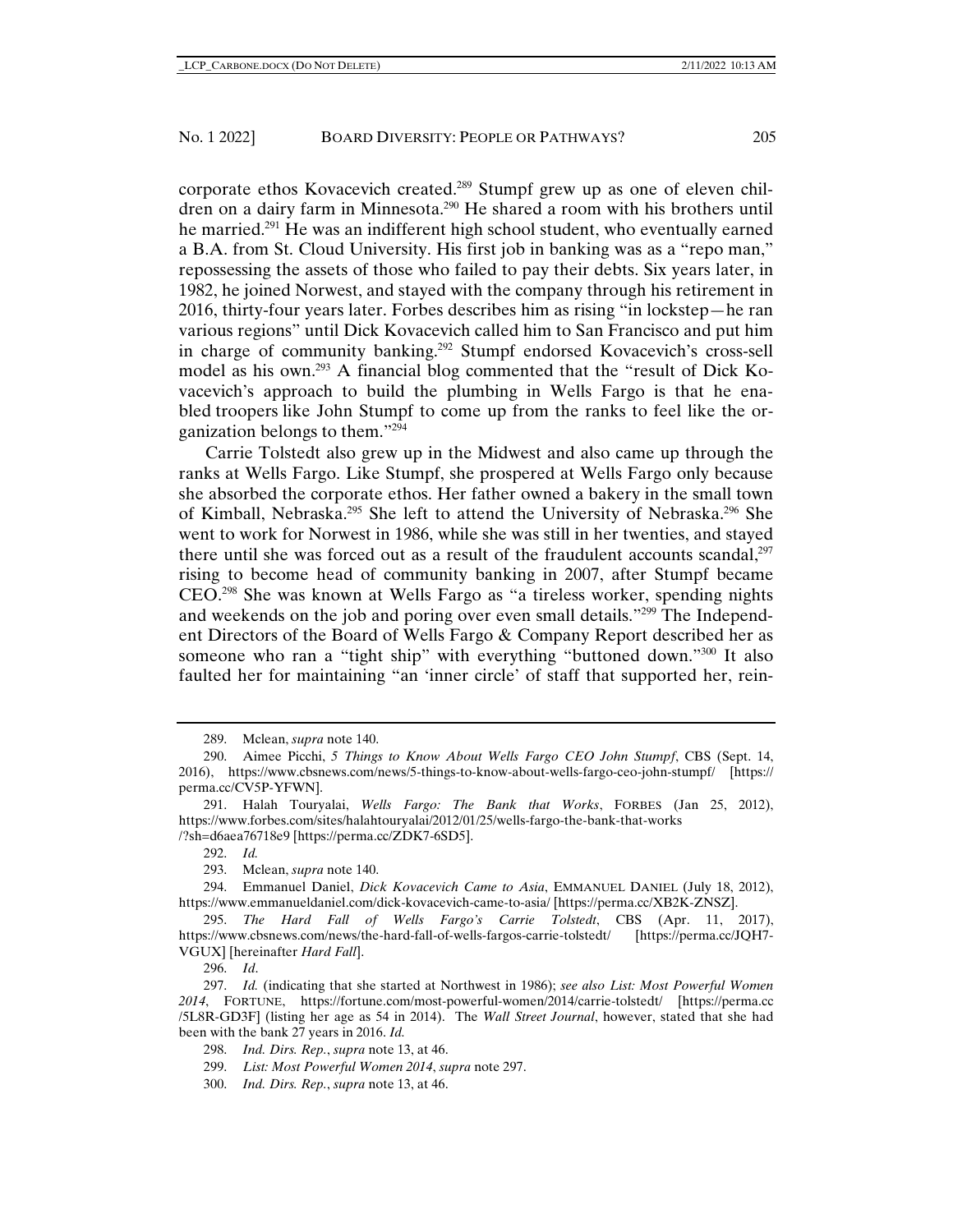forced her views, and protected her."301 Emily Glazer of the *Wall Street Journal* reported that Tolstedt's obsession with day-to-day operations and failure to delegate is one of the reasons she was not considered CEO material at Wells Fargo.<sup>302</sup> The strengths that allowed her to rise through the ranks as a woman – her ability to get the job done without challenging those above her – limited her ability to be seen as a potential CEO in line to succeed Stumpf had not both their careers been derailed by the scandal.

What these career pathways illustrate is the evolution of gendered pathways for advancement. Kovacevich represents the new breed of executives, who master the corporate tournament, reaching for new opportunities and switching jobs when they reach roadblocks. Their goals involve a mix of self-promotion and the opportunity to shift institutions toward new models that will boost profitability and establish their mark on an industry.<sup>303</sup> Wells Fargo, ironically, was a corporate culture that hired more from within, valuing those who internalized the companies' culture values – the "troopers" who seek to perpetuate business models identified with the company.<sup>304</sup> The problem is that those who buy into institutional values have nowhere to go when those values prove bankrupt.

#### D. Wells Fargo's Morality Tale

Wells Fargo illustrates the modern state of gender equity in large financial firms. On the one hand, women are now included in the company and even sometimes hold prominent roles. On the other hand, the nature of Wells Fargo's corporate culture intensified factors associated with women's disadvantages in corporate America. Prominent among them are the roller coaster nature of advancement. A *Forbes* cover in 2012 hailed Wells Fargo as "the bank that worked."305 The article concluded that "Stumpf has at once made Wells exceedingly profitable—for 2011 the bank's net income jumped 28% to \$15.9 billion, on \$81 billion in revenue—and extremely safe."306 The following year, the *Los Angeles Times* broke the scandal on the unauthorized accounts, with the scandal ultimately tarnishing Wells Fargo's corporate image and leading to billions in fines.307 In such an environment, top executives were in the same posi-

<sup>301.</sup> *Id.*

<sup>302.</sup> *List: Most Powerful Women 2014*, *supra* note 297.

<sup>303.</sup> For a critique of this leadership style, see Michael Maccoby, *Narcissistic Leaders: The Incredible Pros, the Inevitable Cons*, HARV. BUS. REV. (Jan. 2004), https://hbr.org/2004/01/narcissisticleaders-the-incredible-pros-the-inevitable-cons [https://perma.cc/XB6T-8AZ6].

<sup>304.</sup> S*ee* Mark W. Sheffert, *Wells Fargo Fiasco Resulted from Leadership Culture the Company Apparently Plans to Keep,* STAR TRIB. (Oct. 18, 2016), https://www.startribune.com/wells-fargo-fiascoresulted-from-leadership-culture-the-company-apparently-plans-to-keep/397520671/ [https://perma.cc /RD3A-6335] (describing Wells Fargo's insular culture).

<sup>305.</sup> Touryalai, *supra* note 291.

<sup>306.</sup> *Id.*

<sup>307.</sup> *See, e.g.*, E. Scott Reckard, *Wells Fargo Fires Workers Accused of Cheating on Sales Goals*, L.A. TIMES (Oct. 3, 2013), http://articles.latimes.com/2013/oct/03/business/la-fi-mo-wells-fargoworkers-fired-20131003 (last accessed Jan. 9, 2022) (discussing Wells Fargo's issues with sales pressures).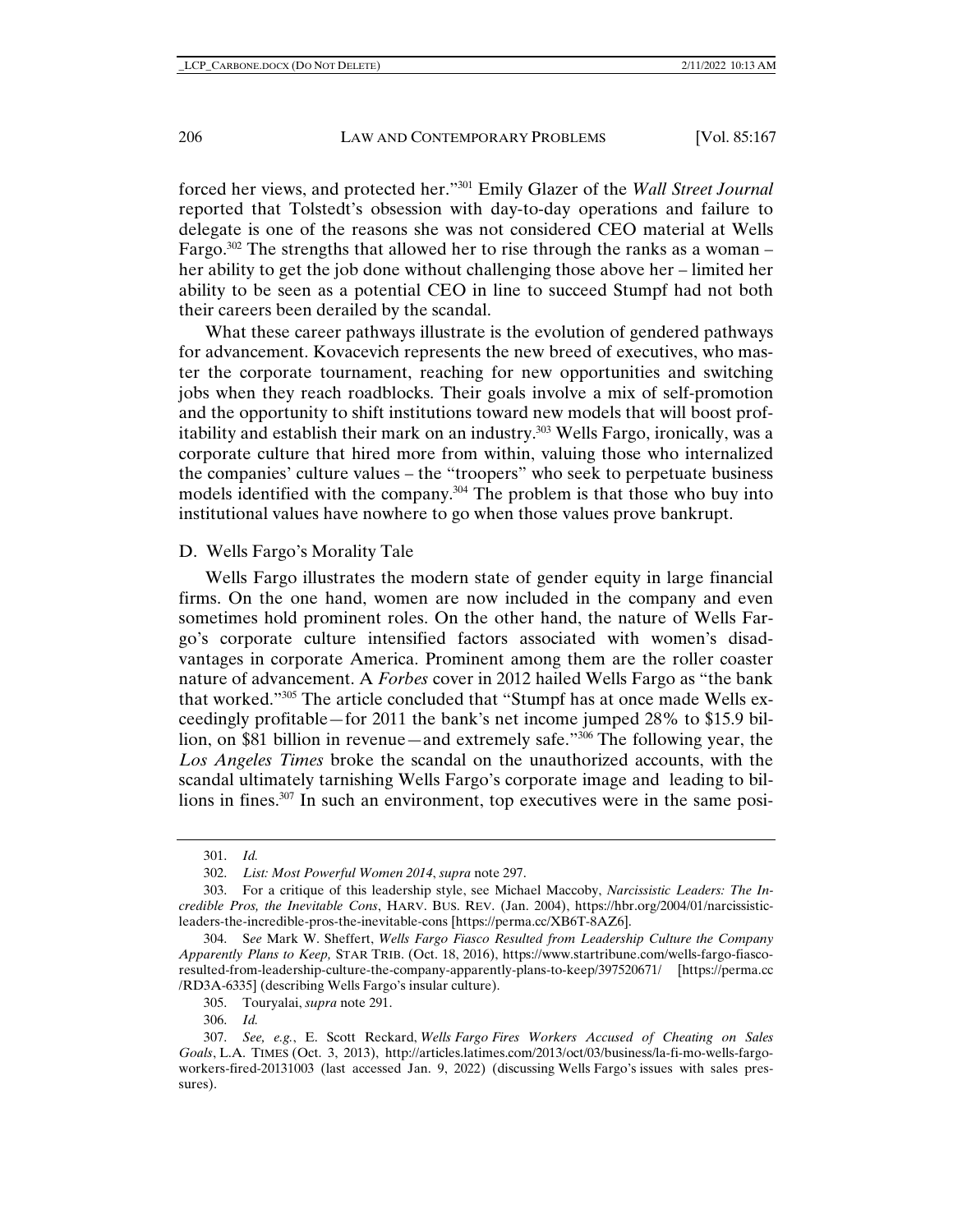tion as many lower level employees: it was impossible to advance within the company without being complicit in unethical practices, but when the scandal broke, their careers might be over.<sup>308</sup>

Within this environment, what should be made of Carrie Tolstedt? Some commentators have argued that she was treated more harshly than Stumpf because she was a woman;<sup>309</sup> he was allowed to resign while the Wells Fargo Board retroactively fired her. In addition, he reached early settlements that left her as the senior official contesting the results. $310$  She continues to battle SEC and OCC actions that leave her with greater exposure than Stumpf's settlements.<sup>311</sup> While the Board treated Tolstedt more harshly than it treated Stumpf, Stumpf's loyalty to Tolstedt was remarkable. His only hope when the scandal broke was to quickly clean house, and that would have meant firing Tolstedt. Instead, he rejected such advice in December 2015312 and praised her at her retirement in September 2017, which occurred shortly before his own retirement in October 2016. He criticized her performance only after he stepped down, as part of the settlements he engineered to extricate himself from the ongoing investigations of Wells Fargo's misdeeds.313 The Wells Fargo Board faulted him for moving too slowly to address the scandal and Tolstedt's role in it.314

310. *Id*.

<sup>308.</sup> *See OCC Notice*, *supra* note 30 ¶ 7, at 4 (describing dilemmas Wells Fargo employees faced); *see also* Carbone & Black, *supra* note 14, Sec. II.B (using the term "plausible deniability" to describe incentive systems that encourage illegal or unethical practices while allowing senior executives to deny knowledge of the activities).

<sup>309.</sup> Tolstedt retired in 2016, after the scandal broke, at age 56. The Wells Fargo Board, however, retroactively fired her and clawed back \$47.3 million in compensation that she had received, in addition to the \$19 million that they had clawed back earlier. Wilford Frost & Dawn Giel, *Wells Fargo Board Slams Former CEO Stumpf and Tolstedt, Claws Back \$75 Million*, CNBC (Apr. 10, 2017), https://www.cnbc.com/2017/04/10/wells-fargo-board-slams-stumpf-and-tolstedt-claws-back-

millions.html [https://perma.cc/588L-2LUP]. In contrast, Stumpf was allowed to retire. And while he faced an additional \$28 million in compensation clawbacks together with the \$41 million he originally had to forego, that was "far less in relative compensation" than Tolstedt's clawbacks. Victoria Medvec, *What Wells Fargo's Fake Accounts Scandal Says About How Women in Leadership Are Punished*, FORTUNE (Apr. 18, 2017), https://fortune.com/2017/04/18/wells-fargo-former-ceo-john-stumpfclawbacks-carrie-tolstedt/ [https://perma.cc/53VJ-L8DE].

<sup>311.</sup> Dave Michaels & Ben Eisen, *Wells Fargo Ex-CEO Settles SEC Claims, Former Consumer-Unit Head Faces Fraud Case*, WALL ST. J. (Nov. 13, 2020), https://www.wsj.com/articles/wells-fargo-exceo-settles-sec-claims-former-community-bank-head-faces-fraud-case-11605280547 (last accessed Jan. 9, 2022).

<sup>312.</sup> Stumpf continued to work closely with Tolstedt and to resist calls to fire her as the scandal unfolded. *See* Frost & Giel, *supra* note 308 (demonstrating his defense of Tolstedt in mid-2015; then indicating that the Chair of the Risk Management Committee advised Stumpf to fire Tolstedt in December 2015).

<sup>313.</sup> Marcy Gordon, *Wells Fargo CEO Faces Lawmakers, Apologizes Again*, PBS NEWS HOUR (Sept. 29, 2016), https://www.pbs.org/newshour/economy/wells-fargo-ceo-lawmakers-defense [https://perma.cc/WJ7H-B9ZH]. In the press release issued upon on Tolstedt's retirement, Stumpf called her a "principled" banker and a "dear friend." Stumpf had earlier testified to Congress that he never considered firing Tolstedt. *Hard Fall*, *supra* note 295.

<sup>314.</sup> *Ind. Dirs. Rep.*, *supra* note 13, at 10 (concluding that upper management was slow to react); *see also* Sheffert, *supra* note 304 (noting that at the time of the Senate hearings, Stumpf admitted that three years after news of the scandal appeared in the press, no senior executives had been fired).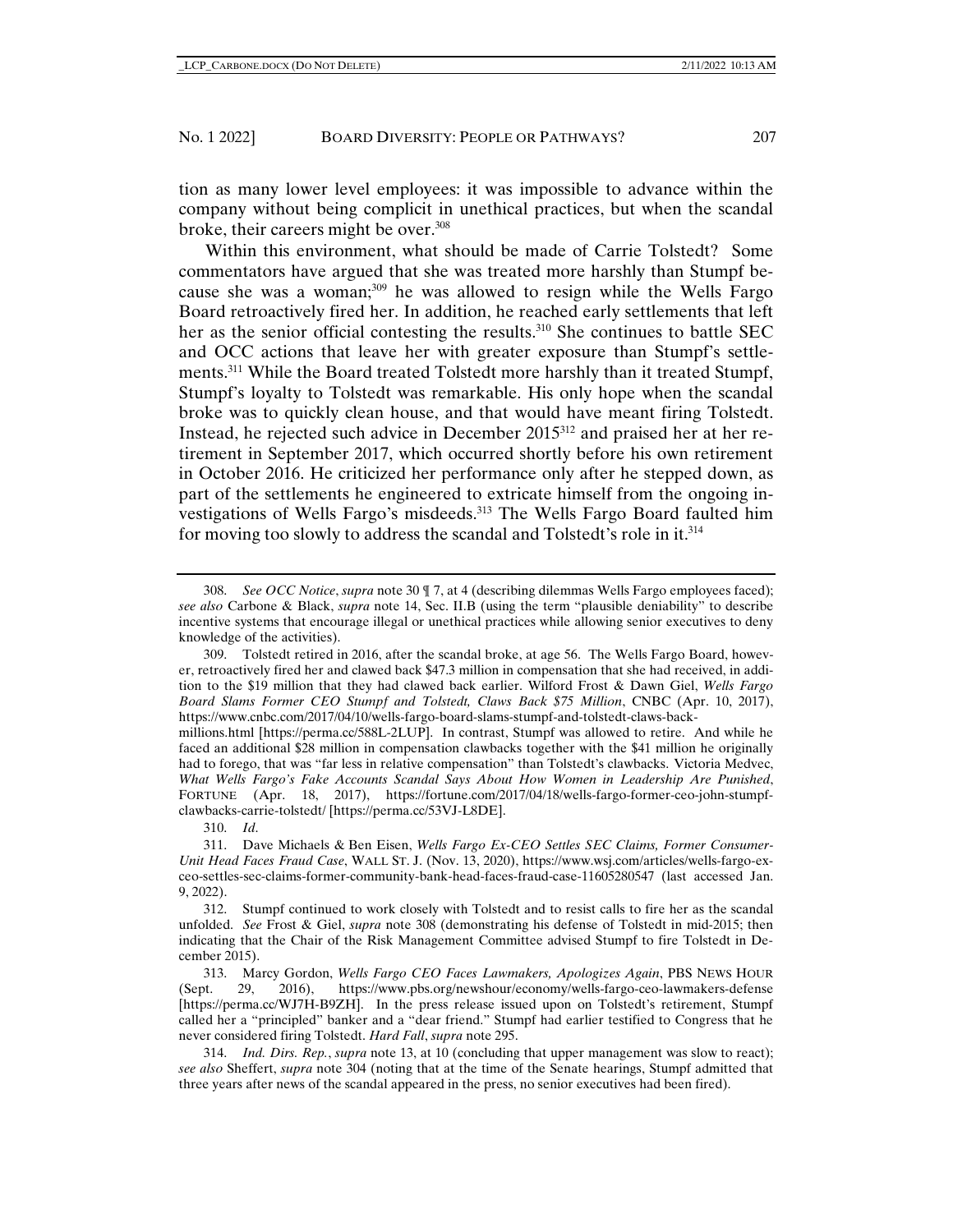Stumpf's treatment of Tolstedt contrasts with the treatment of many women during the financial crisis.<sup>315</sup> The CEOs of Morgan Stanley and Bank of America both deflected criticism of their handling of the crisis by firing the top women under them, individuals who at the time were among the highest ranking women in banking.316 In those cases, the women were less culpable for what had happened than Tolstedt, but culpability was not the issue.<sup>317</sup> Instead, the CEOs saw an opportunity to buy time for themselves by casting the blame on someone else.318 At lower levels within Wells Fargo, the same thing happened. Prominent women were terminated while similarly culpable men were not, either because the women had attracted negative publicity or because their terminations helped protect others. $319$  The issue was not whether they bore some responsibility for the results; often executives like Morgan Stanely's Zoe Cruz did.320 Instead, it was that given the narrow pathways women have had into the C-Suite, they had less ability to protect themselves.321 Wells Fargo at least replaced Carrie Tolstedt with another woman, Mary Mack.322 The overall representation of women in finance fell with the dot.com and financial crisis busts and with the mortgage-backed securities bubble.<sup>323</sup> Boom-bust cycles have not been good for women.

317. Hagan, *id*. (describing Cruz's efforts to limit the bank's exposure to mortgage backed securities as warning signs appeared).

318. *Id.*

319. *See, e.g.*, Terrazas v. Wells Fargo Bank, No. 04-275 (alleging that plaintiff was fired after a negative article in the Wall Street Journal while men who had similar or worse records were not fired).

320. *See* Hagan, *supra* note 316, at 120 ("[As] Mack interviewed the parties involved, it became clear that the blame was coalescing around Cruz."); Story & Dash, *supra* note 316 (describing Brinkley's resignation as a response to federal pressure to improve risk management at a time when she was the bank's chief risk officer).

321. *See* Hagan, *supra* note 316, at 34 (describing how some of the men were gleeful that Cruz was gone); *see also* Christine Sgarlata Chung, *From Lily Bart to the Boom-Boom Room: How Wall Street's Social and Cultural Response to Women Has Shaped Securities Regulation*, 33 HARV. J. L. & GENDER 175, 177–80 (2010) (describing Cruz's firing and the narrow pathways available to women in finance).

322. Kevin Wack, *Wells Fargo Consumer Chief May Testify of 'Fear' Her Predecessor Inspired*, AM. BANKER (Aug. 17, 2020), https://www.americanbanker.com/news/wells-fargo-consumer-chiefmay-testify-of-fear-her-predecessor-inspired [https://perma.cc/GK7X-K5B9].

323. *See* William Alden, *Wall Street's Young Bankers Are Still Mostly White and Male, Report Says*, N.Y. TIMES (Sept. 30, 2014), https://dealbook.nytimes.com/2014/09/30/wall-streets-young-bankersare-still-mostly-white-and-male/ [https://perma.cc/65S4-DL7V]; T. Clifton Green et al., *Gender and Job* 

<sup>315</sup>*. See* Ciaran Walker, *The Role of the Regulator in Supervising Culture in Financial Services Firms*, *in* WHITE COLLAR CRIME IN IR.: L. & POL'Y 103–05 (Joe McGrath ed. 2018) (discussing individual accountability; then explaining role of firm cultures in tolerating misconduct).

<sup>316.</sup> *See* Joe Hagan, *Only the Men Survive: The Crash of Zoe Cruz*, N.Y. MAG. 32 (May 5, 2008), http://nymag.com/news/business/46476/ (last accessed Jan. 9, 2022) (describing how the head of Morgan Stanley engineered Cruz's dismissal to protect himself). Cruz, 52, had been at Morgan Stanley for 25 years. *Id.*; s*ee also* Louise Story & Eric Dash, *Bank of America Ousts Head of Risk Oversight*, N.Y. TIMES (June 5, 2009), https://www.nytimes.com/2009/06/05/business/05risk.html [https://perma.cc /E7DM-N5WF] (describing resignation of Amy Brinkley at Bank of America to help CEO Ken Lewis "hold on to his job"). Brinkley, 56, had spent 31 years, the bulk of her career, at Bank of America. *Id.*; *Amy Woods Brinkley*, MYNEXTSEASON, https://mynextseason.com/team/amy-woods-brinkley/ [https://perma.cc/T95A-WHED].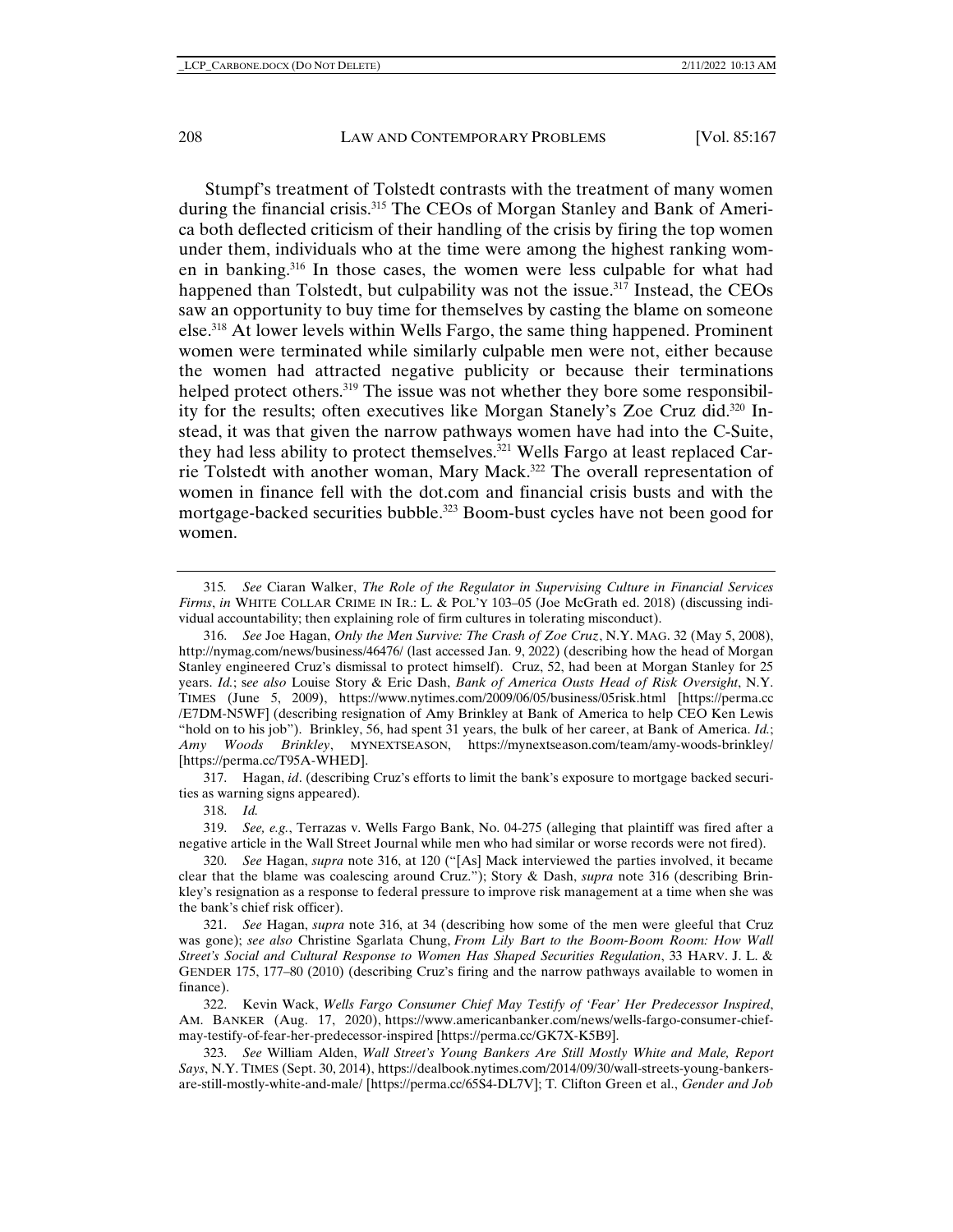The stories of the small number of top women in banking are inevitably anecdotal. The most telling accounts lie in the statistics. At lower levels than Tolstedt's, Wells Fargo's women bore a disproportionate burden in its fake accounts scandal.324 We know that, however, only because of the independent reports keeping track of misconduct charges and dismissals.325 With respect to Wells Fargo's record in awarding commissions, incentive pay, and the benefits that enhance career prospects, there is no comprehensive data, only identification of the factors that drive gender disparities – factors that multiply in a high pressure environment without accountability for anything other than bottom line results.

#### IV

# CONCLUSION: THE IMPLICATIONS FOR BOARD DIVERSITY

What are the implications of the Wells Fargo example for board diversity? The immediate answer would seem to be very little. In the shareholders' derivative action brought against the Wells Fargo Board for its failure to detect and address the unauthorized accounts scandal, seven of the sixteen defendants were women.<sup>326</sup> Critics have faulted the "pliant board" that never inquired closely into the company's operation; $327$  the Board was critical of the information Wells Fargo executives provided, but did not follow up on its own until late in the scandal.<sup>328</sup> Having seven women on a sixteen member board did not transform board practices, nor did it operate to address the misconduct. Simply having a critical mass of women on Wells Fargo's Board neither strengthened Wells Fargo compliance practices nor its anti-discrimination efforts. And while Wells Fargo did have women like Carrie Tolstedt in upper management, it did not have female successors to Richard Kovacevich, that is, leaders who remade the institution to reflect their personal vision or values. Tolstedt, for better and definitely for worse, was selected and promoted to the degree she implemented Kovacevich's model, not her own.

327. Sheffert, *supra* note 304.

*Performance: Evidence from Wall Street* (Nat'l Bureau of Econ. Rsch., Working Paper No. 12897, 2007), *available at* https://www.nber.org/papers/w12897. On enrollment, *see* ASS'N TO ADVANCE COLLEGIATE SCHS. OF BUS., BUS. SCH. DATA TRENDS AND 2012 LIST OF ACCREDITED SCHS. 17 (2012), *available at* https://studylib.net/doc/10813401/business-school-data-trends-and-2012-list-ofaccredited-s.

<sup>324.</sup> Egan, et al., *supra* note 24.

<sup>325.</sup> *Id.*

<sup>326.</sup> *S'holder Complaint*, *supra* note 15 ¶¶ 55, 76–91, at 12, 22–25 (listing defendants: John G. Stumpf, John D. Baker II, Elaine L. Chao, John S. Chen, Lloyd H. Dean, Elizabeth A. Duke, Susan E. Engel, Enrique Hernandez, Donald M. James, Cynthia H. Milligan, Enrique Peña, James H. Quigley, Judith M. Runstad, Steven W. Sanger, Susan G. Swenson, and Suzanne M. Vautrinot).

<sup>328.</sup> *See* Stavros Gadinis & Amelia Miazad, *The Hidden Power of Compliance*, 103 MINN. L. REV. 2135, 2205 (2019) (describing the board's role and noting that board members were "highly critical" of the initial management presentation yet relied on management to deal with the issue).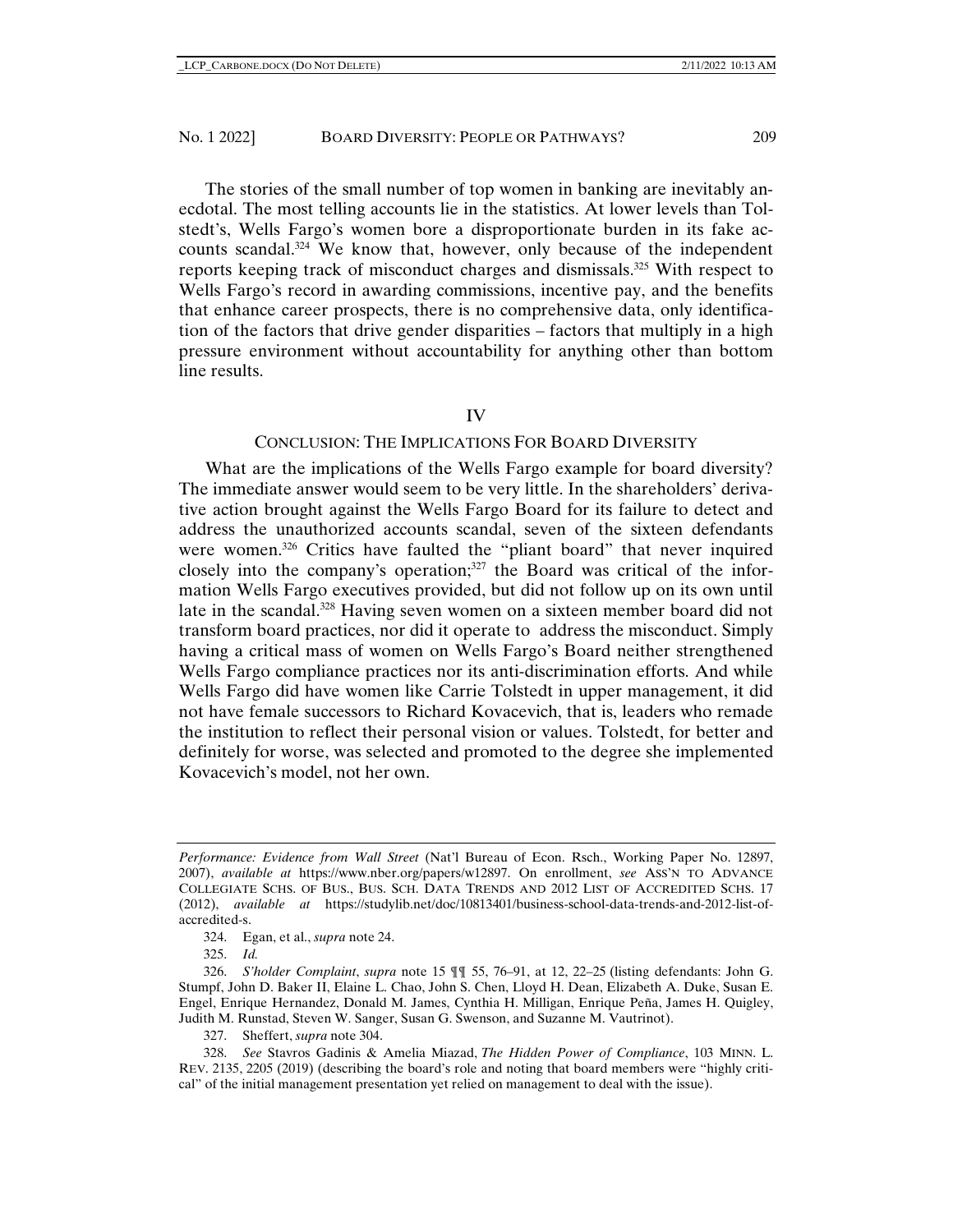A more effective model would combine diversity and corporate reform objectives. The current system allows those who "seize the day" to enrich themselves, their boards, and short-term shareholders by producing immediate results. The appearance of success in turn reduces scrutiny, and the evisceration of effective third-party oversight makes suborning internal controls less risky.329 This, in turn, increases the pressure to select for the Richard Kovacevichs who project confidence and the ability to transform institutions. It also contributes to the creation of pressured workplaces where "traits such as over-optimism, an inflated sense of self-efficacy and a deep capacity for ethical self-deception" are advantages,<sup>330</sup> advantages linked to stereotypically male attributes.<sup>331</sup> The goal of diversity efforts ought to be to strive for something more than an equal right to profit from corporate misconduct. Such efforts ought, instead, to be more aware of the subtle interactions between the celebration of internal competition and the exacerbation of gender stereotypes tied to ambition, overconfidence, and amorality. Such efforts may benefit from the following lessons from the Wells Fargo scandal.

First, adding women and "stirring" does not in itself transform corporate practices. The social science literature has reviewed the various claims that diverse boards improve corporate performance and reduce the incidences of various types of fraud, earnings management, and accounting irregularities.332 The most rigorous studies indicate the effects – when they happen – do not come from the presence of women per se, but rather that the presence of women and improved performance may both reflect other factors such as greater transparency or the inclusion of women board members more committed to diverse stakeholders.333 The Wells Fargo example underscores the conclusion that board composition may not matter if board members are not willing to look behind management representations and play a more active oversight role.<sup>334</sup> Instead, more diverse boards may matter only if the diversity occurs together with greater pressure for board engagement – or perhaps the threat of greater board liability.<sup>335</sup>

<sup>329.</sup> *See* Donald C. Langevoort, *Resetting the Corporate Thermostat: Lessons from the Recent Financial Scandals About Self-Deception, Deceiving Others and the Design of Internal Controls*, 93 GEO. L.J. 285, 295 (2004) (observing that if the CEO produces strong initial returns, that "creates greater autonomy by both enhancing his bargaining position over time and increasing the cognitive commitment of the board to him.").

<sup>330.</sup> *Id.* at 288.

<sup>331.</sup> CHAMORRO-PREMUZIC, *supra* note 105 (arguing that these traits lead to the greater selection of male leaders).

<sup>332.</sup> *See* Douglas J. Cumming et al., *Gender Diversity and Securities Fraud*, 58 ACAD. MGMT J. 34 (Feb. 9, 2015), *available at* https://ssrn.com/abstract=2562399 (analyzing China Securities Regulatory Commission data from 2001 to 2010, including 742 companies with enforcement actions for fraud, and 742 non-fraudulent companies for a control group).

<sup>333.</sup> For a review of this literature, see Cahn et al., *supra* note 8.

<sup>334.</sup> Gadinis & Miazd, *supra* note 328, at 2207 (commenting on the historic difficulty of establishing board liability).

<sup>335.</sup> *Id.* (suggesting that the growth in compliance efforts also increases the likelihood of board liability because compliance reports establish board knowledge of corporate red flags); John Armour et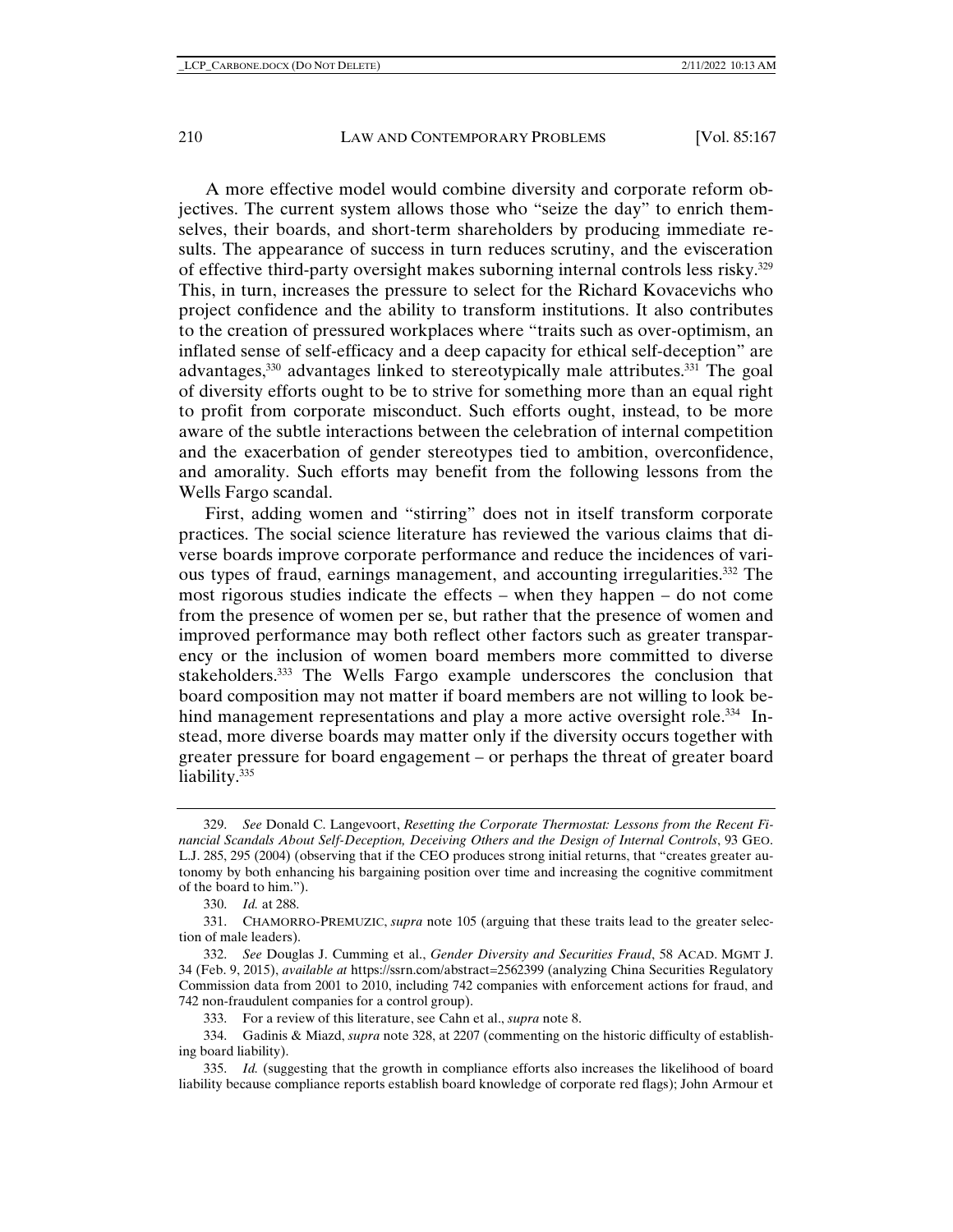Second, greater board diversity may contribute to building networks that promote diversity more generally. Diverse board members may lobby for more management diversity;<sup>336</sup> they may also encourage pathways that allow women to move more easily from company to company. When Wells Fargo finally brought in an outside CEO, Charles Scharf, at least seven of the senior African-American women at Wells Fargo left, believing that their path to further advancement would be blocked.<sup>337</sup> Media accounts emphasized that Scharf tended to hire executives with whom he had worked previously – he installed his own team at Wells Fargo – and those executives were white males.<sup>338</sup> A number of the women who left went to companies with more diverse senior management. Diverse boards expand the networks that increase the movement across companies; they can also inspire women within the company to believe that pathways to advancement are open to them.<sup>339</sup>

Third, board diversity is easier to accomplish than management diversity. Kovacevich saw banking in a negative light early in his career because it was too hierarchical; he preferred to be in a position where he would have more authority to make key decisions.340 What he probably saw was that, as a regulated industry, banking had too many rules. He achieved his Wells Fargo successes at the beginning of a deregulatory era. Still, most corporate hierarchies are pyramids. As one rises closer to the top, there are fewer positions available. Choosing one candidate for a top position is at the expense of others who, often, as the Wells Fargo example demonstrates, leave as a result. Boards in contrast are more horizontal, and board members are not necessarily competing with each other for advancement. Moreover, boards have the power to engineer greater turnover through term limits or other means that ensure a steady flow of new members.<sup>341</sup> Board diversity is therefore an easy substitute for upper management diversity, but the greatest changes come from management reform.

340. *Kovacevich, Dick*, *supra* note 268.

341. *See* Darren Rosenblum & Yaron Nili, *Board Diversity By Term Limits?*, 71 ALA. L. REV. 211, 216–17 (2019) (arguing for use of term limits to speed the increase in diversity).

al., *Board Compliance*, 104 MINN. L. REV. 1191, 1193–94 (2020) (describing board passivity at Wells Fargo and elsewhere).

<sup>336.</sup> For example, Hillary Clinton on the Walmart board.

<sup>337.</sup> Austin Weinstein, *"We Need to Do More": Seven High-Ranking Black Women Leave Wells Fargo*, CHARLOTTE OBSERVER (Sept. 30, 2020), https://account.charlotteobserver.com/paywall /registration?resume=246012155.

<sup>338.</sup> *Id.*

<sup>339.</sup> *See, e.g.*, Sandeep Gopalan & Katherine Watson, *An Agency Theoretical Approach to Corporate Board Diversity*, 52 SAN DIEGO L. REV. 1, 20 (2015) (arguing that "board diversity may operate as a separation signal—our company is different because we care about social justice issues—or an identification signal—our company is part of the group that cares about social justice issues."); Celia Huber & Sara O'Rourke, *How to Accelerate Gender Diversity on Boards*, MCKINSEY & CO. (Jan. 16, 2017), https://www.mckinsey.com/featured-insights/leadership/how-to-accelerate-gender-diversity-onboards [https://perma.cc/C2SG-W33F] (observing that women board members become role models for women executives).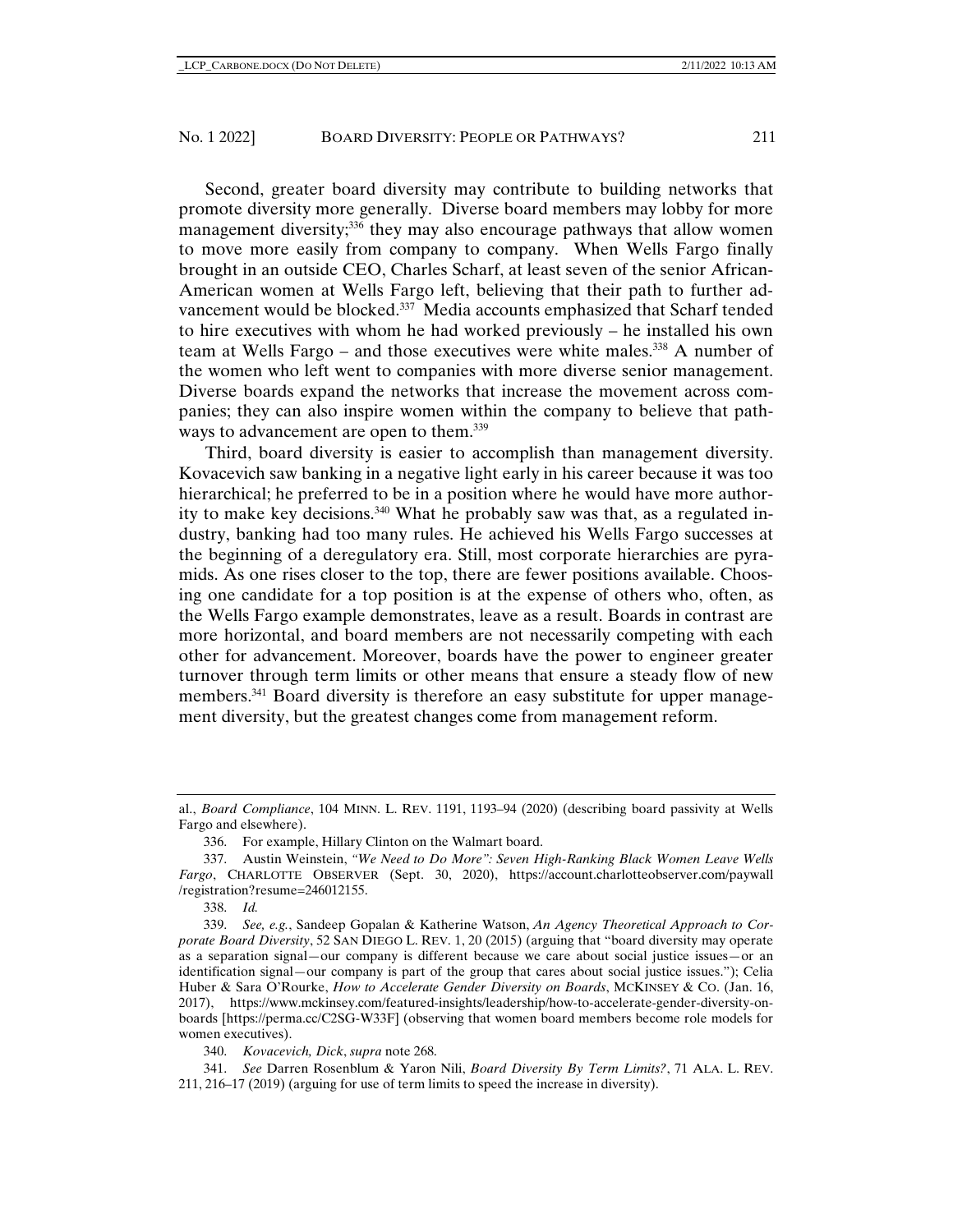Fourth, boards can nonetheless be avenues for corporate reform.342 Board liability is a powerful weapon.<sup>343</sup> And bringing in new, truly independent board members can be a way of increasing scrutiny or prioritizing new developments or greater attention to stakeholders such as customers or employees.344 One of the more powerful tools a board has is the ability to inquire into the dark shadows that cloak or minimize corporate wrongdoing.345 The Wells Fargo scandal would never have occurred if the extent of the problem had been visible or if it had been closely monitored when the warning signs first appeared.<sup>346</sup> The fact that women tend to be disproportionately penalized in corporate scandals means women have more to lose when they become complicit in corporate misconduct.

More diverse boards can thus be instruments to facilitate closer examination of the practices that link gender disparities and corporate malfeasance – but only where there is a will to look and acknowledge the results of greater board activism. Otherwise, the new board members will be in the position of Carrie Tolstedt – or Elaine Chao, who left the Wells Fargo Board just as the scandal was breaking to become Secretary of Commerce.<sup>347</sup> Neither had the will to confront what appeared to be one of the most successful banks in the United States. Had they done so, they could have accomplished reform only by questioning the very foundation of the company in which they were embedded. Systematic reform, in contrast, requires changing the dynamic that allows the few to profit handsomely at the expense of everyone else.

At the core of these challenges is the ability to profit by breaking the rules and getting away with it.<sup>348</sup> The ability to profit by defying legal or ethical re-

<sup>342.</sup> The topic of corporate reform is, of course, immense. The point here is simply that the issue of gender diversity should be of thought of together with ESG principles rather than separate from them. For a more extensive discussion of the connections, see Cahn, et al., *supra* note 12.

<sup>343.</sup> *See* Leo E. Strine et al., *Caremark and ESG, Perfect Together: A Practical Approach to Implementing an Integrated, Efficient, and Effective Caremark and EESG Strategy*, 106 IOWA L. REV. 1885, 1887-88 (2021) (observing corporate boards are legally required to be reasonably informed concerning the corporation's operation and business performance, and is in compliance with law).

<sup>344.</sup> For an analysis on when more independent directors are most likely to have a positive impact on board vigilance, see Yuval Feldman et al., *Corporate Law for Good People*, 115 NW. L. REV. 1125, 1154 (2021) (arguing that "independent directors have the potential to improve corporate governance if measures are taken to address the subtle conflicts of interest that undermine their performance.").

<sup>345.</sup> *See* Cahn, et al., *supr*a note 12 (arguing that much of the apparent correlation between greater board diversity and business performance comes from more active boards and particularly board audit committees).

<sup>346.</sup> *See* Shaev v. Baker, No. 16-CV-05541-JST, 2017 WL 1735573, at \*9–15 (N.D. Cal. May 4, 2017) (examining allegations stemming from the failure to investigate Wells Fargo's account fraud scandal).

<sup>347.</sup> Lizzy Price, *As Ethics Probes Build, Will Elaine Chao Answer for Wells Fargo Fraud Scandal?*, MORNING CONSULT (Sept. 6, 2019), https://morningconsult.com/opinions/as-ethics-probes-buildwill-elaine-chao-answer-for-wells-fargo-fraud-scandal/ [https://perma.cc/WUV8-UCV3].

<sup>348.</sup> *See generally The Triple Bind*, *supra* note 8 (arguing that regimes that allow rule-breaking with impunity disadvantage women).